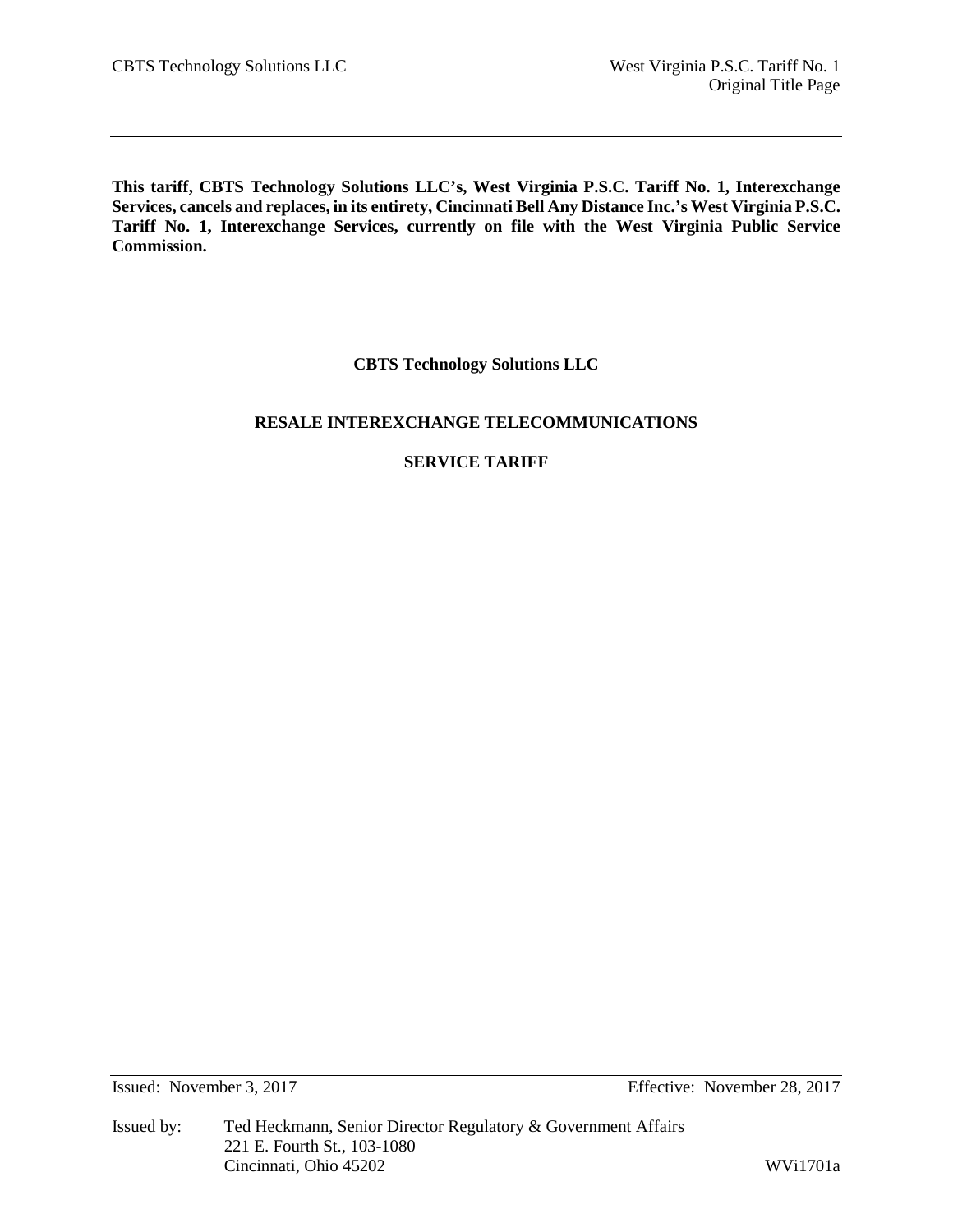## CHECK SHEET

Pages of this tariff, as indicated below, are effective as of the date shown at the bottom of the respective pages. Original and revised pages, as named below, comprise all changes from the original tariff and are currently in effect as of the date on the bottom of this page.

| <b>PAGE</b>    | <b>REVISION</b> |        | <b>PAGE</b> | <b>REVISION</b> |        | PAGE | <b>REVISION</b> |
|----------------|-----------------|--------|-------------|-----------------|--------|------|-----------------|
| Title          | Original        | $\ast$ | 33          | Original        | $\ast$ |      |                 |
| $\mathbf{1}$   | Original        | $\ast$ | 34          | Original        | $\ast$ |      |                 |
| $\overline{2}$ | Original        | $\ast$ | 35          | Original        | $\ast$ |      |                 |
| 3              | Original        | $\ast$ | 36          | Original        | $\ast$ |      |                 |
| $\overline{4}$ | Original        | $\ast$ | 37          | Original        | $\ast$ |      |                 |
| 5              | Original        | $\ast$ | 38          | Original        | $\ast$ |      |                 |
| 6              | Original        | $\ast$ | 39          | Original        | $\ast$ |      |                 |
| $\overline{7}$ | Original        | $\ast$ | 40          | Original        | $\ast$ |      |                 |
| 8              | Original        | $\ast$ | 41          | Original        | ∗      |      |                 |
| 9              | Original        | $\ast$ | 42          | Original        | $\ast$ |      |                 |
| 10             | Original        | $\ast$ | 43          | Original        | $\ast$ |      |                 |
| 11             | Original        | $\ast$ | 44          | Original        | $\ast$ |      |                 |
| 12             | Original        | $\ast$ | 45          | Original        | $\ast$ |      |                 |
| 13             | Original        | $\ast$ | 46          | Original        | $\ast$ |      |                 |
| 14             | Original        | $\ast$ |             |                 |        |      |                 |
| 15             | Original        | $\ast$ |             |                 |        |      |                 |
| 16             | Original        | $\ast$ |             |                 |        |      |                 |
| 17             | Original        | $\ast$ |             |                 |        |      |                 |
| 18             | Original        | $\ast$ |             |                 |        |      |                 |
| 19             | Original        | $\ast$ |             |                 |        |      |                 |
| 20             | Original        | $\ast$ |             |                 |        |      |                 |
| 21             | Original        | $\ast$ |             |                 |        |      |                 |
| 22             | Original        | $\ast$ |             |                 |        |      |                 |
| 23             | Original        | $\ast$ |             |                 |        |      |                 |
| 24             | Original        | $\ast$ |             |                 |        |      |                 |
| 25             | Original        | $\ast$ |             |                 |        |      |                 |
| 26             | Original        | $\ast$ |             |                 |        |      |                 |
| 27             | Original        | $\ast$ |             |                 |        |      |                 |
| 28             | Original        | $\ast$ |             |                 |        |      |                 |
| 29             | Original        | $\ast$ |             |                 |        |      |                 |
| 30             | Original        | $\ast$ |             |                 |        |      |                 |
| 31             | Original        | $\ast$ |             |                 |        |      |                 |
| 32             | Original        | $\ast$ |             |                 |        |      |                 |
|                |                 |        |             |                 |        |      |                 |

\* - indicates those pages included with this filing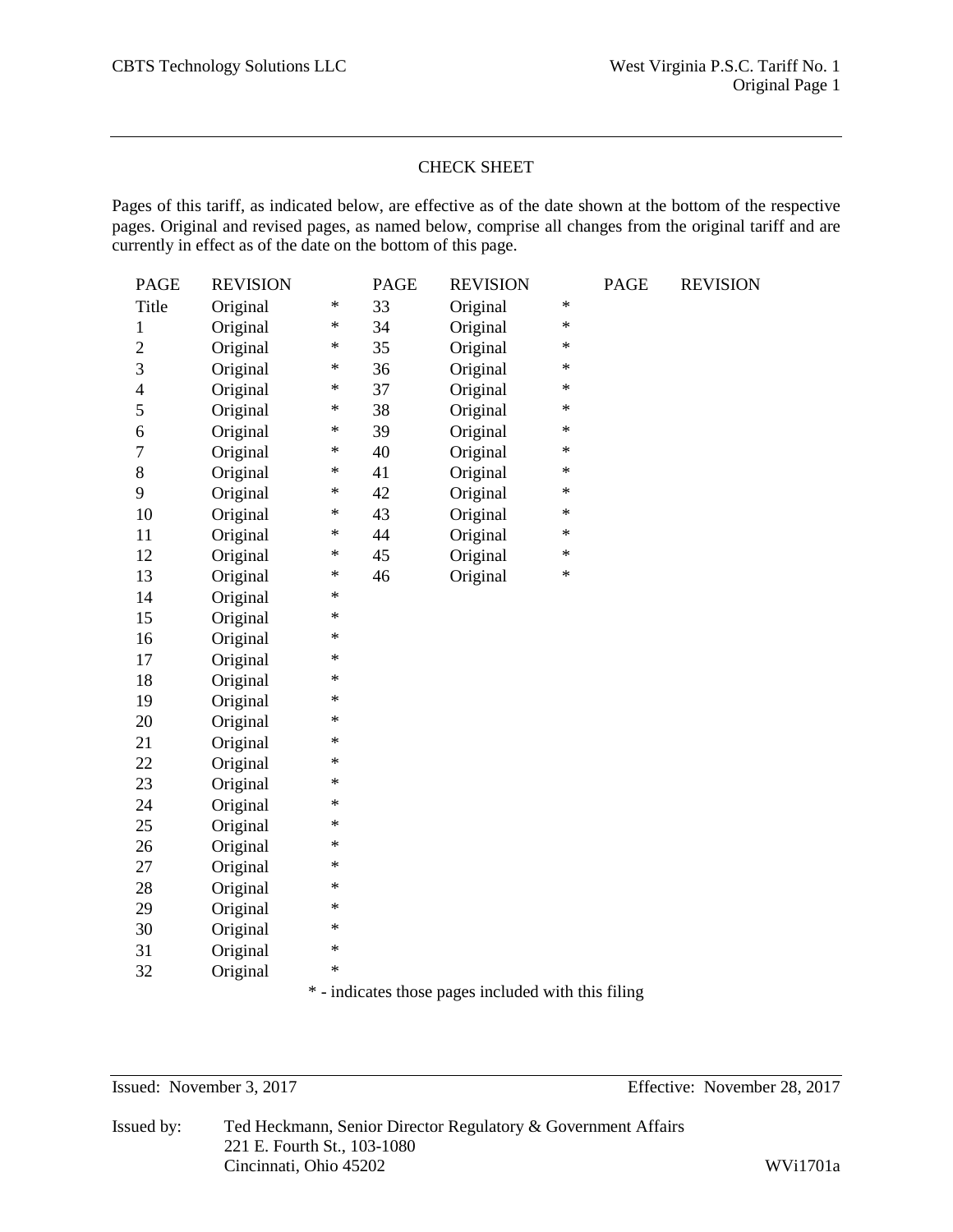# TABLE OF CONTENTS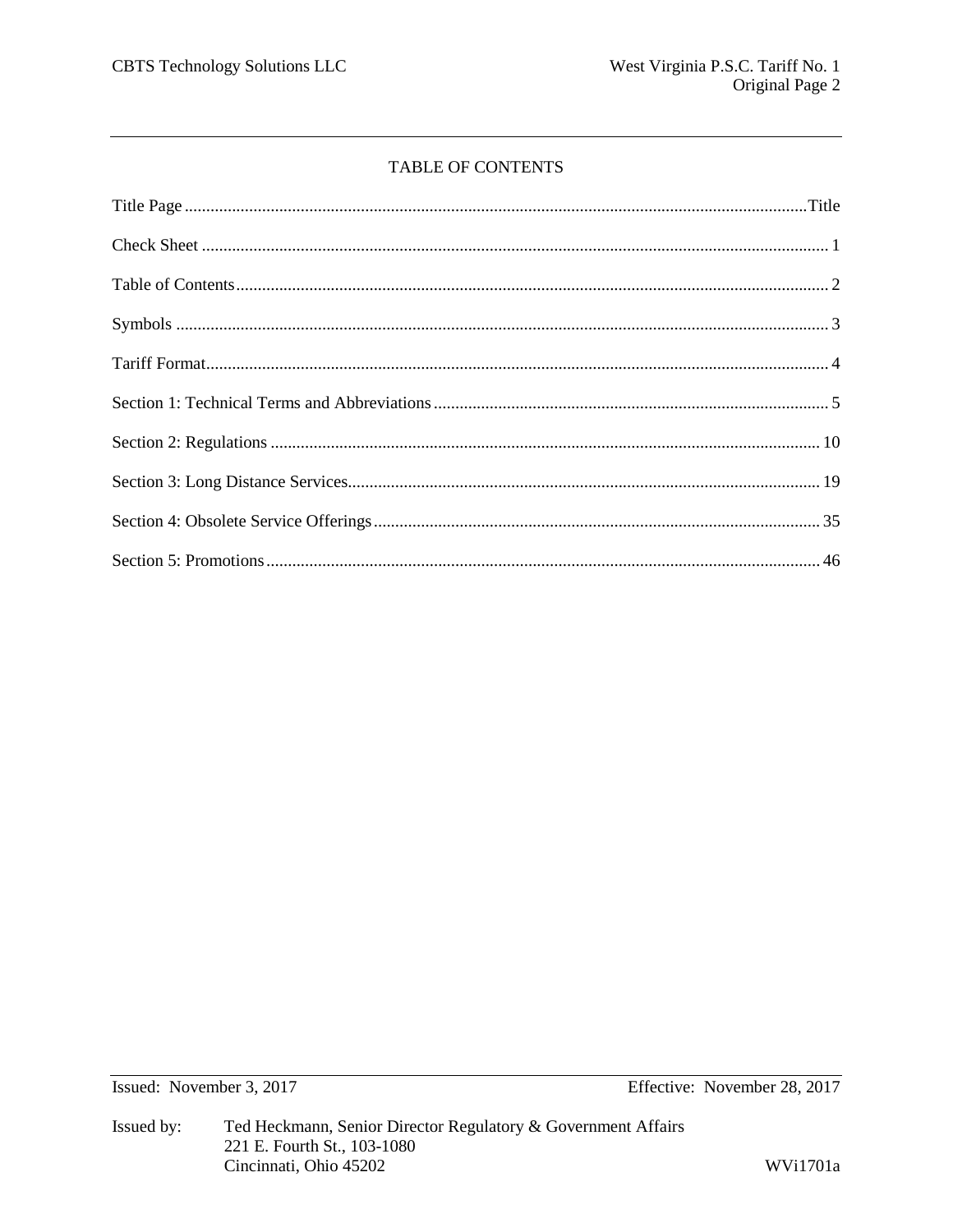# SYMBOLS

The following are the only symbols used for the purposes indicated below:

- (C) Change in regulation or Text.
- (D) Decrease in Rate.
- (I) Increase in rate.
- (M) Moved from another tariff location.
- (N) New rate or regulation.
- (O) Omissions.
- (T) Temporary rates and or surcharge.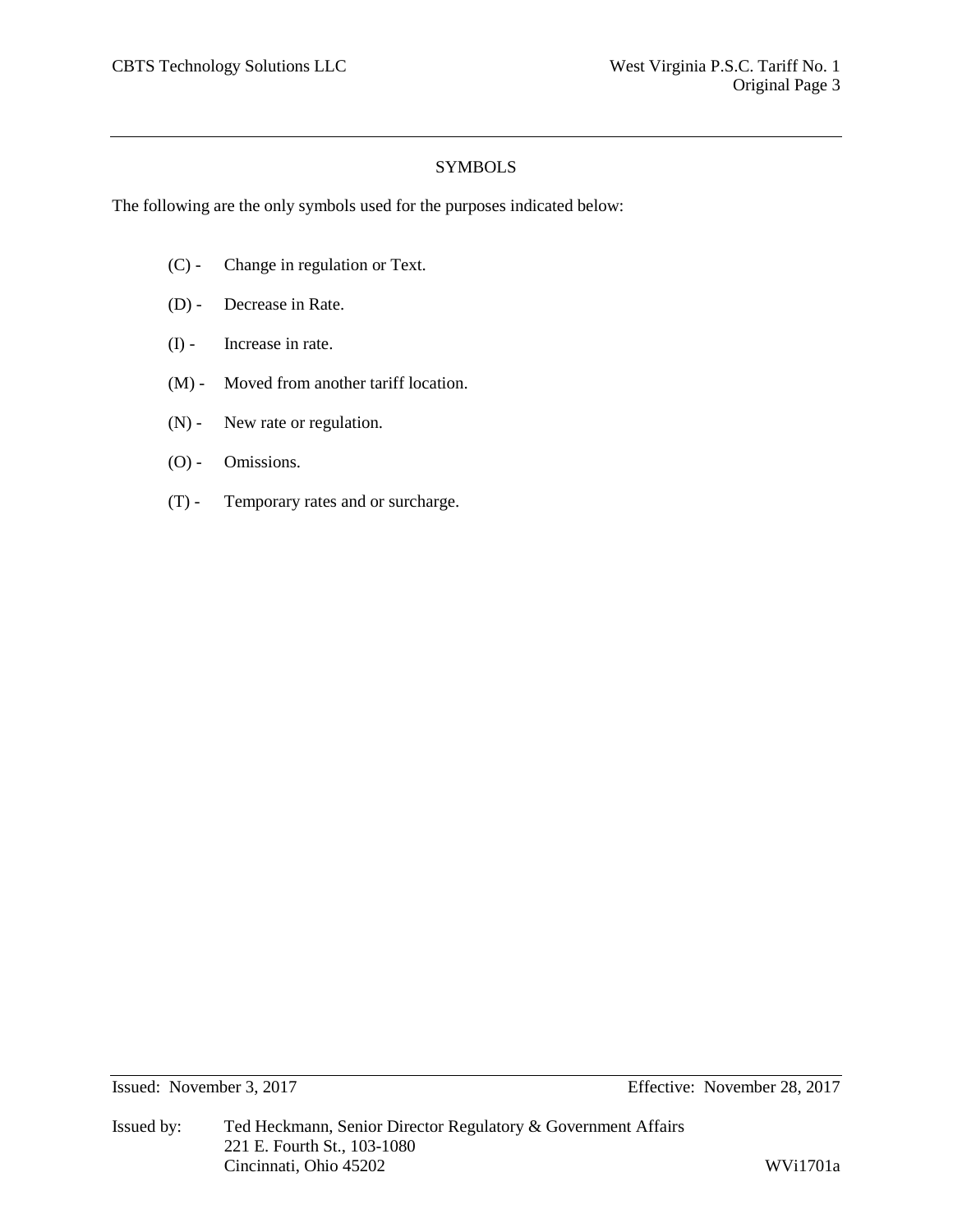# TARIFF FORMAT

- A. Page Numbering Page numbers appear in the upper right corner of the sheet. Pages are numbered sequentially. However, new pages are occasionally added to the tariff. When a new page is added between existing pages with whole numbers, a decimal is added. For example, a new page added between pages 34 and 35 would be page 34.1.
- B. Page Revisions Revision numbers also appear in the upper right corner of the page. These numbers are used to determine the most current page version on file with the Commission. For example, 4th Revised Page 34 cancels the Original Page 34. Consult the check sheet for the page currently in effect.
- C. Paragraph Numbering Sequence There are nine levels of paragraph coding. Each level of coding is subservient to its next higher level of coding.
	- 2 2.1 2.1.1 2.1.1.A 2.1.1.A.1 2.1.1.A.1.(a) 2.1.1.A.1.(a).I 2.1.1.A.1.(a).I.(i)
- D. Check Sheet When a tariff is filed with the commission, an updated check sheet accompanies the filing. The check sheet lists the tariff pages, with a cross reference to the current revision number. When new sheets are added, the check sheet is changed to reflect the revision. All revisions made in a given filing are designated by an asterisk (\*). There will be no other symbols used on this sheet if these are the only changes made. The tariff user should refer to the latest check sheet to find out if a particular page is the most current on file with the Commission.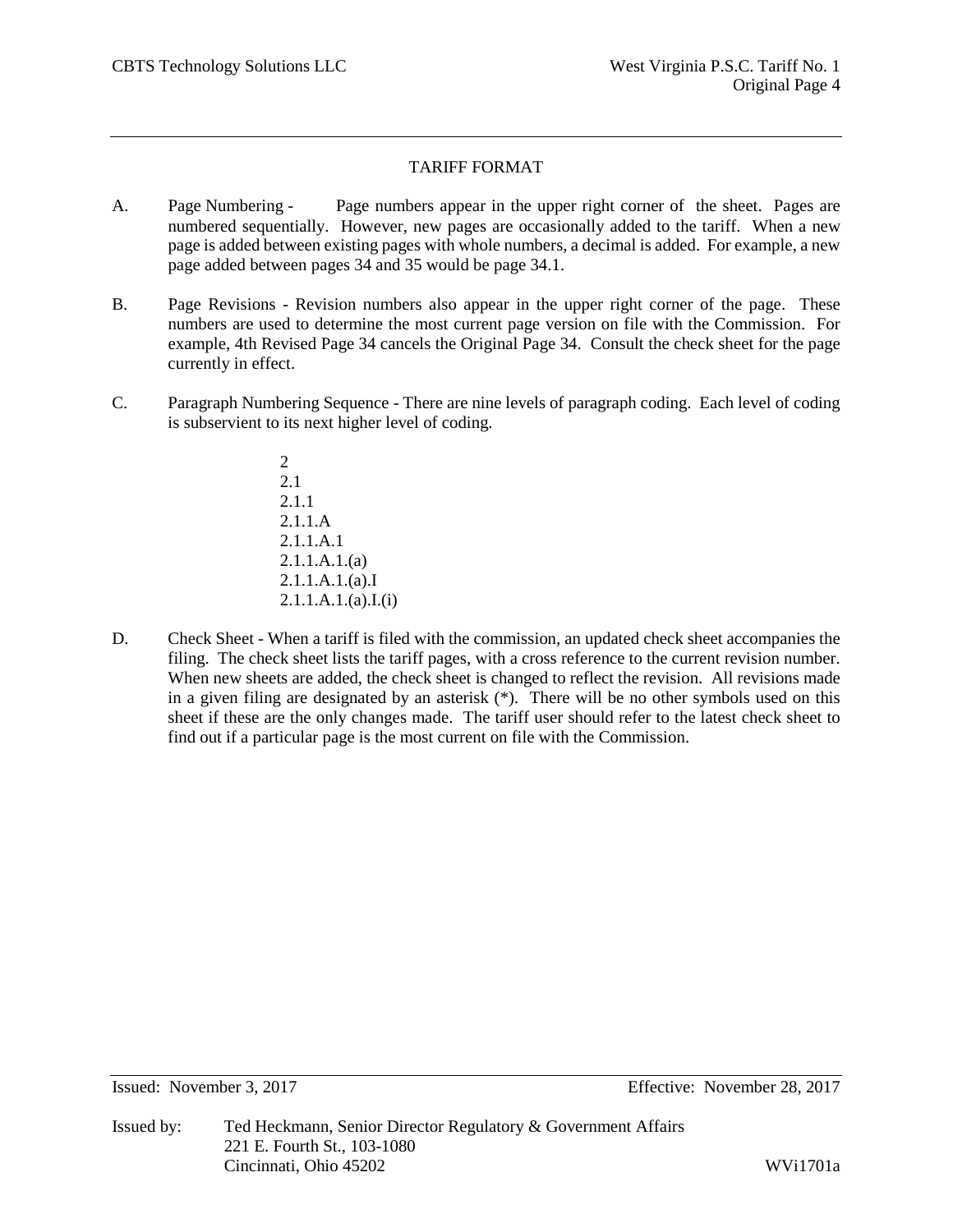# SECTION 1 - TECHNICAL TERMS AND ABBREVIATIONS

### 1.1 Definitions

Application for Service - a standard order form which includes all pertinent billing, technical and other descriptive information which will enable the carrier to provide the communication service.

ASR (Access Service Request) - Service order processed to the underlying local exchange or interexchange carrier.

Authorization Code - a numerical code, one or more of which are assigned to a customer to enable a reseller to identify use of service on its account and to bill the customer accordingly for such service. Multiple authorization codes may be assigned to a customer to identify individual users or groups of users on its account.

Authorized User - a person, firm, corporation or other entity authorized by the customer to receive or send communications.

Automatic Dialing Device - an apparatus provided by the carrier which, when attached to customer's telephone equipment, dials the carrier's facilities, emits an authorization code, and forwards the called number to the carrier's facilities.

Bandwidth - the total frequency band allocated for a channel.

Business Customer - any Customer of the Company who is not a Residential Customer as described herein.

Busy Hour - the two consecutive half hours during which the greatest volume of traffic is handled.

Cancellation of Order - a customer-initiated request to discontinue processing a service order, either in part or in its entirety, prior to its completion.

Carrier - CBTS Technology Solutions LLC, unless specifically stated otherwise.

Casual Caller – A caller that has not affirmatively selected the Company as its choice of a long distance service provider in advance of placing a long distance call.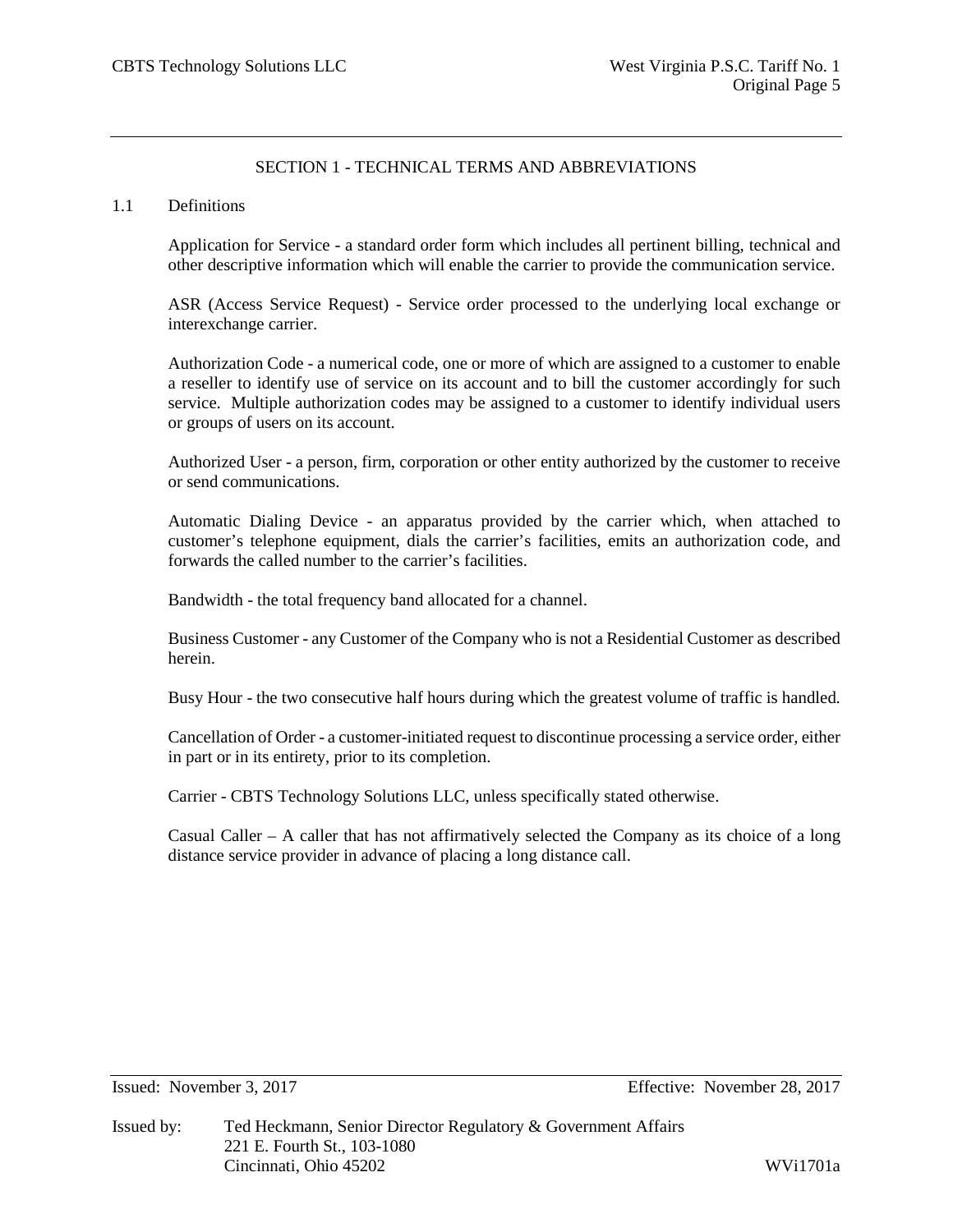### 1.1 Definitions, (Cont'd.)

Company - CBTS Technology Solutions LLC, sometimes referred to as "carrier."

Completed Calls - calls answered at the distance end. If a customer is charged for an incomplete call, the Company will issue a one minute credit upon the customer's request.

Custom Account Coding - key, legend or table created by the customer for a unique project or account numbers for its private use.

Customer - the person, firm, corporation or other entity that orders or uses service and is responsible for payment of the rates and charges under a contract or this tariff.

Customer Premises Equipment - communications equipment located at the customer's premises. Such equipment may be provided by the customer or by The Company.

Day Rate Period - unless otherwise specified in this tariff, the Day Rate Period applies during the hours of 8:00 a.m. to, but not including 5:00 p.m., Monday through Friday.

Dedicated Port - a port on reseller's switch which is dedicated, at extra charge, to customer's exclusive use, and which is connected to the customer's premises by a private line furnished by the customer or the customer's serving local exchange company.

Delinquent or Delinquency - an account for which a bill or payment agreement for services or equipment has not been paid in full on or before the due date. Amounts due and unpaid after the due date may be subject to a late payment charge.

Disconnect - to render inoperable or to disable circuitry thus preventing outgoing and incoming toll communications service.

Dialed Number Information Service (DNIS) - A toll free service option, under which Carrier electronically transmits to Customer, identifying digits (up to 10 digits) that indicate which number was dialed when multiple numbers terminate on the same trunk group.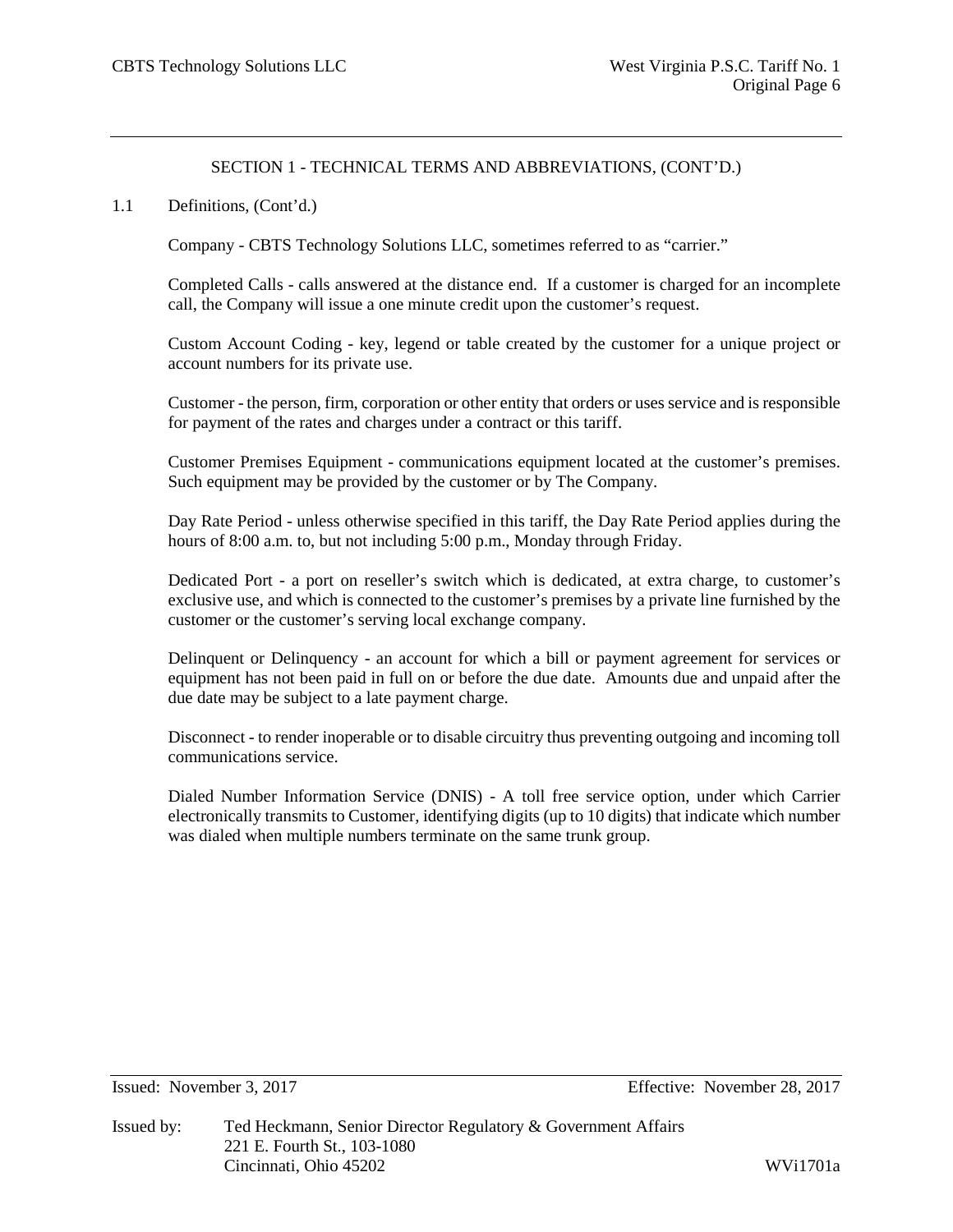### 1.1 Definitions, (Cont'd.)

Evening Rate Period - unless otherwise specified in this tariff, the Evening Rate Period applies during the hours of 5:00 p.m. to, but not including 11:00 p.m., Sunday through Friday.

Excessive Call Attempt - a customer attempt to call over the carrier's network using an invalid authorization code during a measured 15 minute period, within which 10 or more incomplete call attempts are made by the customer from the same customer line, and where those attempts do not complete because the customer has not used a valid authorization code.

Expedite - The best effort acceleration of the installation date in advance of commitment date provided by the Company.

Holidays - for the purposes of this tariff recognized holidays are New Year's Day, Memorial Day, Independence Day, Labor Day, Thanksgiving Day and Christmas day.

Holiday Rate Period - the evening rate will apply to calls made on the Company recognized holidays, provided, however, that calls made on holidays during the Night/Weekend Rate Period shall be billed at the lower of the Evening Rate and the Night/Weekend Rate.

Interexchange Utility - a utility, resale carrier or other entity that provides intrastate telecommunications services and facilities between exchanges within the state, without regard to how such traffic is carried. A local exchange utility that provides exchange service may also be considered an interexchange utility.

Local Distribution Area - metropolitan locations served by the Company which have been defined by the local exchange telephone company as a local calling area under its local exchange tariff.

Measured Use Service - the provision of long distance measured time communications telephone service to customers who access the carrier's services at its switching and call processing equipment by means of access facilities obtained from another carrier by the customer or otherwise provided at its own expense (the customer is responsible for arranging for the access line).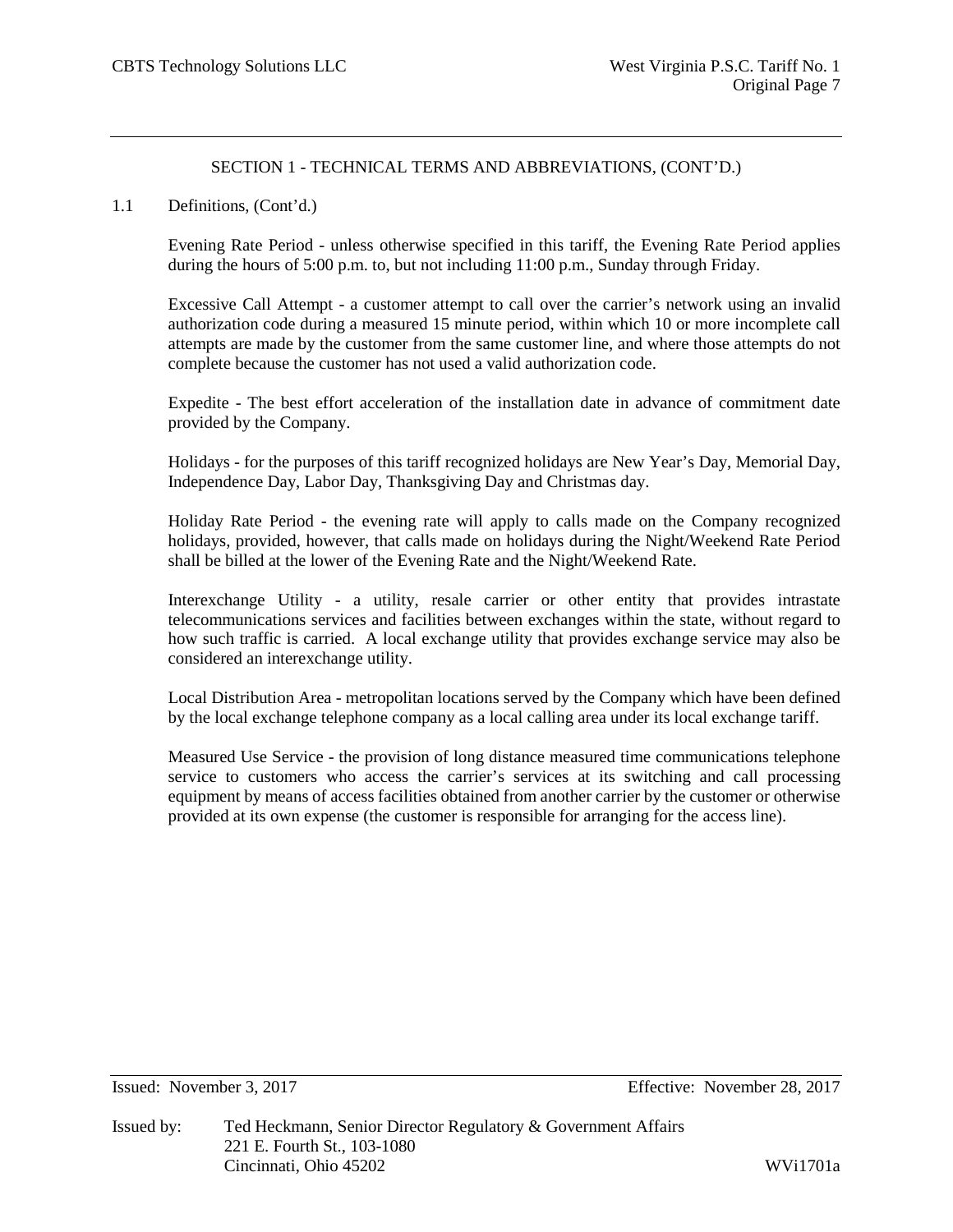### 1.1 Definitions, (Cont'd.)

Message - a completed telephone call by a customer or end user.

Network Terminal - any location where the Company provides services described herein.

Night/Weekend Rate Period - unless otherwise specified in this tariff, the Night/Weekend Rate Period applies during the hours of 11:00 p.m. to, but not including 8:00 a.m., Monday through Friday; all day Saturday; and from 8:00 a.m. to, but not including 5:00 p.m. Sunday.

Normal Business Hours - the hours of 8:00 a.m. to 5:00 p.m., Monday through Friday, excluding holidays.

Physical Change - the modification of a circuit, dedicated access line, or port at the request of the customer requiring an actual material change.

Post-engineering - After provisioning of service elements.

Pre-engineering - Prior to provisioning of service elements.

Premises - the space occupied by an individual customer in a building, in adjoining buildings occupied entirely by that customer, or on contiguous property occupied by the customer separated only by a public thoroughfare, a railroad right of way or a natural barrier.

Rate - money, charge, fee or other recurring assessment billed to customers for services or equipment.

Residential Customer - For the purpose of this tariff, a Residential Customer is a Customer of the Company whose primary use of the Company's service is for personal use in a house, apartment or other residential dwelling. A Residential Customer is also a Customer who accesses the Company's service using an access line that has not been assigned a business class of service by the local service provider.

Routing Function - terminating number for toll free service may be designated by time of day, day of the week, region of originating ANI or percentage of calls.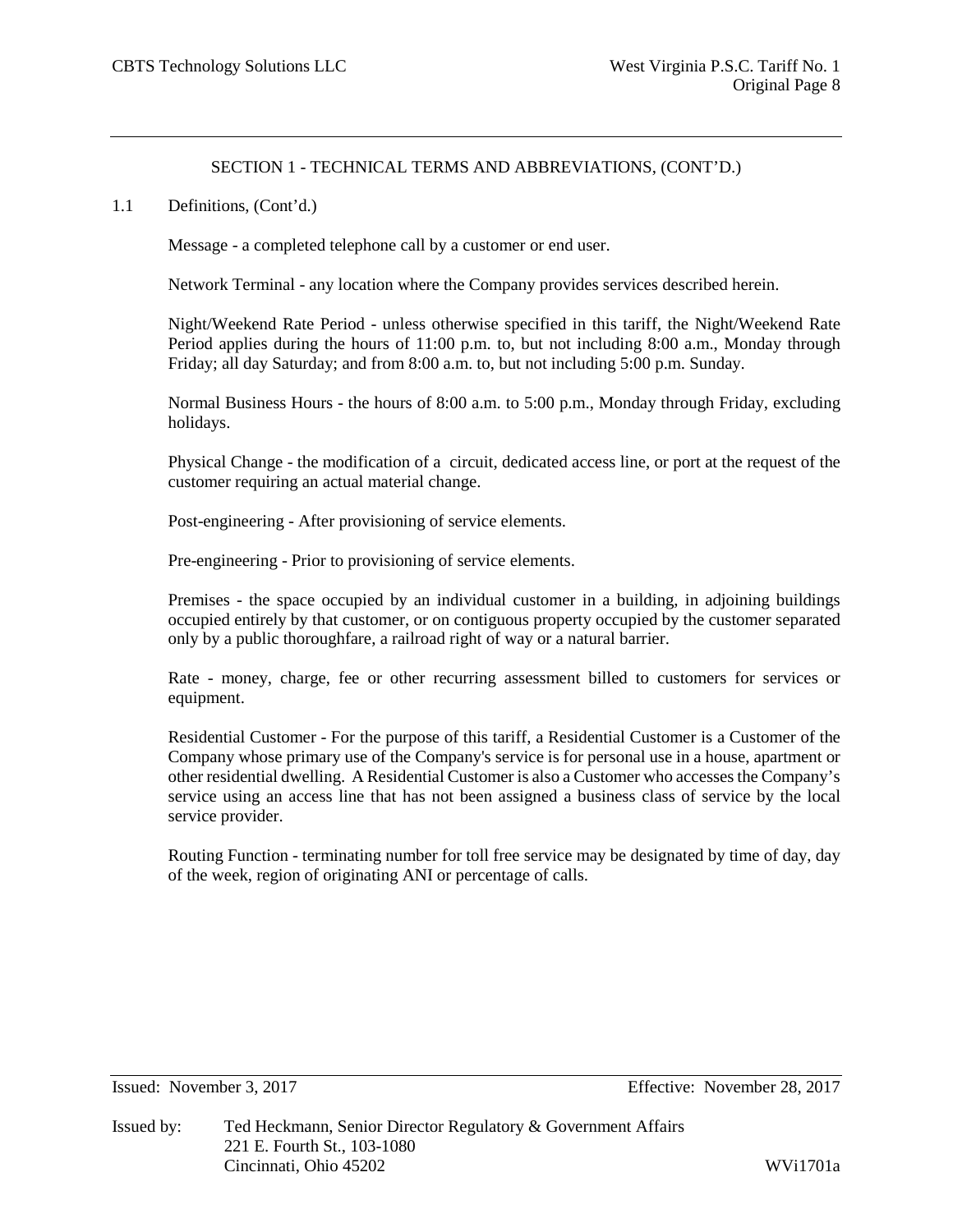1.1 Definitions, (Cont'd.)

Suspension - temporary disconnection or impairment of service which disables either outgoing or incoming toll communications services provided by the Company.

Speed Number - a signaling arrangement by which a customer may elect to dial a pre-programmed four-digit number in place of a designated ten-digit number.

Terminal Equipment - telephone instruments, including pay telephone equipment, the common equipment of large and small key and PBX systems and other devices and apparatus, and associated wiring, which are intended to be connected electrically, acoustically or inductively to the telecommunication system.

Toll Free Service - a service that provides long distance calling to a predesignated destination where charges are the responsibility of the call terminated party.

United States - the forty-eight contiguous United States and the District of Columbia.

Validated Account Codes - account codes that have restricted access.

- 1.2 Abbreviations:
	- CPE Customer Premises Equipment LATA - Local Access and Transport Area LDA - Local Distribution Area LEC - Local Exchange Carrier MTS - Message Telecommunications Service NSF - Non-sufficient funds PBX - Private Branch Exchange SAL - Special Access Line V&H - Vertical and Horizontal Coordinates WATS - Wide Area Telephone Service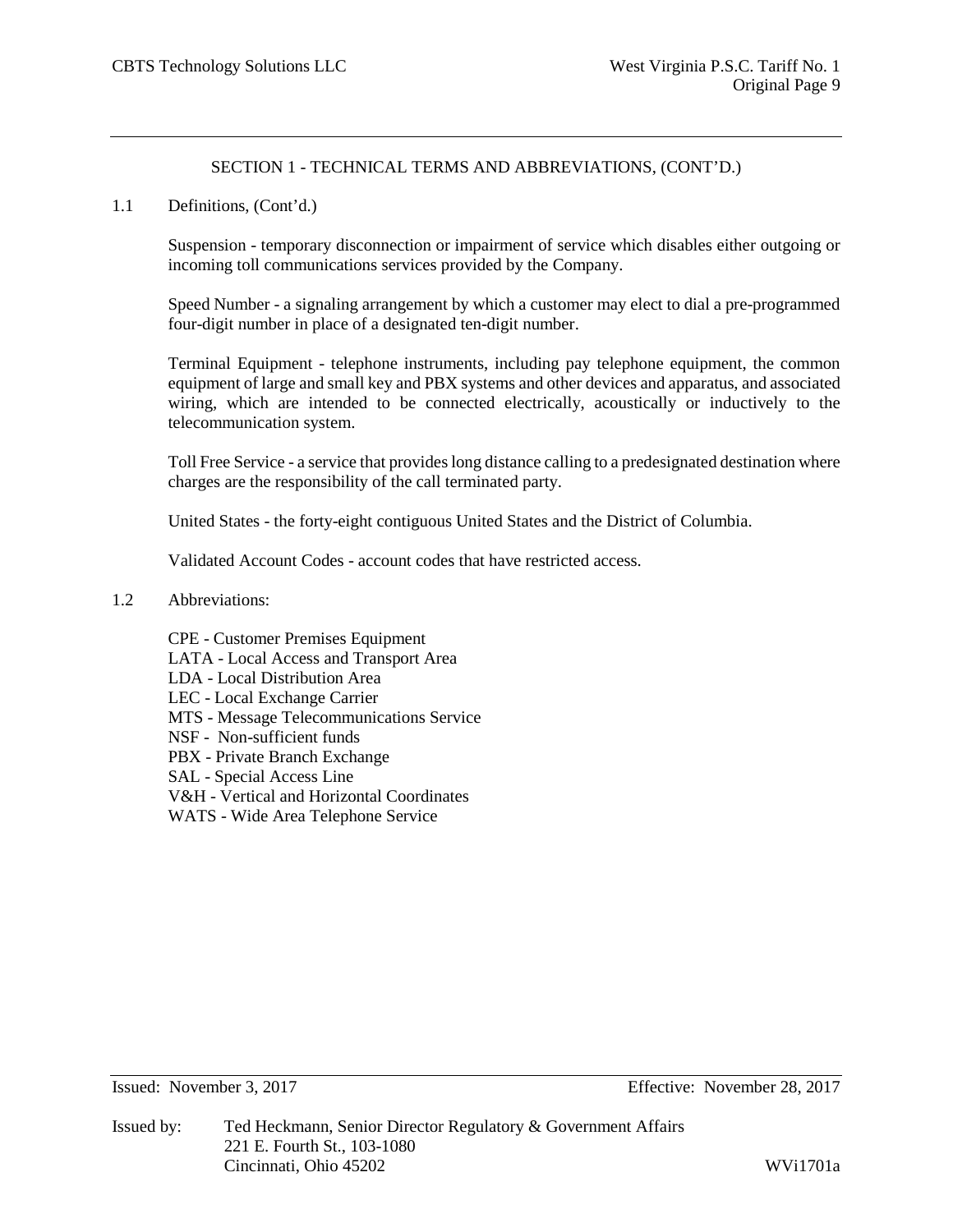# SECTION 2 - REGULATIONS

### 2.1 Undertaking of the Company

The Company provides long distance message telecommunications service to customers for their direct transmission of voice, data and other types of telecommunications.

Communications originate when the customer accesses the Company directly or through the facilities of another carrier via one or more access lines, equal access or on a dial-up basis. The Company may act as the customer's agent for ordering access connection facilities provided by other carriers or entities when authorized by the customer, to allow connection of a customer's location to the Company's network. The customer shall be responsible for all charges due for such service arrangements.

The Company's services are provided on a monthly basis, unless otherwise stated in this tariff. Services are available twenty-four (24) hours per day, seven (7) days per week.

- 2.2 Limitations on Service
	- 2.2.1 Service is offered subject to the availability of the necessary facilities and/or equipment and subject to the provisions of this tariff.
	- 2.2.2 The Company reserves the right to discontinue furnishing service upon written notice, when necessitated by conditions beyond its control or when the customer is using the service in violation of the provisions of this tariff or in violation of the law.
	- 2.2.3 To the extent that any conflict arises between the terms and conditions of a service agreement or other contract and the terms and conditions of this tariff, the tariff shall prevail.
	- 2.2.4 Title to all equipment provided by the Company under this tariff remains with the Company.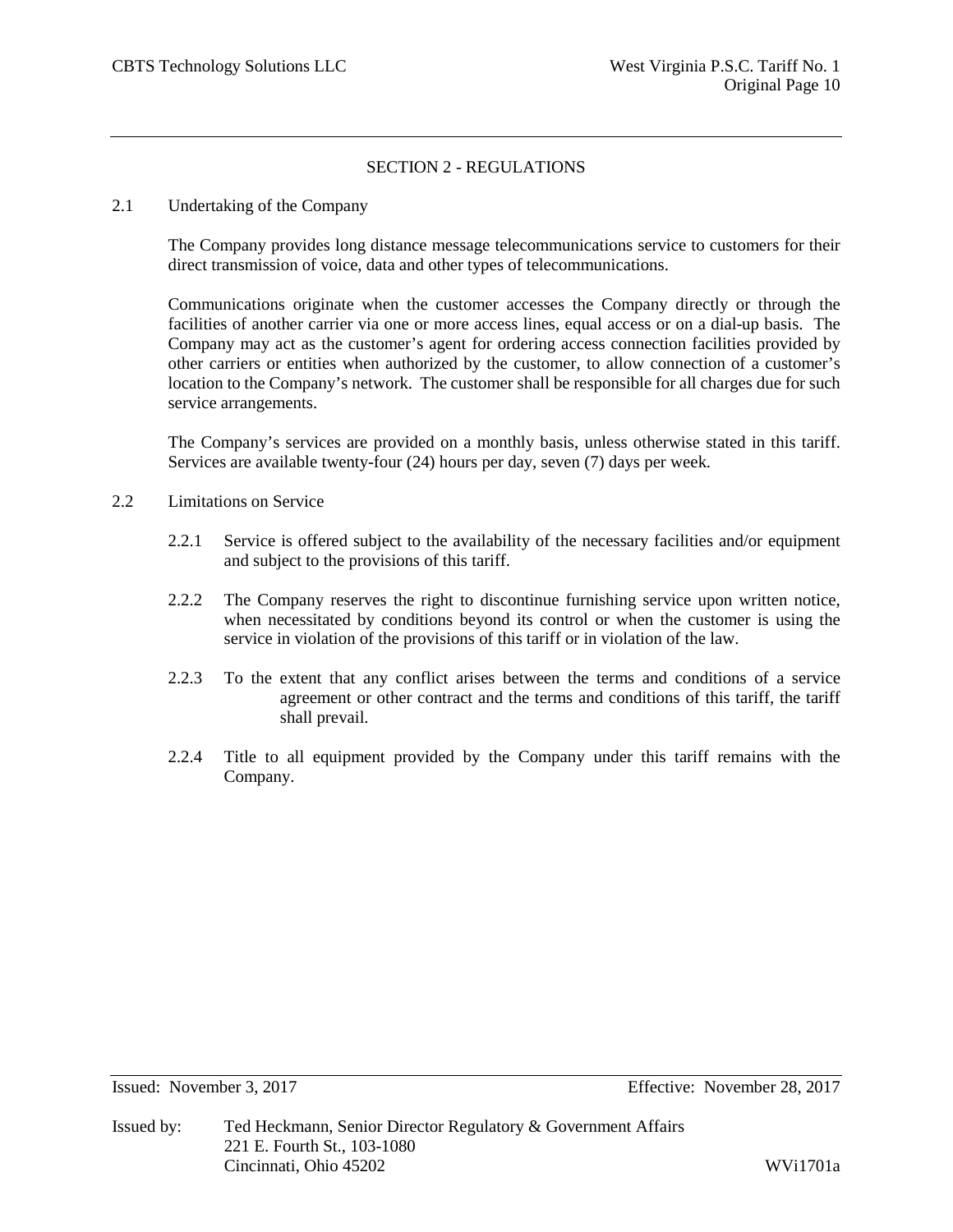- 2.2 Limitations on Service, (Cont'd.)
	- 2.2.5 The customer may not transfer or assign the use of service provided under this tariff except with the prior written consent of the Company. Such transfer or assignment shall only apply where there is no interruption in the use or location of the service, and all regulations and conditions contained in this tariff, as well as all conditions for service, shall apply to all such permitted assignees or transferees.
	- 2.2.6 Customer may request Carrier to assign one or more sub-accounts for billing purposes, and to direct sub-account invoices to customer's affiliates or other designated entities for payment. Such requests shall not affect the liability of the customer, who shall remain solely liable to the Company for payment of all invoices for service requested and obtained by customer, whether invoiced by the Company to the customer, the customer's affiliates, or other designated entities.
- 2.3 Use of Service

Service may not be used for any unlawful purposes or for any purpose for which any payment or other compensation is received by the customer, except where the customer is a duly authorized and regulated common carrier.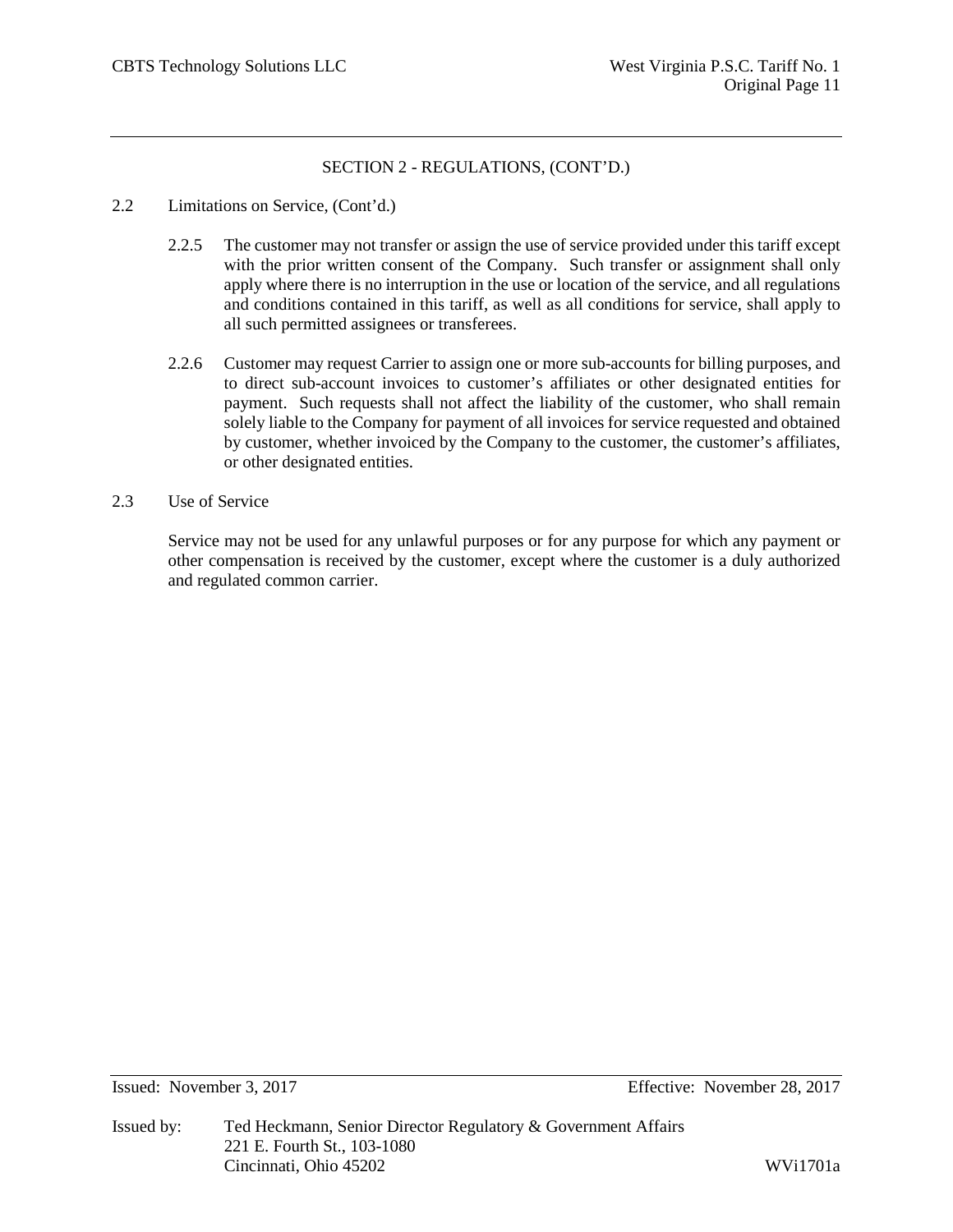### 2.4 Interruption of Service

- 2.4.1 If a customer's service is interrupted other than by the negligence or willful act of the customer, and it remains out of order for eight normal working hours or longer after access to the premises is made available and after being reported to be out of order, appropriate adjustments or refunds shall be made to the customer. The amount of adjustment or refund shall be determined on the basis of the known period of interruption, generally beginning from the time the service interruption is first reported. The refund to the customer shall be a pro rata part of the monthly recurring charges (but not for per minute or per call charges) for the period of days and that portion of the service facilities rendered useless or inoperative. The refund may be accomplished by a credit on a subsequent bill for the service.
- 2.4.2 A credit allowance for interruptions of service which are not due to the Company's testing or adjusting, to the negligence of the customer, or to the failure of the channels, equipment, and/or communications systems provided by the customer, are subject to the general liability provisions set forth herein. It shall be the obligation of the customer to notify the carrier of any interruption in service. Before giving such notice, the customer shall ascertain that the trouble is not being caused by any action or omission by or within the customer's control and is not in wiring or equipment connected to the carrier terminal.
- 2.5 Restoration of Service

The use and restoration of service in emergencies shall be in accordance with the Part 64, Sub-part D of the Federal Communications Commission's rules and Regulations which specifies the priority system for such activities.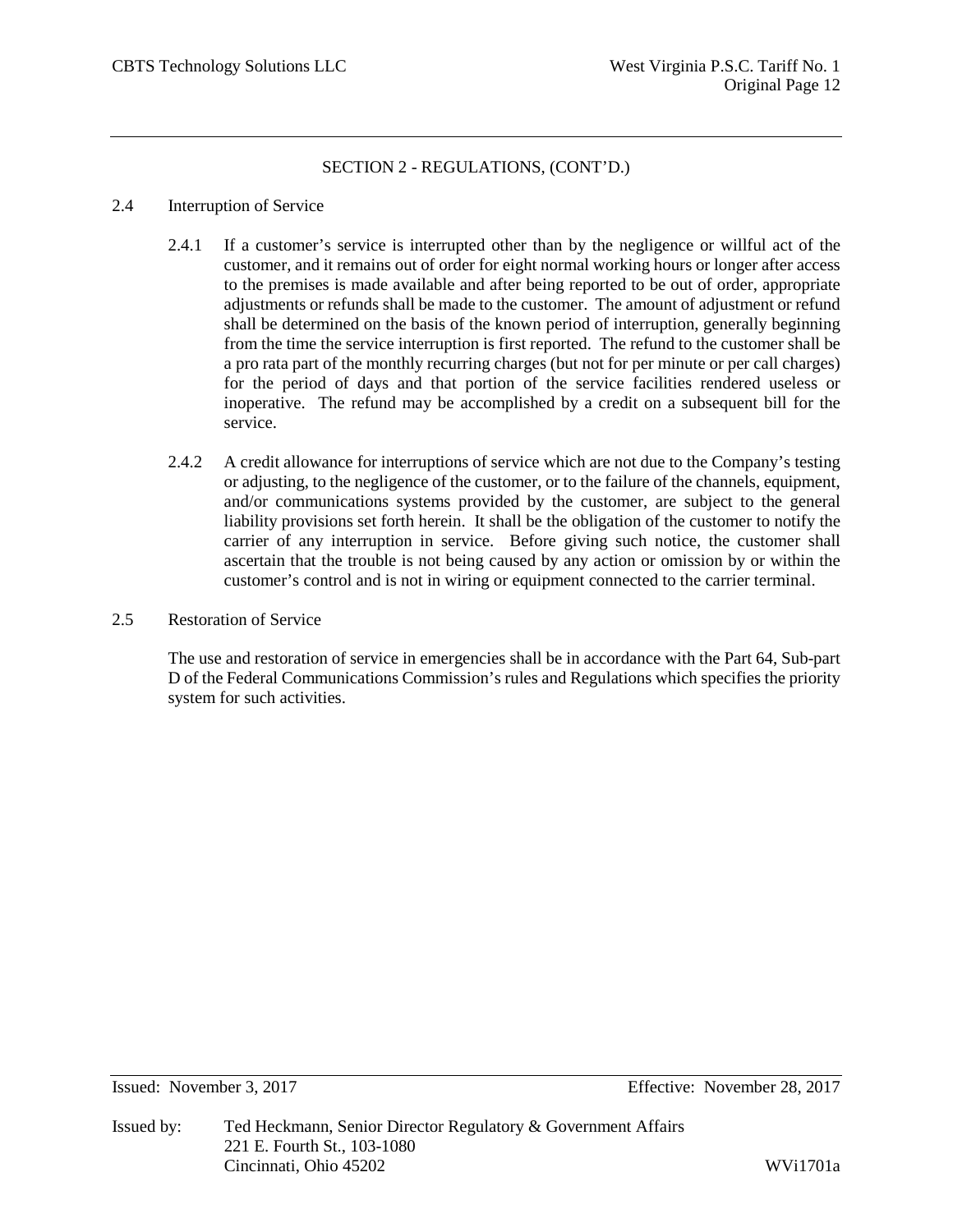### 2.6 Customer Responsibility

- 2.6.1 All customers assume general responsibilities in connection with the provisions and use of the Company's service. When facilities, equipment, and/or communication systems provided by others are connected to the Company's facilities, the customer assumes additional responsibilities. All customers are responsible for the following:
	- A. The customer is responsible for placing orders for service, paying all charges for service rendered by the Company and complying with all of the Company's regulations governing the service. The customer is also responsible for assuring that its users comply with regulations.
	- B. When placing an order for service, the customer must provide:
		- 1. The names and addresses of the persons responsible for the payment of service charges, and
		- 2. The names, telephone numbers, and addresses of the customer contact persons.
	- C. The customer must pay the Company for the replacement or repair of the Company's equipment when the damage results from:
		- 1. The negligence or willful act of the customer or user;
		- 2. Improper use of service; and
		- 3. Any use of equipment or service provided by others.
	- D. After receipt of payment for the damages, the Company will cooperate with the customer in prosecuting a claim against any third party causing damage.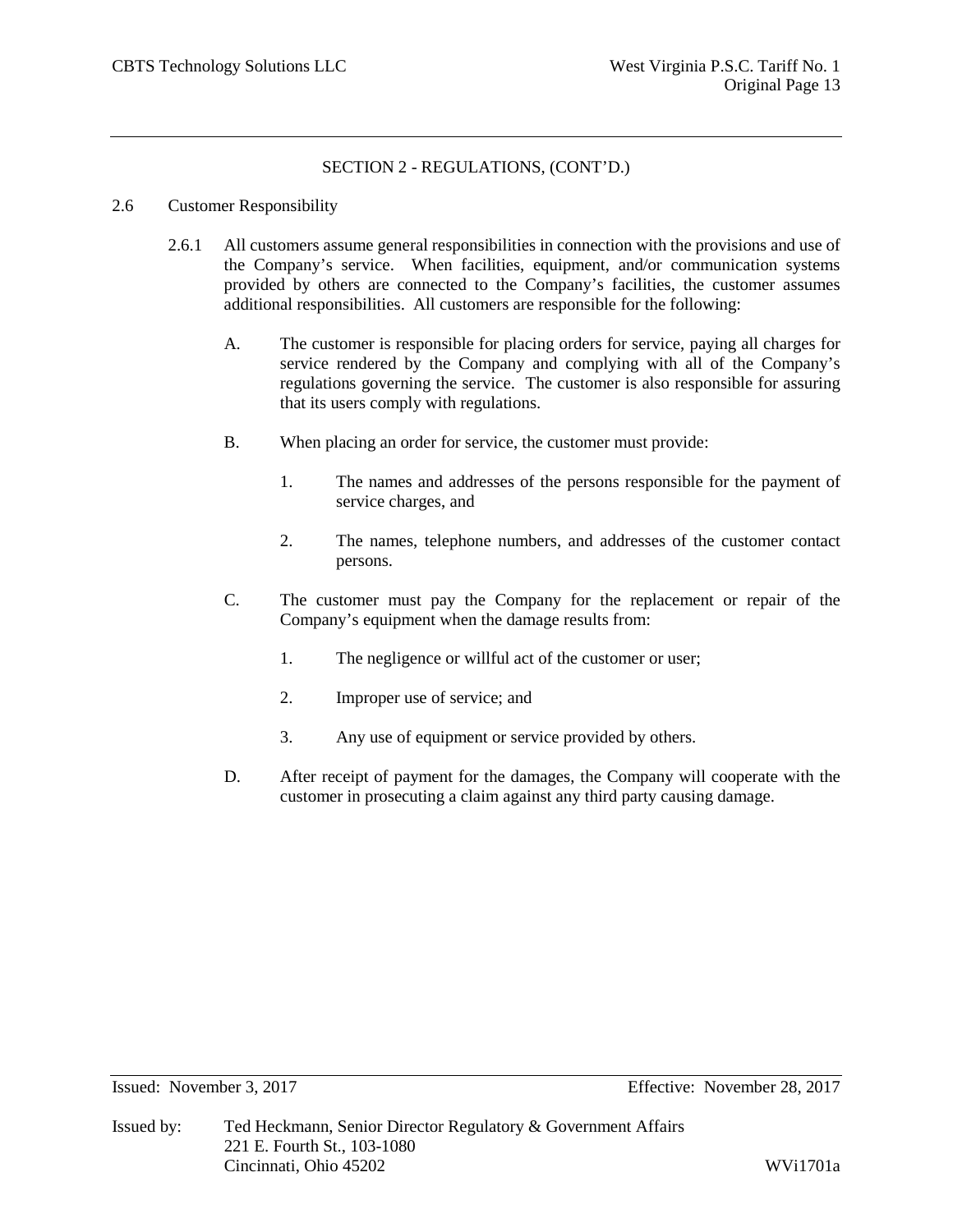- 2.6 Customer Responsibility, (Cont'd.)
	- 2.6.2 Upon reasonable notice, the equipment provided by the Company shall be made available for such tests and adjustments as may be necessary to maintain them in satisfactory condition. No interruption allowance will be granted for the time during which such tests and adjustments are made.
	- 2.6.3 Deposits

Applicants or customers whose financial condition is not acceptable to the Company or is not a matter of general knowledge, may be required to make, at any time, a cash deposit up to an amount equaling one and one-half times  $(1.5x)$  one  $(1)$  month's actual or estimated charges (for business customers) or one month's estimated charges (for residential customers) for the purpose of guaranteeing final payment for service, in accordance with the rules of the Commission. Interest on cash deposits will be payable per the deposit rules and regulations prescribed by the Commission for the period during which the deposit is held. Such deposit will be refunded or credited to the customer upon termination or after one year of prompt payment for service.

2.6.4 Credit Allowance

Credit for failure of service or equipment will be allowed only when failure is caused by or occurs in equipment owned, provided and billed for, by the Company.

- A. Credit allowances for failure of service or equipment starts when the customer notifies the Company of the failure or when the Company becomes aware of the failure and ceases when the operation has been restored and an attempt has been made to notify the customer.
- B. The customer shall notify the Company of failures of service or equipment and make reasonable attempts to ascertain that the failure is not caused by the customer or in wiring or equipment connected to the terminal.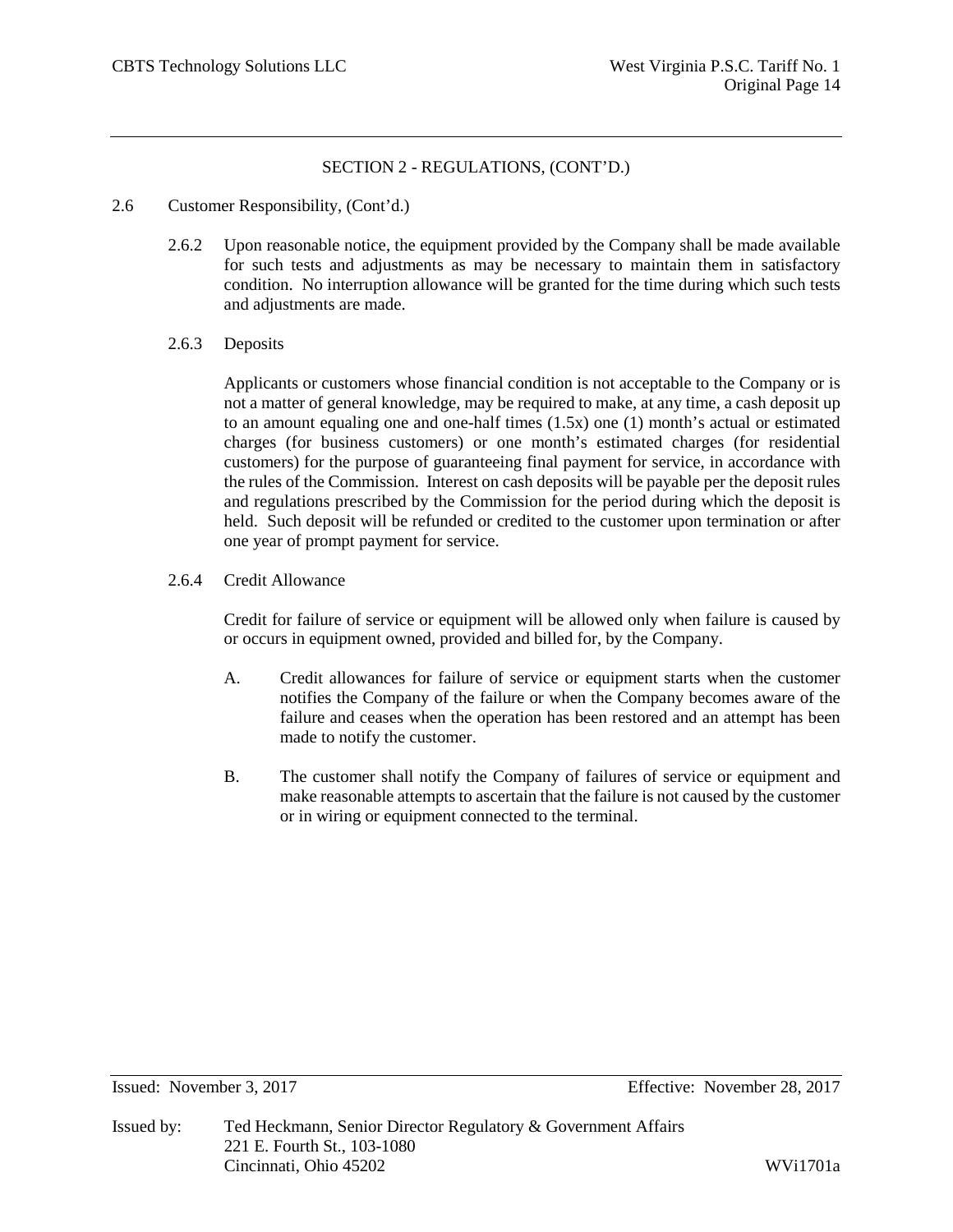- 2.6 Customer Responsibility, (Cont'd.)
	- 2.6.4 Credit Allowance, (Cont'd.)
		- C. Only those portions of the service or equipment operation disabled will be credited. No credit allowances will be made for:
			- 1. Interruptions of service resulting from the Company performing routine maintenance;
			- 2. Interruptions of service for implementation of a customer order for a change in the service;
			- 3. Interruption caused by the negligence of the customer or an authorized user;
			- 4. Interruptions of service because of the failure of service or equipment due to the customer or authorized user provided facilities.
	- 2.6.5 Cancellation by Customer

If a customer orders services requiring special equipment and/or facilities dedicated to the customer's use and then cancels its order before the service begins, before a completion of the minimum period mutually agreed upon by the customer and the Company, a charge will be made to the customer for the non-recoverable portions of expenditures or liabilities incurred expressly on behalf of the customer by the Company and not fully reimbursed by installation and monthly charges. If, based on such an order, any construction has either begun or been completed, but no such services provided, the non-recoverable cost of such construction shall be borne by the customer.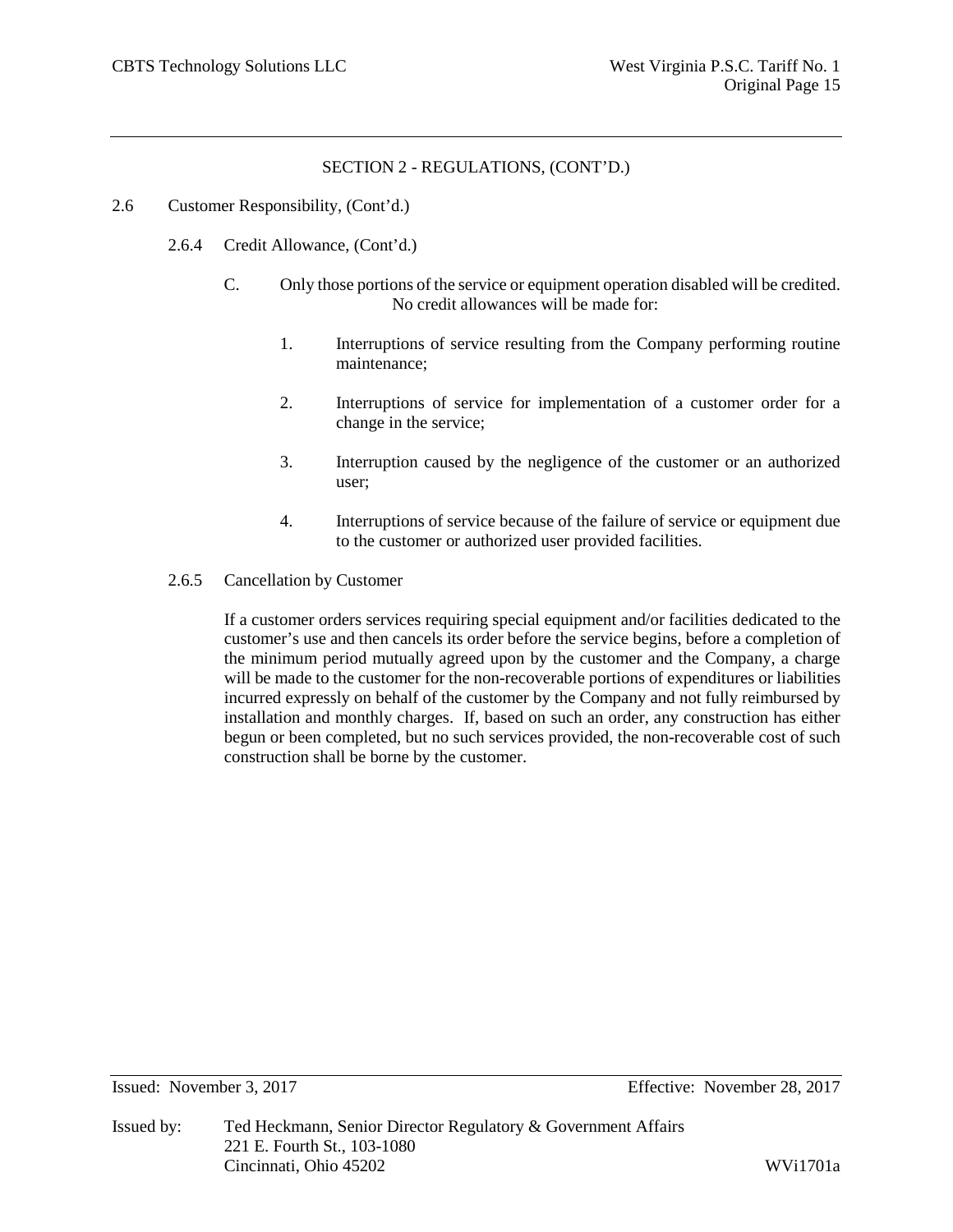- 2.6 Customer Responsibility, (Cont'd.)
	- 2.6.6 Payment and Charges for Services

Charges for service are applied on a recurring and nonrecurring basis. Service is provided and billed on a monthly basis. Service continues to be provided until disconnection is requested by the customer in writing, or until canceled by the Company pursuant to this tariff.

A. Payment of Charges

Payment will be due upon receipt of the statement. A payment is considered delinquent thirty (30) days after rendition of the bill. A bill is considered rendered when deposited in the U.S. Mail for delivery to customer's last known address.

- 1. The customer is responsible for payment of all charges for service furnished to the customer. Charges based on actual usage during a month will be billed monthly in arrears. All fixed monthly and nonrecurring charges for services ordered will be billed monthly in advance.
- 2. Service may be denied or discontinued by the Company for non-payment of past due or delinquent amounts due the Company. Restoration of service will be subject to all applicable installation charges. Disconnection may not occur before thirty (30) days from invoice and the Company must give five (5) days written notice before any disconnection can occur.
- 2.6.7 Application of Rates

The rates for service are those in effect for the period that service is furnished.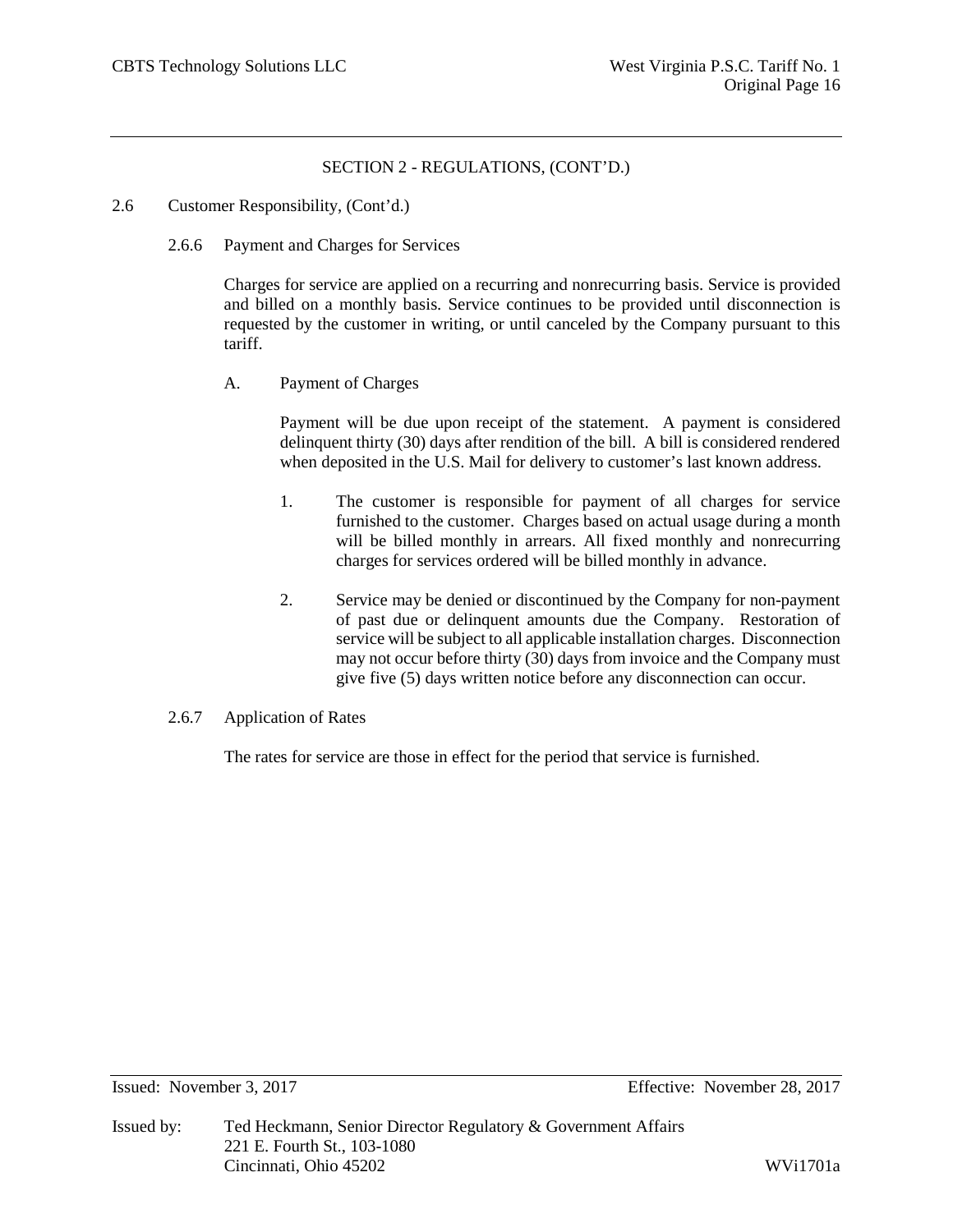- 2.7 Responsibility of the Company
	- 2.7.1 Calculation of Credit Allowance Under the limitations of section 2.7.4, when service is interrupted the credit allowance will be computed on the following basis.
		- A. No credit shall be allowed for an interruption of less than two hours.
		- B. The customer shall be credited for an interruption of two hours or major fraction thereof that the interruption continues.
		- C. Where there has been an outage, and a minimum usage charge applies, and the customer fails to meet the minimum usage, a credit shall be applied against that minimum. The credit shall equal 1/360th of the monthly minimum charges associated with the portion of service disabled for each period of two hours or major fraction thereof that the interruption continues.
		- 2.7.2 Cancellation of Credit

Where the Company cancels a service or the provision of equipment and the final service period is less than the monthly billing period, a credit will be issued for any amounts billed in advance, prorated at 1/30th of the monthly recurring charge for each day the service was rendered or the equipment was provided. This credit will be issued to the customer or applied against the balance remaining on the customer's account.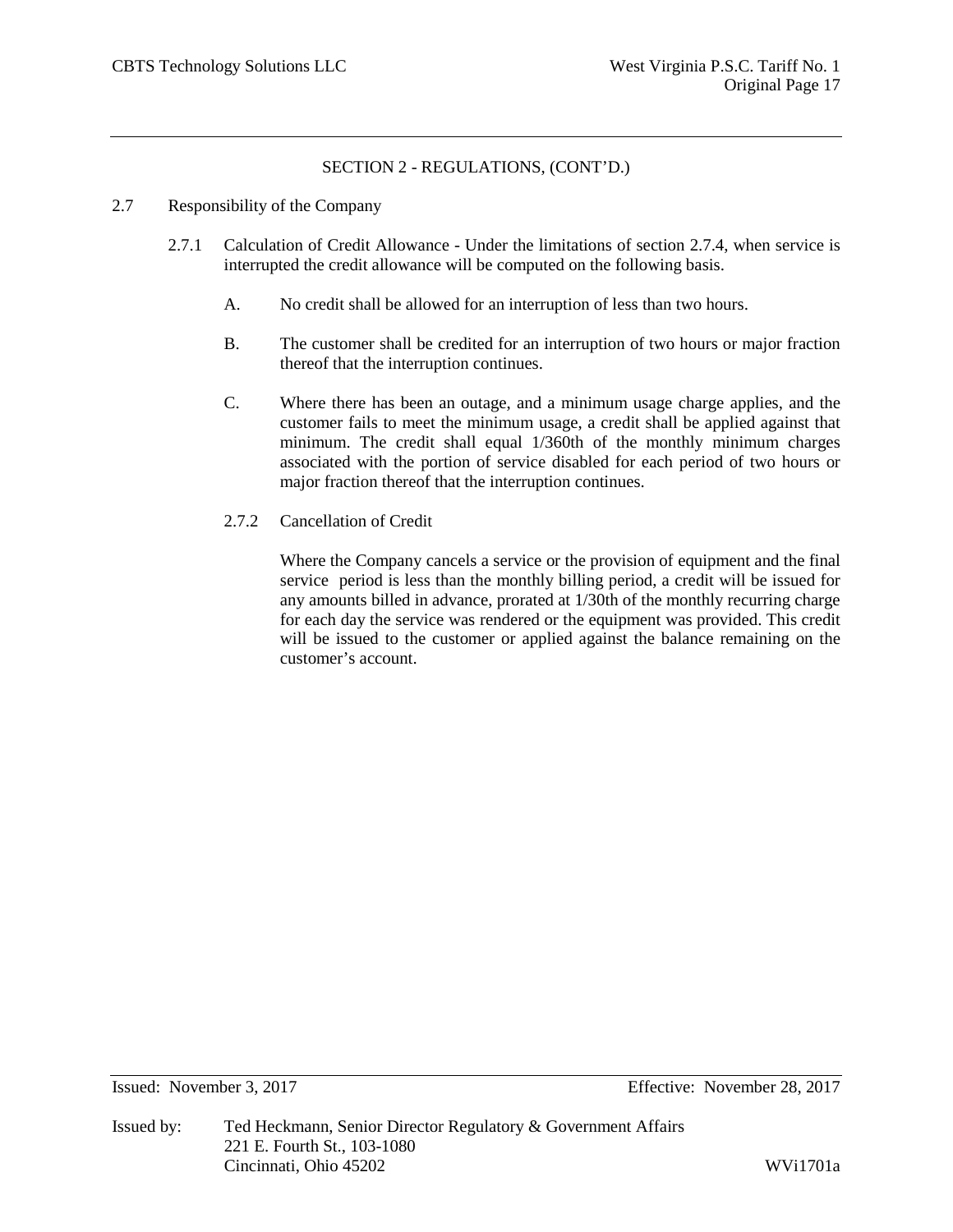- 2.7 Responsibility of the Company, (Cont'd.)
	- 2.7.3 Disconnection of Service by the Company

Upon five (5) days written notice, the Company may discontinue service or cancel an application for service without incurring any liability for any of the following reasons:

- A. Non-payment of any sum due to the Company for service for more than thirty days beyond the date of rendition of the bill for such service;
- B. Violation of any regulation governing the service under this tariff;
- C. Violation of any law, rule, or regulation of an government authority having jurisdiction over the service; or
- D. The Company is prohibited from furnishing services by order of a court or other government authority having jurisdiction.
- E. Customer uses equipment is such a manner as to adversely affect the Company's equipment or service to others.
- 2.7.4 Fractional Charges

Charges for a fractional part of a month (which follows a full month) are calculated by counting the number of days remaining in the billing period after service is furnished or has been discontinued. The number of days remaining in the billing period are counted starting with the day after the service was furnished or discontinued. Divide that figure by thirty days. The resultant fraction is then multiplied by the monthly charge to arrive at the fractional monthly charge.

2.7.5 Insufficient Fund Checks

Customers will be charged \$15.00 on all checks issued to the Company which are returned due to insufficient funds. At the discretion of the Company, the insufficient funds check charge may be waived under appropriate circumstances (e.g. a bank error).

2.8 Taxes and Fees

All municipal excise taxes are not included in the rates under this tariff, but shall be listed as separate line items on the customer's bill.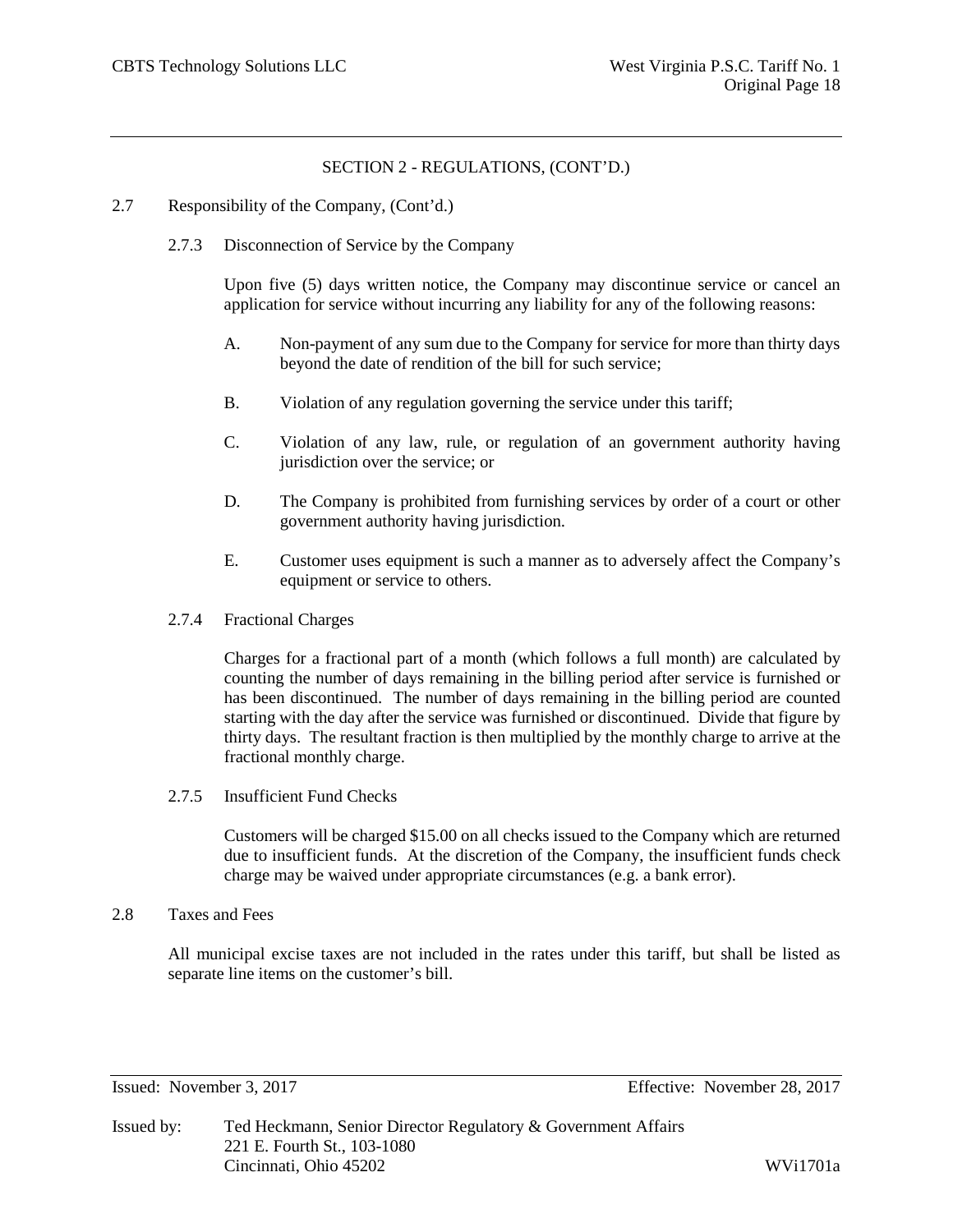# SECTION 3 - LONG DISTANCE SERVICES

### 3.1 Timing of Calls

- 3.1.1 The customer's monthly usage charges for the Company service are based upon the total number of minutes the customer uses and the service options to which the customer subscribes. Chargeable time begins when the connection is established between the calling station and the called station or PBX. Chargeable time ends when the either party hangs up. If the called station hangs up but the calling station does not, chargeable time ends when the connection is released by automatic timing equipment within the telecommunications network.
- 3.1.2 No charges apply if a call is not completed.

### 3.2 Start of Billing

For billing purposes, the start of service is the day following acceptance by the customer of the Company's service or equipment. The end of service date is the last day of the minimum notification of cancellation or any portion of the last day, after receipt by the Company of notification of cancellation as described in Section 2 of this tariff.

### 3.3 Interconnection

Service furnished by the Company may be interconnected with services or facilities of other authorized communications common carriers and with private systems, subject to the technical limitations established by the Company. Service furnished by the Company is not part of a joint undertaking with such other carriers. Any special interface equipment of the Company and other participating carriers shall be provided at the customer's expense.

Interconnection with the facilities or services of other carriers shall be under the applicable terms and conditions of other carriers' tariffs. The customer is responsible for taking all necessary legal steps for inter connecting its customer-provided terminal equipment or communications systems with the Company's. The customer shall secure all licenses, permits, right-of-ways, and other arrangements necessary for such interconnection.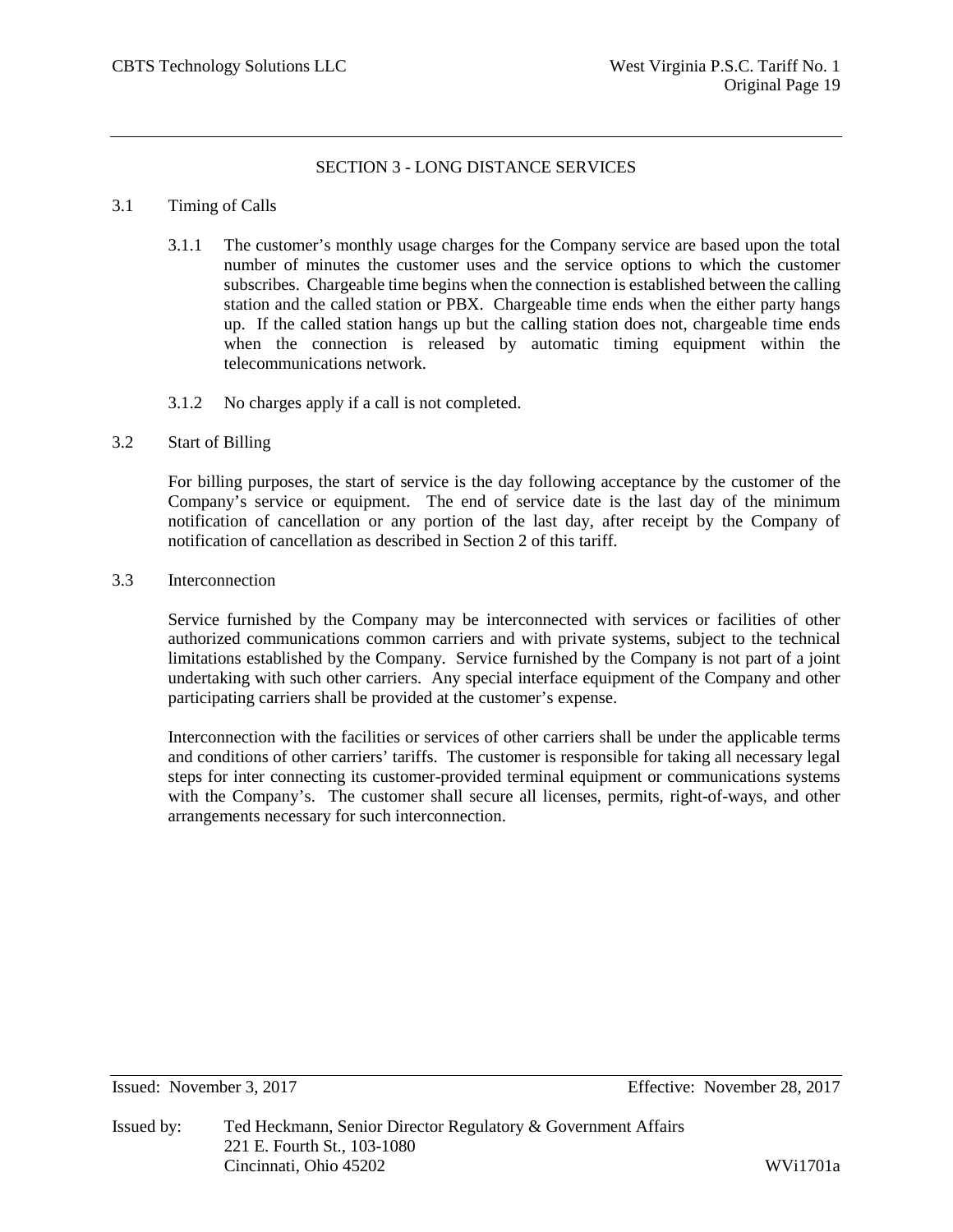### 3.4 Terminal Equipment

The Company's service may be used with or terminated in customer provided terminal equipment or customer provided communication systems, such as teleprinter, handsets, or data sets. Such terminal equipment shall be furnished and maintained at the expense of the customer, except as otherwise provided. The customer is responsible for all costs at its premises, including customer personnel, wiring, electrical power, and the like incurred in its use of the Company's service.

The customer shall ensure that its terminal facilities are of the proper mode, band-width, power, data, speed, and signal level for the intended use of the customer, and that the signals do not damage the Company's equipment, injure personnel or degrade service to other customers.

If the customer fails to maintain and operate its terminal equipment properly, resulting in the occurrence or possibility of harm to the Company's equipment or personnel, or impairment to the quality of service to other customers, the Company may, upon written notice, require the use of protective equipment at the customer's expense. If this fails to produce satisfactory quality and safety of service, the Company may, upon written notice, terminate the customer's service.

## 3.5 Calculation of Distance

Usage charges for all mileage sensitive products are based on the airline distance between rate centers associated with the originating and terminating points of the call.

The airline mileage between rate centers is determined by applying the formula below to the vertical and horizontal coordinates associated with the rate centers involved. The Company uses the rate centers and associated vertical and horizontal coordinates that are currently being used within the industry.

Formula: 
$$
\sqrt{\frac{(V_1 - V_2)^2 + (H_1 - H_2)^2}{10}}
$$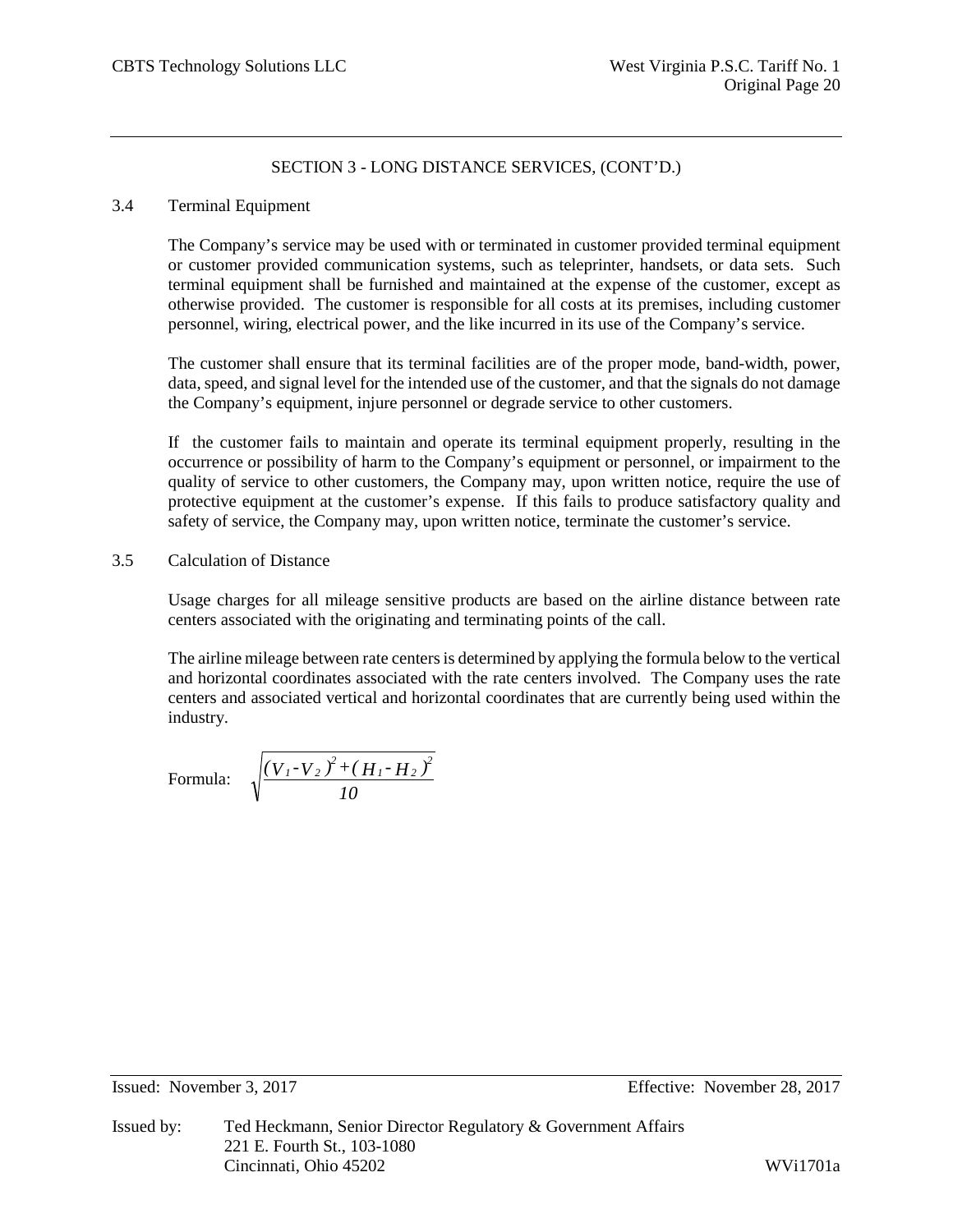3.6 Minimum Call Completion Rate

The customer can expect a call completion rate of 99% per 100 calls attempted during peak use periods for all Feature Group D (1+) services. The Company will engineer its switching systems on the basis that ninety-nine percent (99%) of the customers accessing their system will be served during the busy hour.

3.7 Special Service Arrangements

Special Service Arrangement charges will be based on the estimated cost of furnishing such services including the cost of operating and maintaining such a service, the cost of equipment and materials used in providing such a service, the cost of installation including engineering, labor supervision, transportation, and the cost of any other specific item associated with the particular Special Service Arrangement request.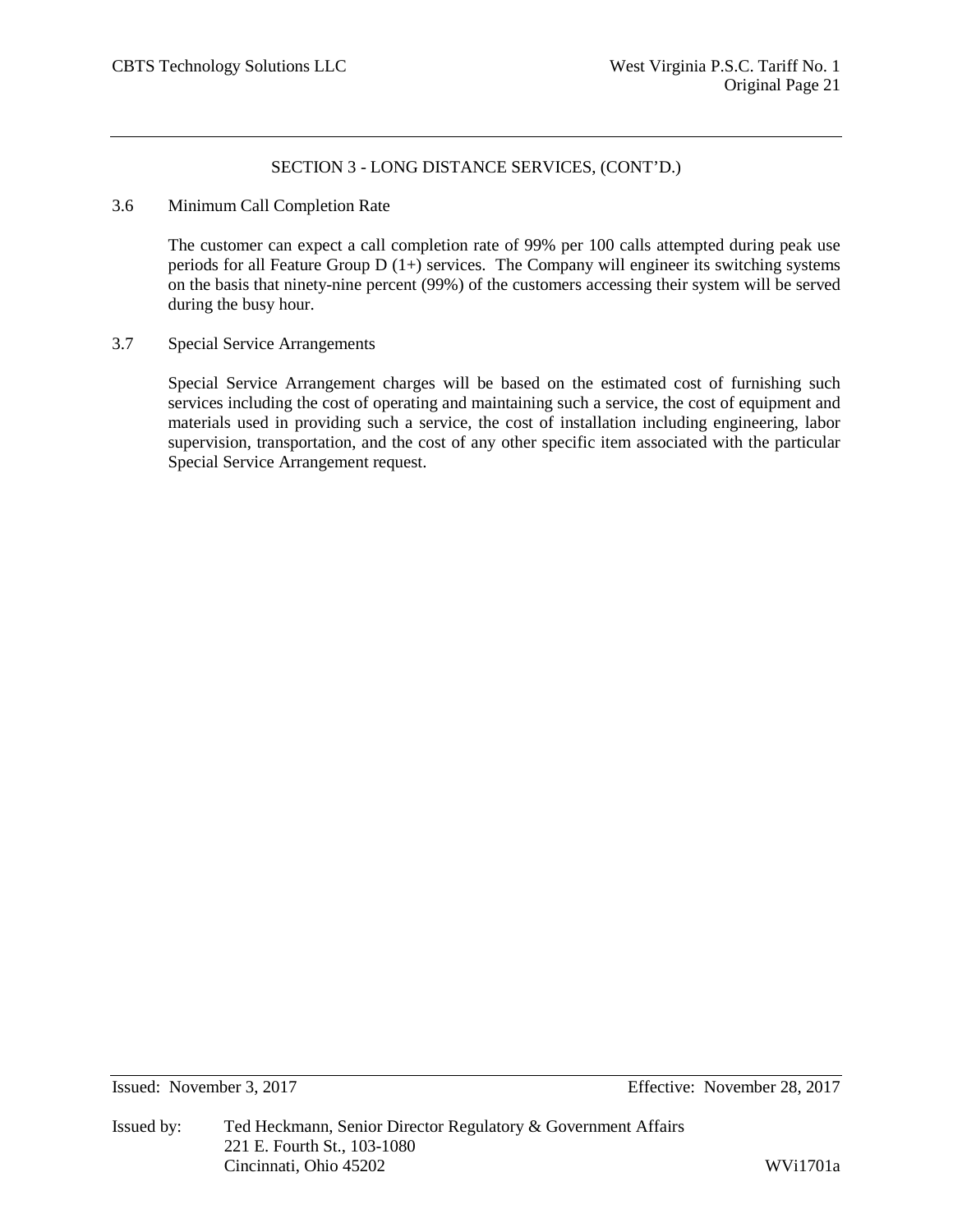### 3.8 General

The Company offers Message Telecommunications Service or MTS, Inbound 800Service, Calling Card Service and Operator Assisted calling programs. The customer's total monthly use of Carrier's service is charged at the applicable rates per minute set forth herein.

### 3.8.1 Message Telecommunications Service (MTS)

MTS or 1+ dialing is achieved by when the LEC programs the customer's telephone lines to automatically route  $1+$  calls to the Company's network. Service is billed in six  $(6)$ second increments with a minimum of 30 seconds for business services and (60) second increments with a minimum of 60 seconds for residential service.

### 3.8.2 Toll Free (i.e., 800/888) Service

Toll Free Service is inbound telecommunications service which permits calls to be completed to the customer's location without charge to the calling party. Access to the service is gained by dialing a ten-digit telephone number which terminates at the customer's location. Toll Free Services originate via normal shared use facilities and are terminated via the customers' local exchange service access line.

The Company will accept a prospective Toll Free Service at customer's request for up to ten (10) toll free telephone numbers and will reserve such numbers on a first-come firstserved basis. All requests for Toll Free Service number reservations must be written, dated and signed by the customer. The Company does not guarantee the availability of numbers until assigned. The requested Toll Free Service telephone numbers, if available, will be reserved for and furnished to the customer.

If a customer who has received a Toll Free Service number does not subscribe to Toll Free Service within thirty (30) days, the Company reserves the right to re-assign the number to another customer.

3.8.3 Calling Card Service

Calling Card Service allows subscribers who are away from home or office to place calls by gaining access to the Company's network via an 800 number. Calling Card Service is provided upon request to presubscribed customer and is not a stand-alone product.

3.8.4 Directory Assistance

Listed telephone numbers will be provided to requesting customers at a per call charge.

Issued: November 3, 2017 Effective: November 28, 2017

Issued by: Ted Heckmann, Senior Director Regulatory & Government Affairs 221 E. Fourth St., 103-1080 Cincinnati, Ohio 45202 WVi1701a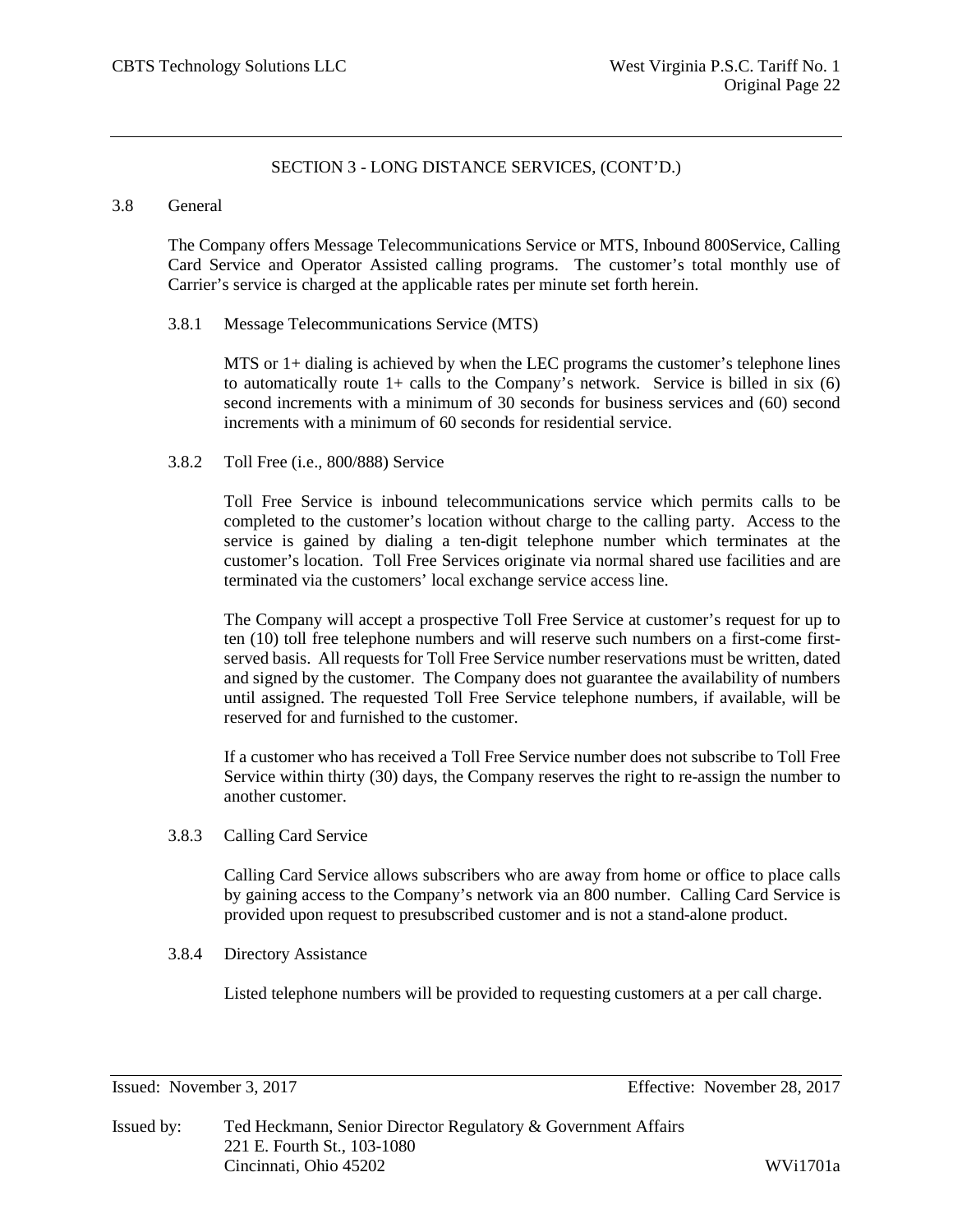- 3.9 Usage Charges and Billing Increments
	- 3.91 Usage Charges

Usage charges are determined by the time of day rate periods and minutes of use within each rate period. The rate period is determined by the time and day of call origination at the customer's location.

3.9.2 Billing Increments

Unless specifically stated in the product description, usage is billed in sixty (60) second increments.

3.10 Casual Calling Plan

Allows an end user who does not have a current account with the Company, to have access to the Company's network and the subsequent use of service. Access is obtained by dialing the Company's access code.

Per Minute Rate: \$0.20

3.11 Pay Telephone (Payphone) Surcharge

A surcharge shall be assessed for each call made from a pay telephone to a Company-provided tollfree number or placed by using a company-provided calling card. This charge is to compensate the Company for the Federal Communications Commission assessment which is paid to pay telephone service providers for the use of their pay telephone instruments (FCC Order 04-182, WC Docket No. 03-225).

Per Call Charge:  $$0.60$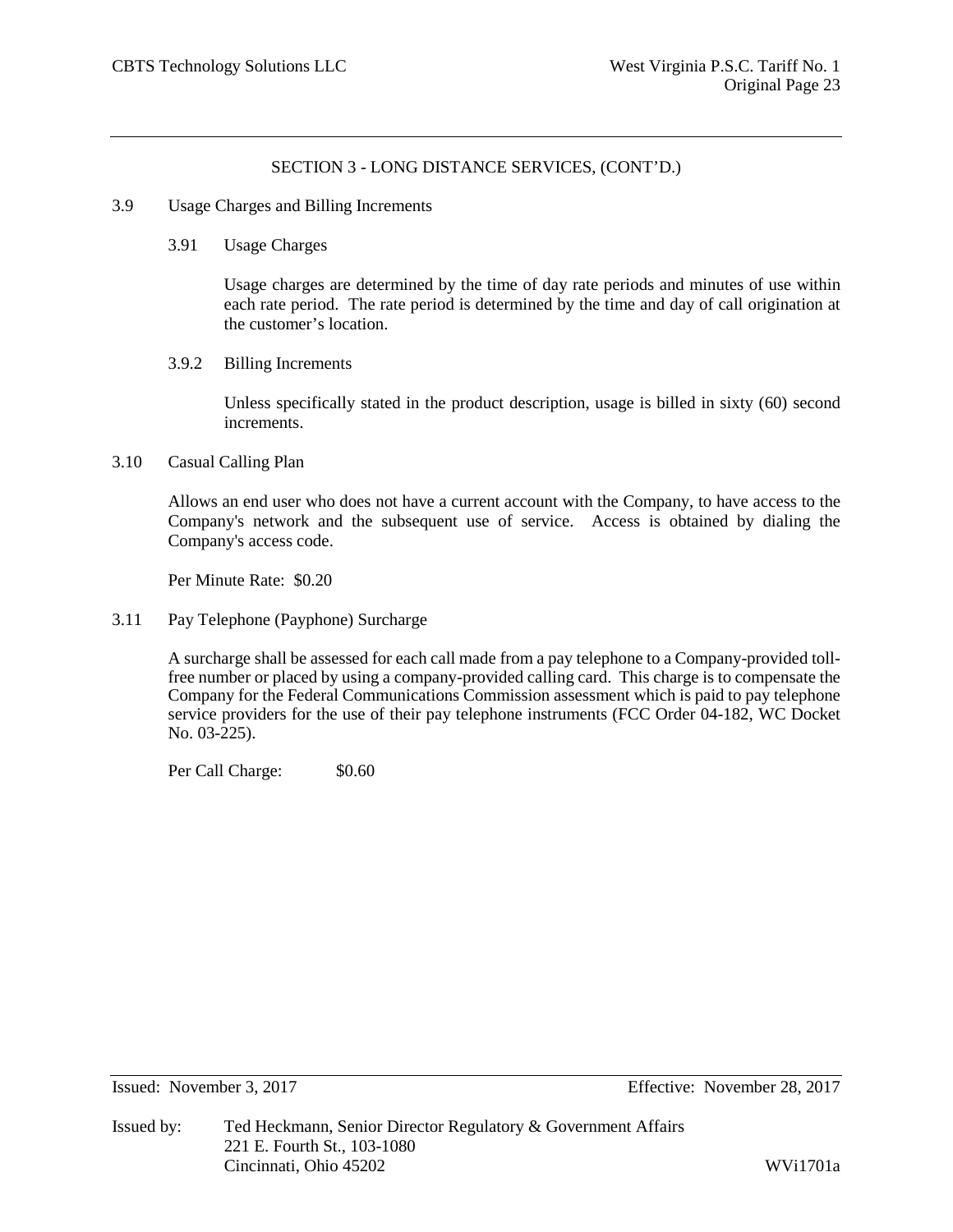#### 3.12 Calling Card Services

Per Minute Rates (unless stated otherwise in toll plan rates)

Residence \$0.25/minute Business \$0.23/minute

Surcharge Domestic \$0.69 per call

3.13 Toll Free (i.e., 800/888) Service Rates

|      | <b>Monthly Service Charge</b> | \$7.50                                                          |
|------|-------------------------------|-----------------------------------------------------------------|
|      | Time of Day Routing Service:  | \$100.00 per setup, change or removal                           |
|      | Area Code blocking:           | \$100.00 per setup, change or removal                           |
|      | 800 Directory Service:        | Monthly Service Charge $-$ \$13.69<br>Initial Charge $- $15.00$ |
| 3.14 | Directory Assistance Charge   |                                                                 |
|      | Per Call Charge               | \$0.75                                                          |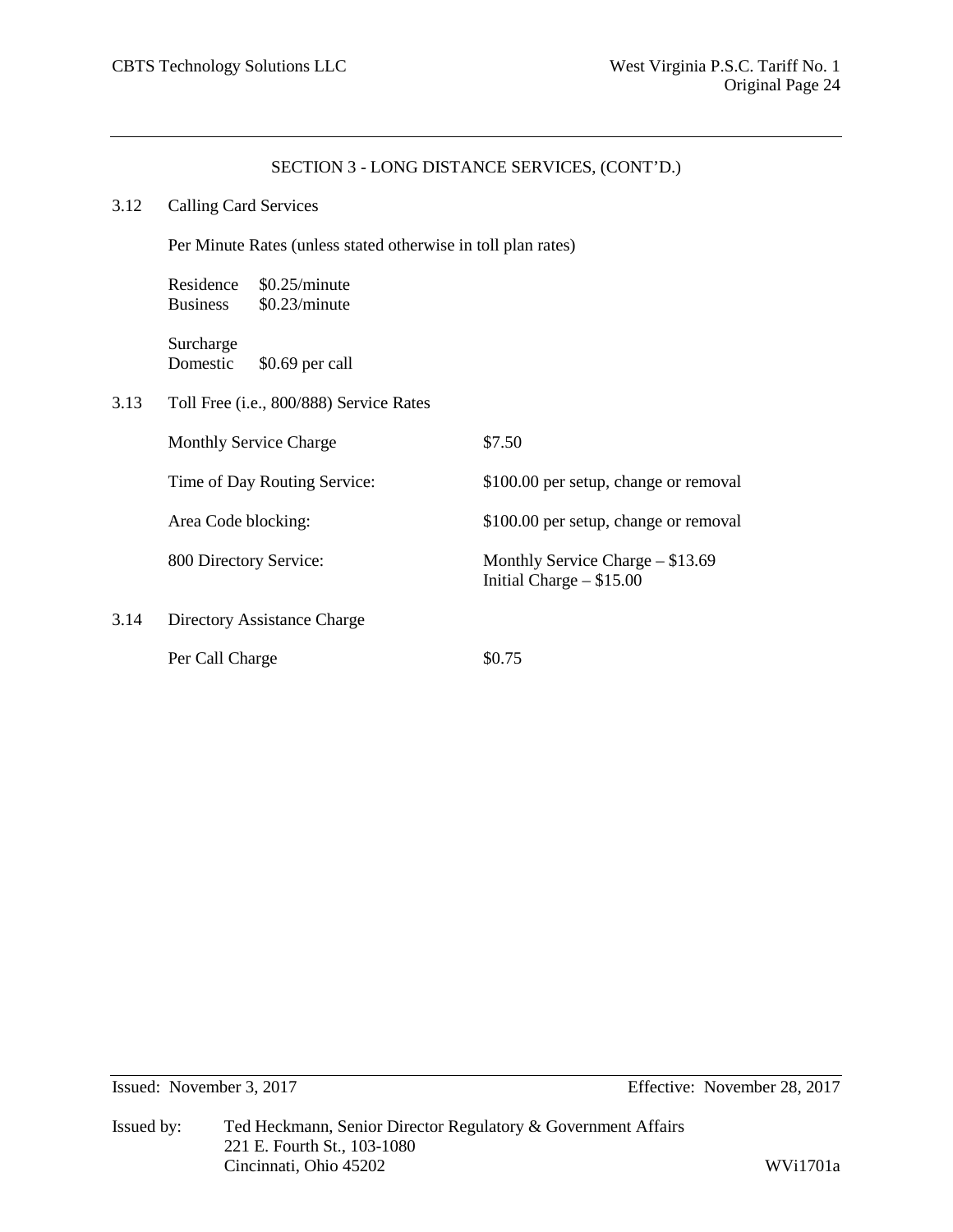### 3.15 Operator Services

Operator services are available to Consumers from any Customer location. Operator Services allows the Consumer to place a call from a Customer location and arrange for billing other than to the originating telephone number. Calls are rounded up to the next whole minute for billing purposes and are billed to the Consumer through the monthly bill of the Consumer's local exchange carrier.

The following billing arrangements are available to Consumers through the Company's Operator Services:

### a. Customer Dialed Calling/Credit Card

This is a service whereby the end user dials all of the digits necessary to route and bill the call without any operator assistance. Such calls may be billed either to a telephone company issued calling card or a commercial credit card.

### b. Operator Station

This is a service whereby the caller places a non-person-to-person call with the assistance of an operator (live or automated). When placing an operator station call, the caller is connected to a non-specified individual at the terminating end. Such calls may be billed to a calling card, credit card, the called number (collect) or a valid third party telephone number.

#### c. Person-to-Person

This is a service whereby the person originating the call specifies to CBTS Technology Solutions LLC's operator a particular person to be reached, or a particular person, station, room number, department, or office to be reached through a PBX attendant. Person-toperson calls may be billed to a calling card, credit card, the called number (collect) or a valid third party telephone number.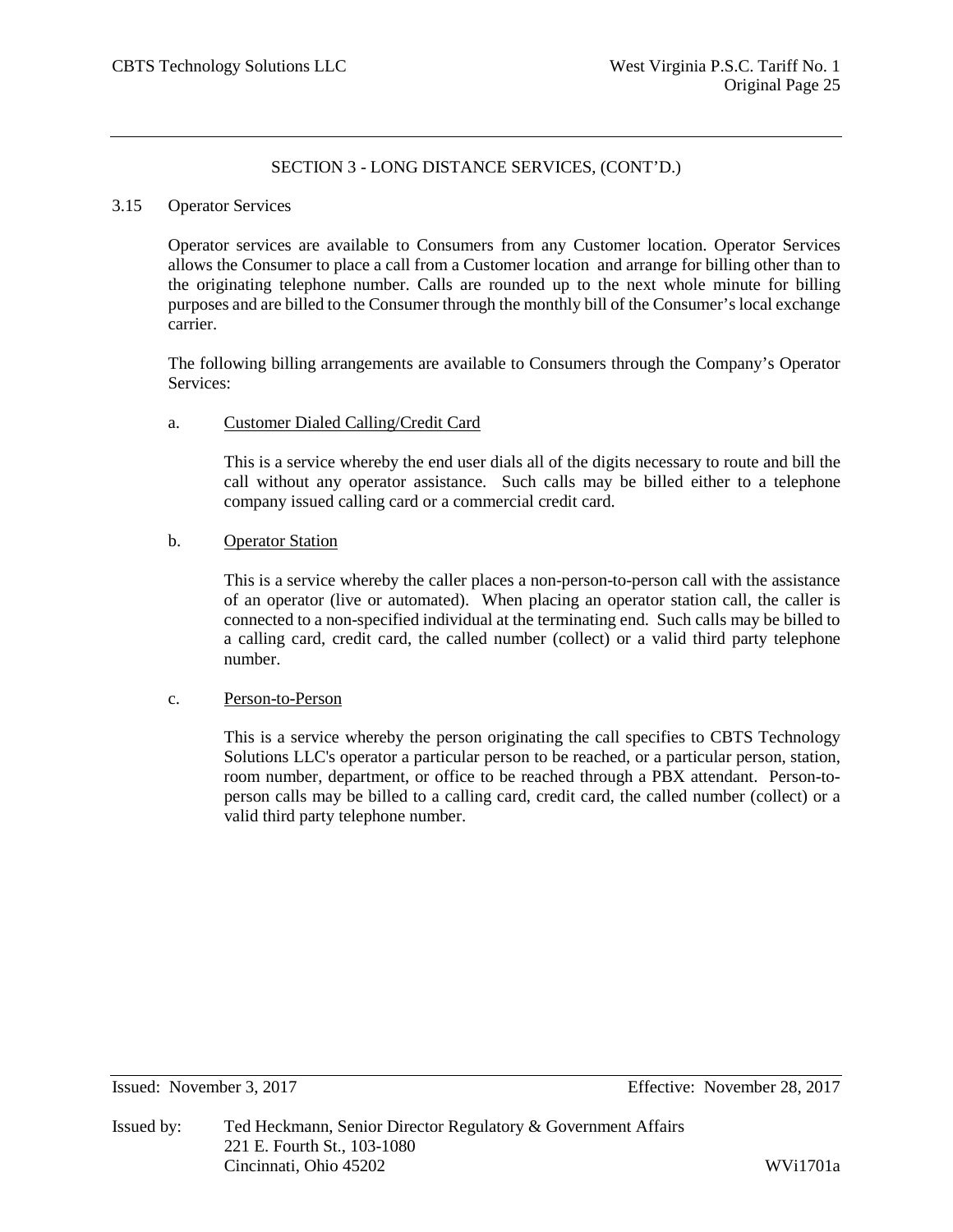# 3.15 Operator Services, (Cont'd.)

3.15.1 Rates

| MileageRange | DAY   |                              | Evening             |               | Night               |                      |
|--------------|-------|------------------------------|---------------------|---------------|---------------------|----------------------|
|              |       | First Minute   Add'l Minutes | <b>First Minute</b> | Add'l Minutes | <b>First Minute</b> | <b>Add'l Minutes</b> |
| $0 - 10$     | .2400 | .1800                        | .1600               | .1600         | .1300               | .1200                |
| 11-22        | .3000 | .2500                        | .2100               | .1700         | .1400               | .1400                |
| $23 - 55$    | .3600 | .3200                        | .2500               | .2300         | .1800               | .1600                |
| 56-124       | .4000 | .3700                        | .2900               | .2600         | .2100               | .1800                |
| $125$ -over  | .4300 | .4100                        | .3200               | .3000         | .2300               | .2300                |

Operator Assisted Surcharges:

| <b>Customer Dialed Calling Card Station</b> | \$0.80 |
|---------------------------------------------|--------|
| <b>Operator Dialed Calling Card</b>         | \$2.15 |
| <b>Operator Station</b>                     | \$2.15 |
| <b>Billed to Third Party</b>                | \$2.25 |
| Person to Person                            | \$4.00 |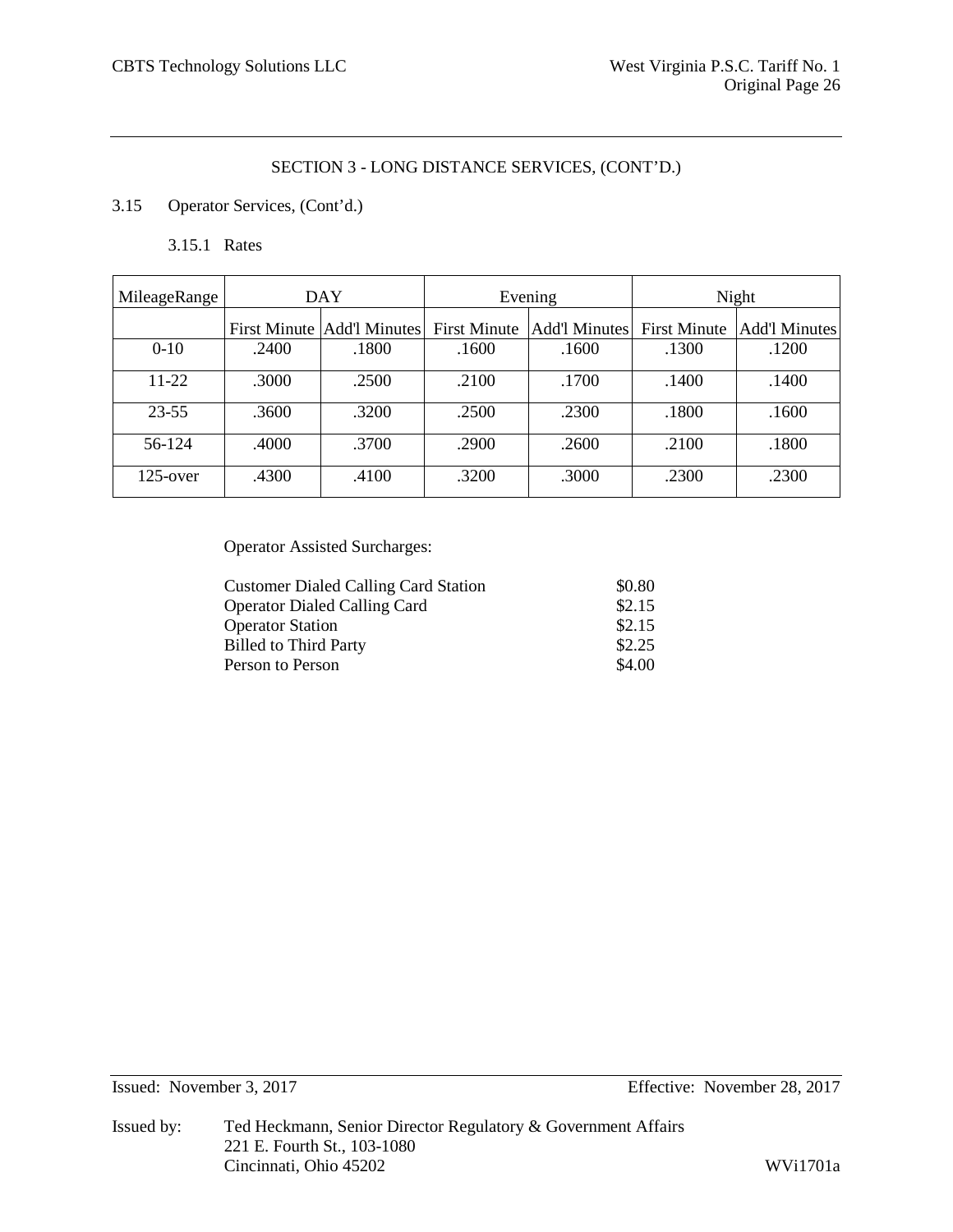#### 3.16 Residential Toll Plans

### 3.16.1 Service Descriptions

#### 3.16.1.1AnyTime 500 (Product 64)

For a monthly service fee, customers subscribing to this plan will receive 500 minutes of outbound domestic long distance each month. A per minute rate will apply after the initial 500 minutes. Plan includes a calling card. 8XX service is available for a monthly fee. Call detail will be provided on monthly bills only when plan minutes are exceeded or upon customer's request.

### 3.16.1.2AnyTime 750 (Product 189)

For a monthly service fee, customers subscribing to this plan will receive 750 minutes of outbound domestic long distance each month. A per minute rate will apply after the initial 750 minutes. Plan includes a calling card. 8XX service is available for a monthly fee. Call detail will be provided on monthly bills only when plan minutes are exceeded or upon customer's request.

### 3.16.1.3AnyTime 1000 (Product 198)

For a monthly service fee, customers subscribing to this plan will receive 1000 minutes of outbound domestic long distance each month. A per minute rate will apply after the initial 1000 minutes. Plan includes a calling card. 8XX service is available for a monthly fee. Call detail will be provided on monthly bills only when plan minutes are exceeded or upon customer's request.

### 3.16.1.4Basic II (Product 368)

Customers subscribing to this plan will receive a \$.10 per minute rate on Intrastate 1+ outbound service. There is a monthly, minimum usage charge associated with this plan. Calls that will be applied to the minimum usage include inbound and outbound toll calls, calling card calls; collect calls, and operator-assisted calls. Plan includes a calling card.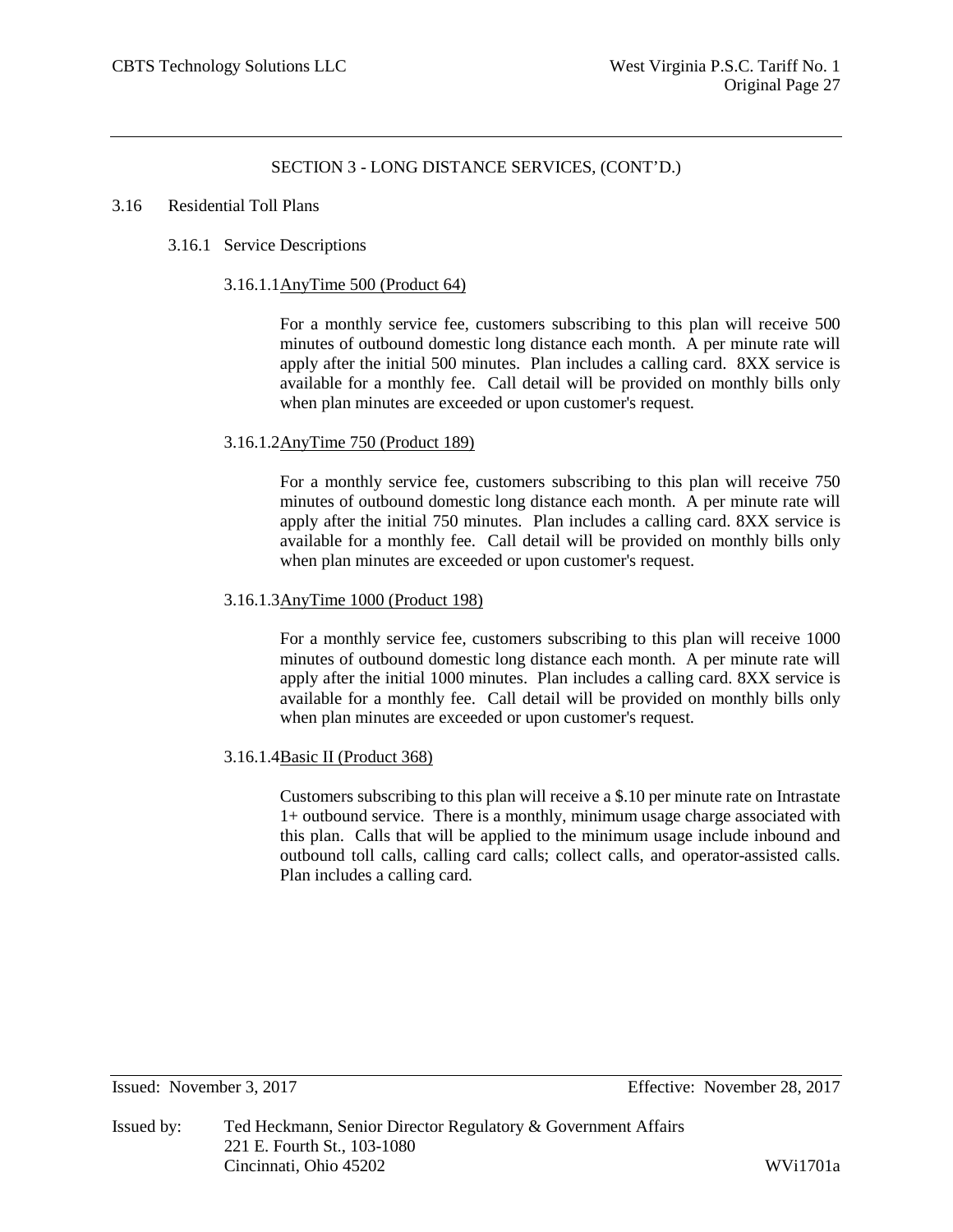### 3.16 Residential Toll Plans, (Cont'd.)

3.16.1 Service Descriptions, (Cont'd.)

#### 3.16.1.5AnyTime 100 (Product 591)

For a monthly service fee, customers subscribing to this plan will receive 100 minutes of outbound domestic long distance each month. A per minute rate will apply after the initial 100 minutes. Plan includes a calling card. 8XX service is available for a monthly fee. Call detailwill be provided on monthly bills only when plan minutes are exceeded or upon customer's request.

### 3.16.1.6AnyTime 5000 (Product 597)

For a monthly service fee, customers subscribing to this plan will receive 5000 minutes of outbound domestic long distance each month. A per minute rate will apply after the initial 5000 minutes. Plan includes a calling card. 8XX service is available for a monthly fee. Call detail will be provided on monthly bills only when plan minutes are exceeded or upon customer's request.

### 3.16.1.7AnyTime 375 (Product 951)

For a monthly service fee, customers subscribing to this plan will receive 375 minutes of outbound domestic long distance each month. A per minute rate will apply after the initial 375 minutes. Plan includes a calling card. 8XX service is available for a monthly fee. Call detail will be provided on monthly bills only when plan minutes are exceeded or upon customer's request.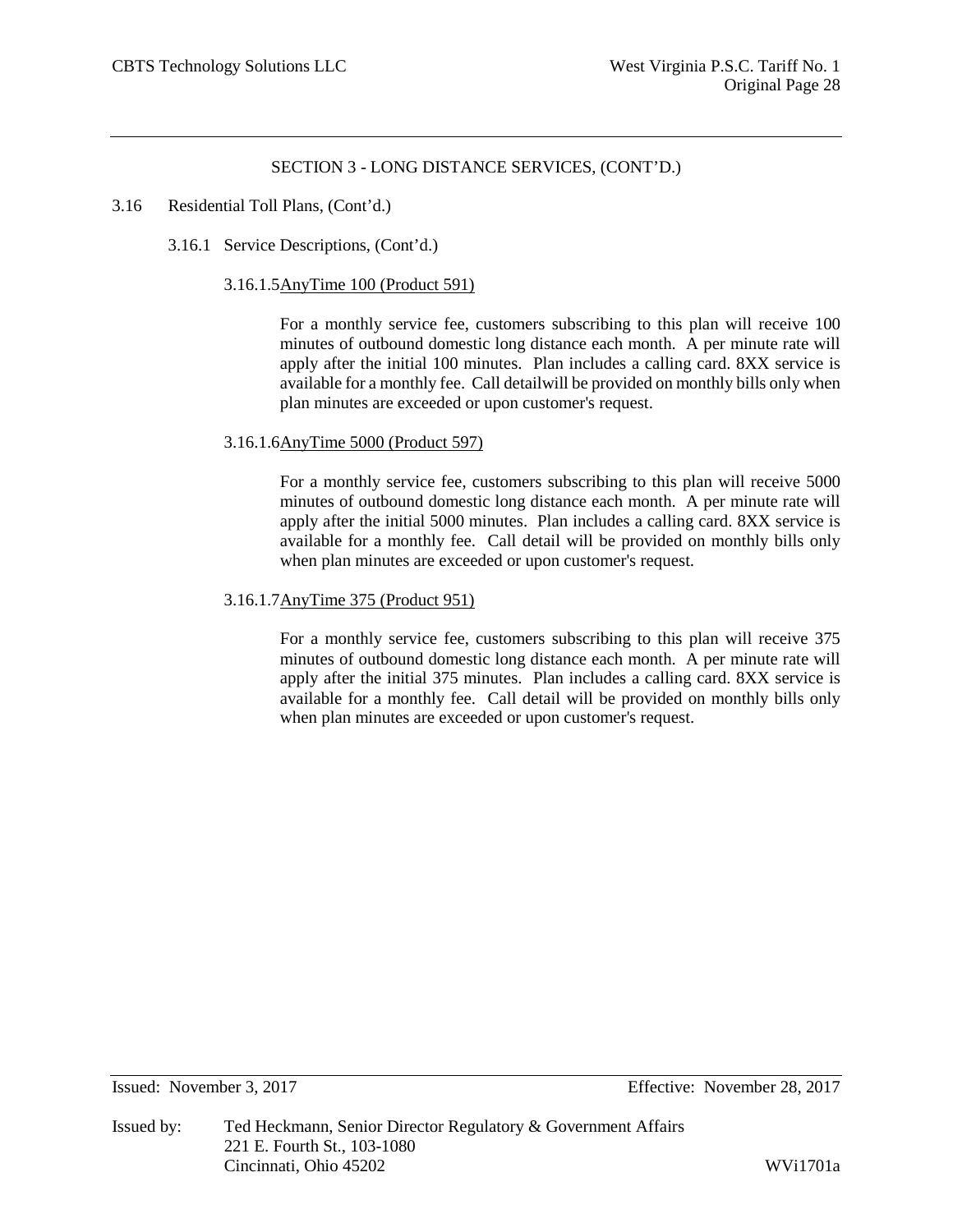### 3.16 Residential Toll Plans, (Cont'd.)

3.16.2 Rates and Charges

3.16.2.1AnyTime 500 (Product 64)

Rates Per Minute  $1+$  Outbound  $$0.06$ 8XX Inbound \$0.06 Monthly Service Fee: \$20.00 Outbound rate applies after the first 500 domestic direct dialed minutes

3.16.2.2AnyTime 750 (Product 189)

Rates Per Minute 1+ Outbound/8XX Inbound \$0.06 8XX Inbound  $\$0.06$ Monthly Service Fee: \$30.00 Outbound rate applies after the first 750 domestic direct dialed minutes

### 3.16.2.3AnyTime 1000 (Product 198)

Rates Per Minute  $1+$  Outbound  $$0.06$ 8XX Inbound  $\$0.06$ Monthly Service Fee: \$40.00 Outbound rate applies after the first 1000 domestic direct dialed minutes

3.16.2.4Basic II (Product 368)

|                                      | <b>Rates Per Minute</b> |
|--------------------------------------|-------------------------|
| $1+$ Outbound                        | \$0.10                  |
| 8XX Inbound                          | \$0.15                  |
| Monthly minimum usage charge: \$6.95 |                         |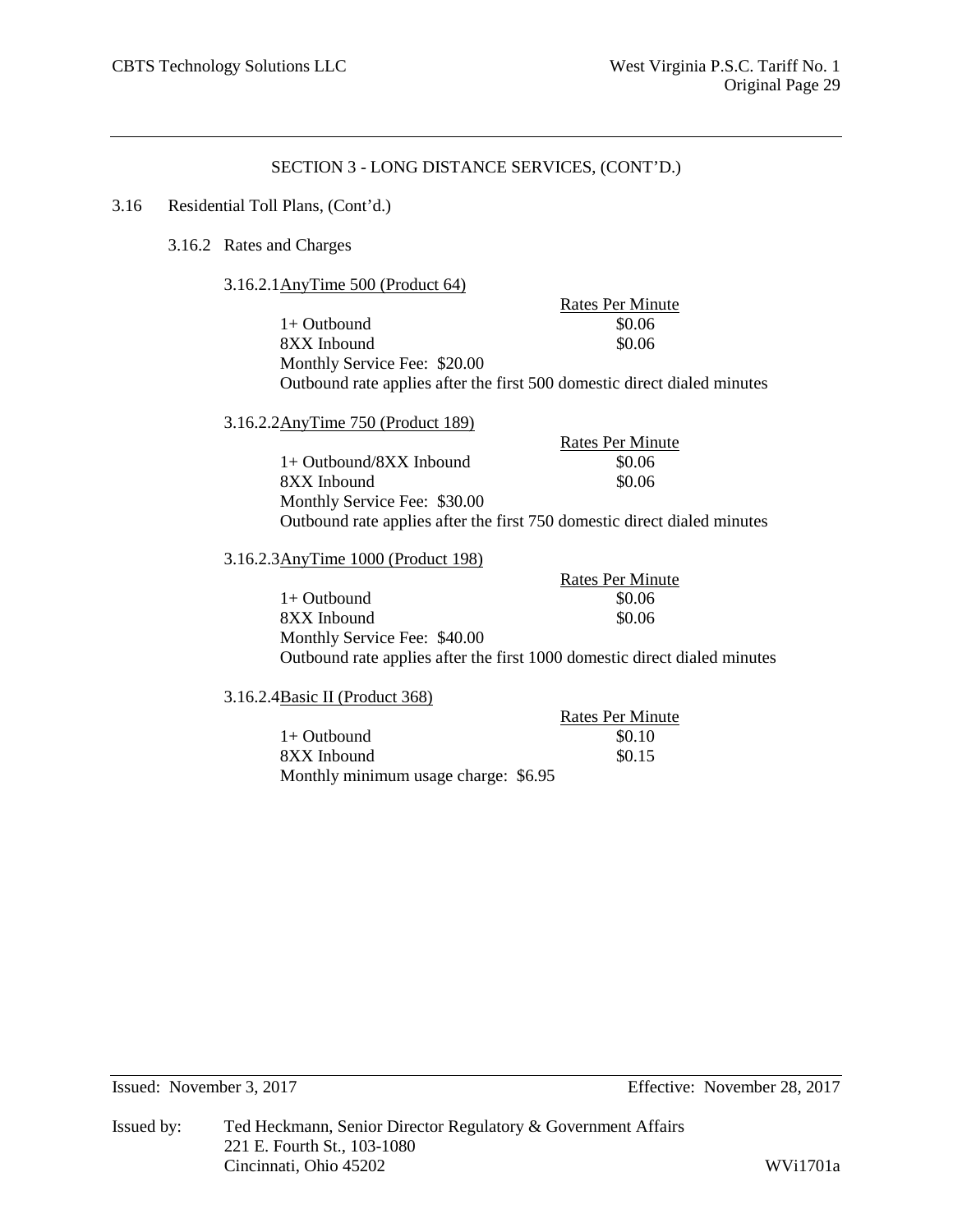### 3.16 Residential Toll Plans, (Cont'd.)

3.16.2 Rates and Charges, (Cont'd.)

3.16.2.5AnyTime 100 (Product 591)

|                                                                          | Rates Per minute |
|--------------------------------------------------------------------------|------------------|
| $1+$ Outbound                                                            | \$0.07           |
| 8XX Inbound                                                              | \$0.07           |
| Monthly Service Fee:                                                     | \$10.00          |
| Outbound rate applies after the first 100 domestic direct dialed minutes |                  |

3.16.2.6AnyTime 5000 (Product 597)

|                               | Rates Per minute                                                          |
|-------------------------------|---------------------------------------------------------------------------|
| 1+ Outbound                   | \$0.06                                                                    |
| 8XX Inbound                   | \$0.06                                                                    |
| Monthly Service Fee: \$200.00 |                                                                           |
|                               | Outbound rate applies after the first 5000 domestic direct dialed minutes |

3.16.2.7AnyTime 375 (Product 951)

Rates Per minute 1+ Outbound \$0.07<br>8XX Inbound \$0.07 8XX Inbound Monthly Service Fee: \$15.00 Outbound rate applies after the first 375 domestic direct dialed minutes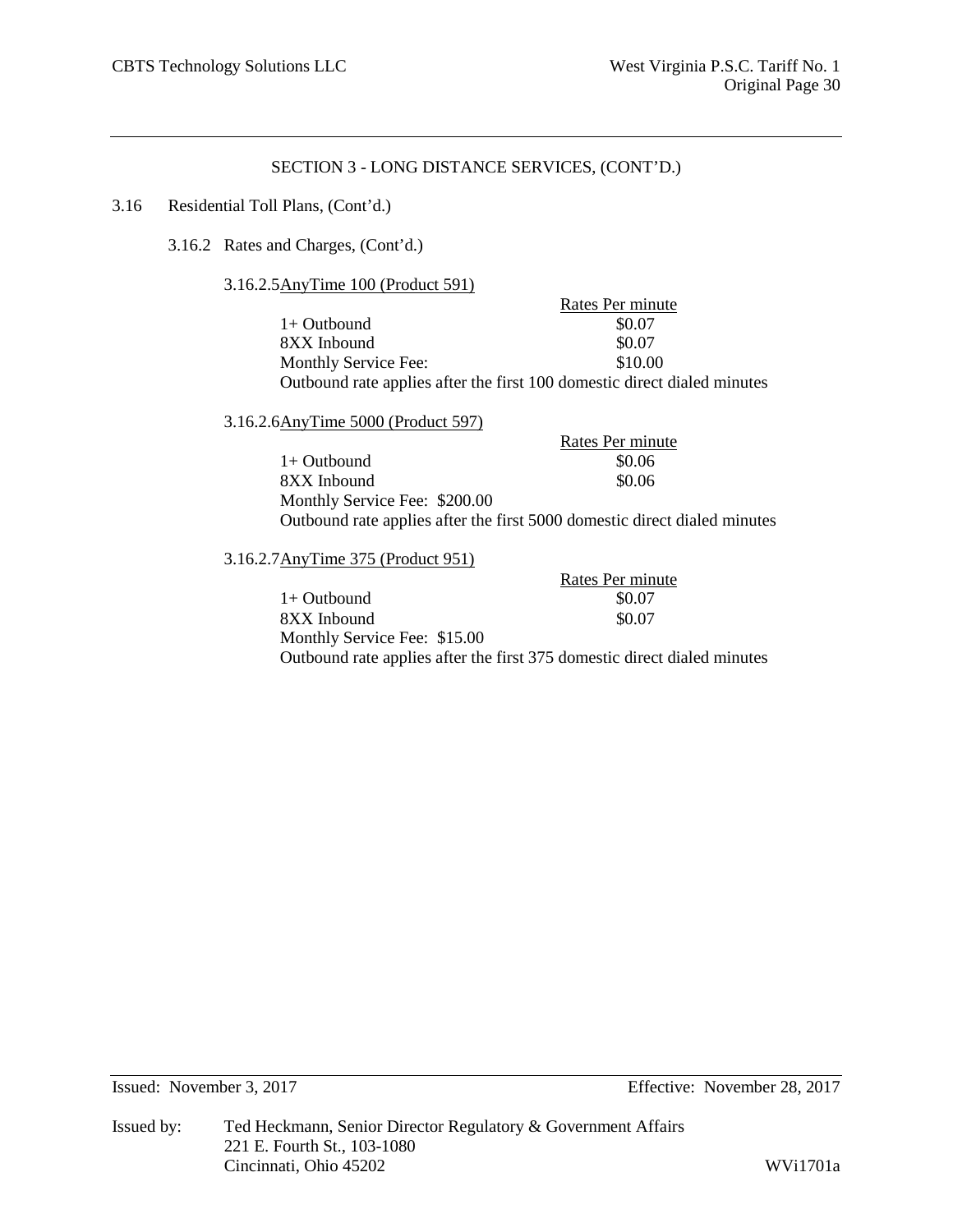#### 3.17 Business Toll Plans

### 3.17.1 Service Descriptions

### 3.17.1.1AnyTime 500 (Product 391)

For a monthly service fee, customers subscribing to this plan will receive 500 minutes of outbound domestic long distance each month. A per minute rate will apply after the initial 500 minutes. Plan includes a calling card. 8XX service is available for a month fee. Call detail will be provided on monthly bills only when plan minutes are exceeded or upon customer's request.

### 3.17.1.2AnyTime 750 (Product 393)

For a monthly service fee, customers subscribing to this plan will receive 750 minutes of outbound domestic long distance each month. A per minute rate will apply after the initial 750 minutes. Plan includes a calling card. 8XX service is available for a monthly fee. Call detail will be provided on monthly bills only when plan minutes are exceeded or upon customer's request.

### 3.17.1.3AnyTime 1000 (Product 395)

For a monthly service fee, customers subscribing to this plan will receive 1000 minutes of outbound domestic long distance each month. A per minute rate will apply after the initial 1000 minutes. Plan includes a calling card. 8XX service is available for a monthly service fee. Call detail will be provided on monthly bills only when plan minutes are exceeded or upon customer's request.

### 3.17.1.4Business Basic II (Product 358) – Business

Customers subscribing to this plan will receive a \$.09 per minute rate on Intrastate 1+ outbound service. There is a monthly, minimum usage charge associated with this plan. Calls that will be applied to the minimum usage include inbound and outbound toll calls, calling card calls; collect calls, and operator-assisted calls. Plan includes a calling card.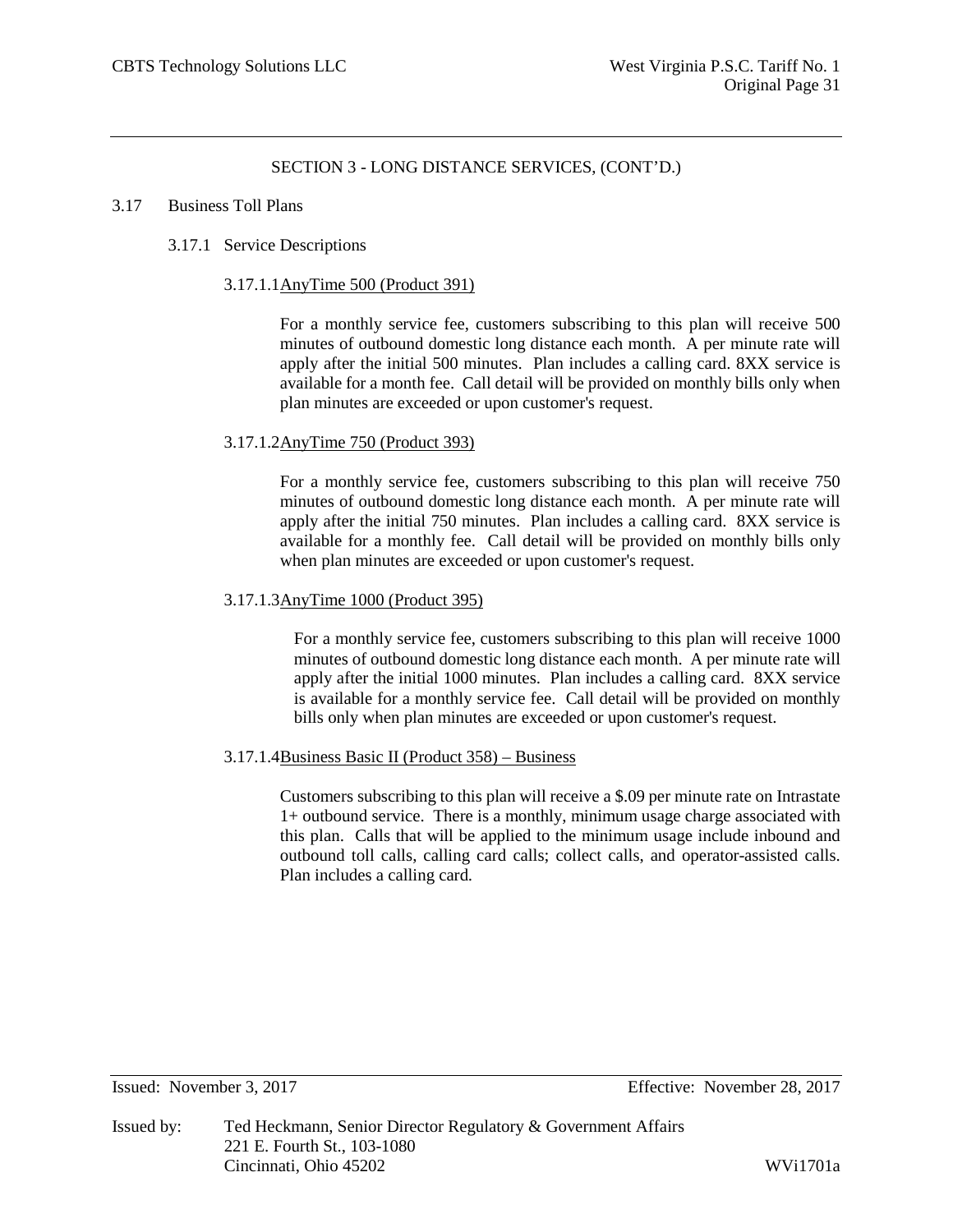### 3.17 Business Toll Plans, (Cont'd.)

3.17.1 Service Descriptions, (Cont'd.)

### 3.17.1.5AnyTime 100 (Product 593)

For a monthly service fee, customers subscribing to this plan will receive 100 minutes of outbound domestic long distance each month. A per minute rate will apply after the initial 100 minutes. Plan includes a calling card. 8XX service is available for a monthly fee. Call detail will be provided on monthly bills only when plan minutes are exceeded or upon customer's request.

### 3.17.1.6AnyTime 375 (Product 948)

For a monthly service fee, customers subscribing to this plan will receive 375 minutes of outbound domestic long distance each month. A per minute rate will apply after the initial 375 minutes. Plan includes a calling card. 8XX service is available for a monthly service fee. Call detail will be provided on monthly bills only when plan minutes are exceeded or upon customer's request.

### 3.17.1.7AnyTime 4000 (Product 475)

For a monthly service fee, customers subscribing to this plan will receive 4000 minutes of outbound domestic long distance each month. A per minute rate will apply after the initial 4000 minutes. Plan includes a calling card. 8XX service is available for a monthly service fee.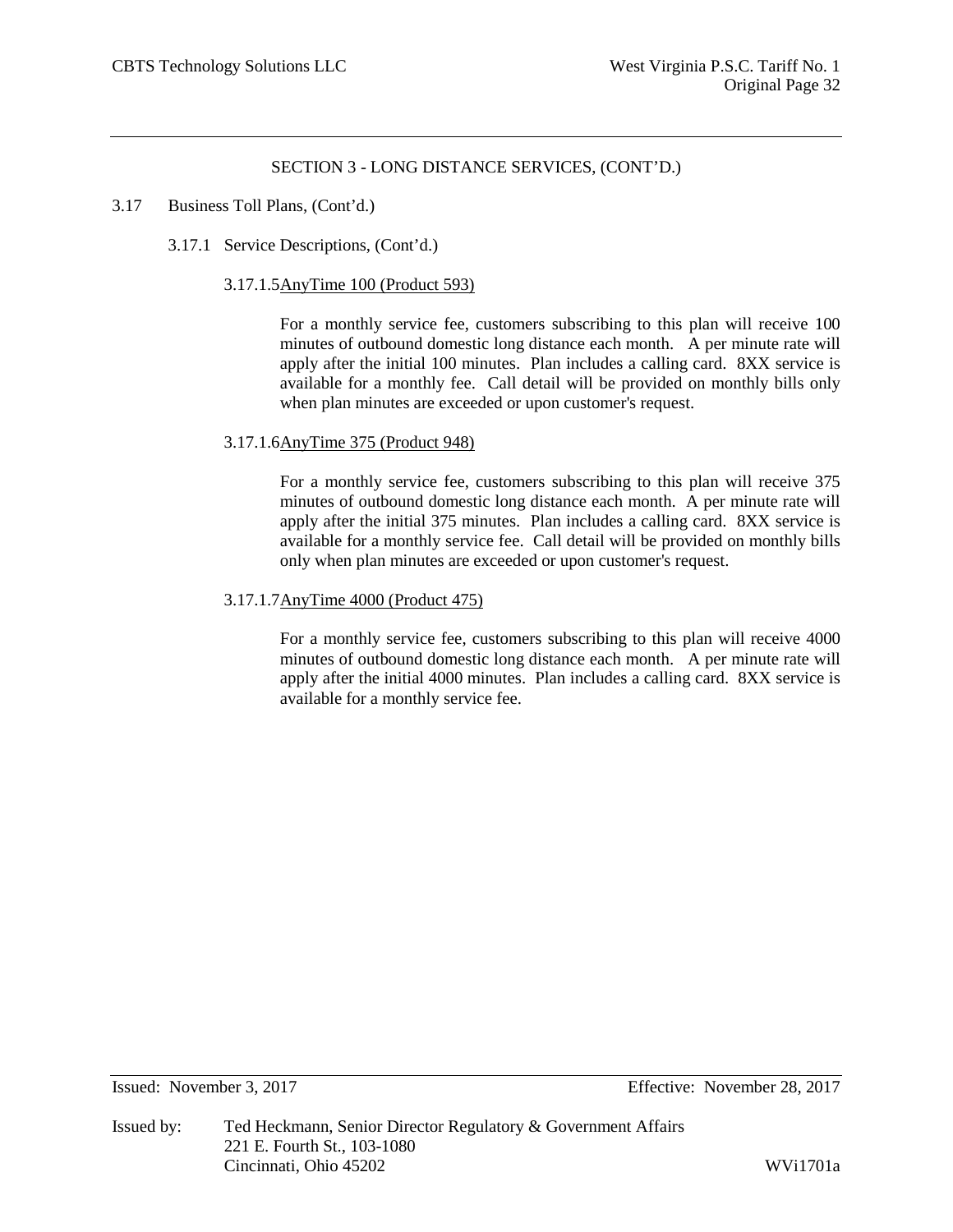### 3.17 Business Toll Plans, (Cont'd.)

- 3.17.2 Rates and Charges
	- 3.17.2.1AnyTime 500 (Product 391)

Rates Per Minute  $1+$  Outbound  $$0.06$ 8XX Inbound \$0.06 Monthly Service Fee: \$20.00 Outbound rate applies after the first 500 domestic direct dialed minutes

3.17.2.2AnyTime 750 (Product 393)

Rates Per Minute  $1+$  Outbound  $$0.06$ 8XX Inbound  $\$0.06$ Monthly Service Fee: \$30.00 Outbound rate applies after the first 750 domestic direct dialed minutes

### 3.17.2.3AnyTime 1000 (Product 395)

Rates Per Minute  $1+$  Outbound  $$0.06$ 8XX Inbound  $\$0.06$ Monthly Service Fee: \$40.00 Outbound rate applies after the first 1000 domestic direct dialed minutes

#### 3.17.2.4Business Basic II (Product 358)

| $1.6$ ability by Dable II (110 autor 550) |                  |
|-------------------------------------------|------------------|
|                                           | Rates Per minute |
| 1+ Outbound                               | \$0.09           |
| 8XX Inbound                               | \$0.15           |
| Monthly minimum usage charge: \$6.95      |                  |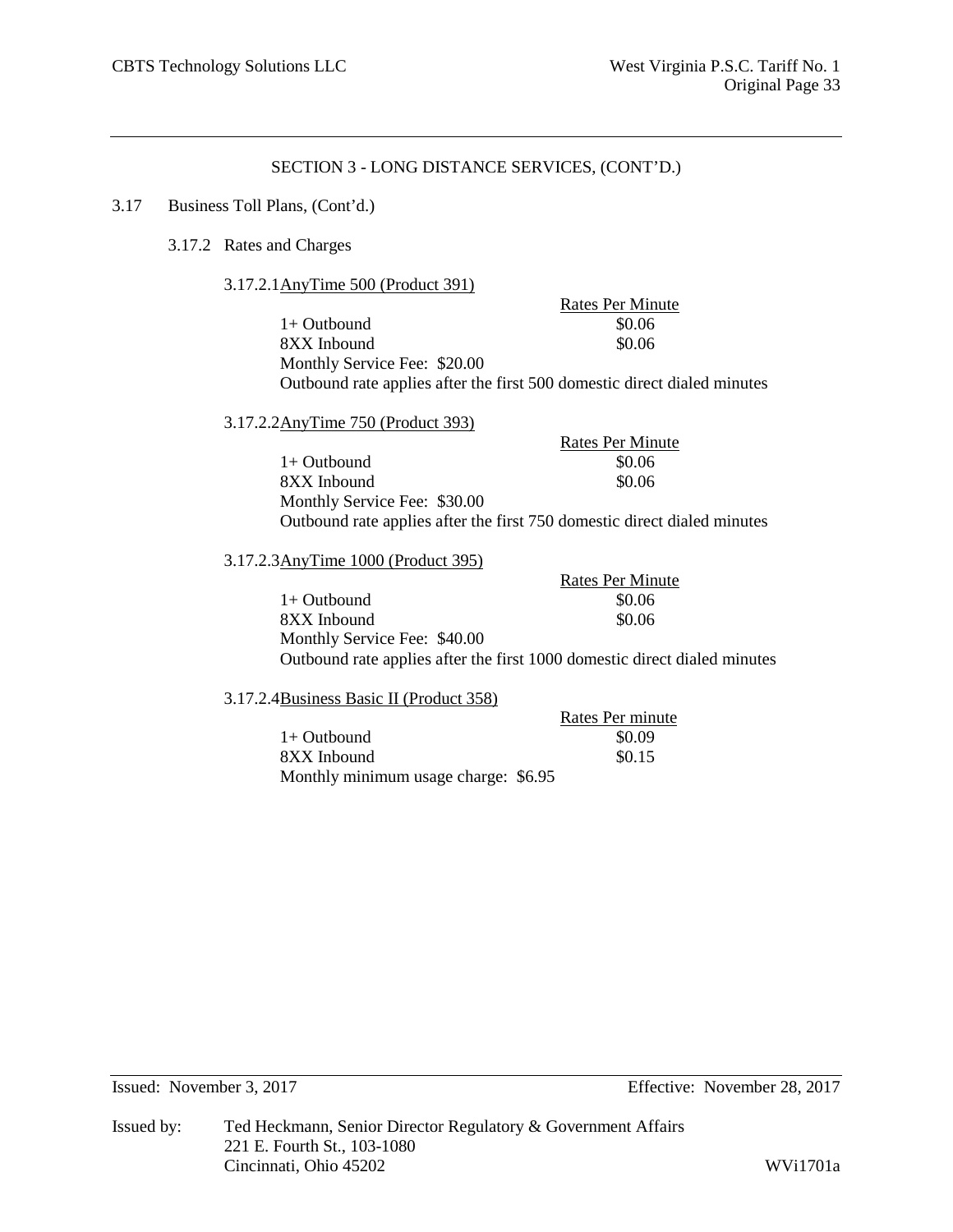### 3.17 Business Toll Plans, (Cont'd.)

### 3.17.2 Rates and Charges, (Cont'd.)

### 3.17.2.5AnyTime 100 (Product 593)

Rates Per minute<br>\$0.07  $1+$  Outbound 8XX Inbound \$0.07 Monthly Service Fee: \$10.00 Outbound rate applies after the first 5000 domestic direct dialed minutes

### 3.17.2.6AnyTime 375 (Product 948)

|                              | Rates Per minute                                                                  |
|------------------------------|-----------------------------------------------------------------------------------|
| 1+ Outbound                  | \$0.07                                                                            |
| 8XX Inbound                  | \$0.07                                                                            |
| Monthly Service Fee: \$15.00 |                                                                                   |
|                              | Outbound rate applies to calls after the first 375 domestic direct dialed minutes |

### 3.17.2.7AnyTime 4000 (Product 475)

|                               | Rates Per minute                                                          |
|-------------------------------|---------------------------------------------------------------------------|
| 1+ Outbound                   | \$0.0375                                                                  |
| 8XX Inbound                   | \$0.0375                                                                  |
| Monthly Service Fee: \$150.00 |                                                                           |
|                               | Outbound rate applies after the first 4000 domestic direct dialed minutes |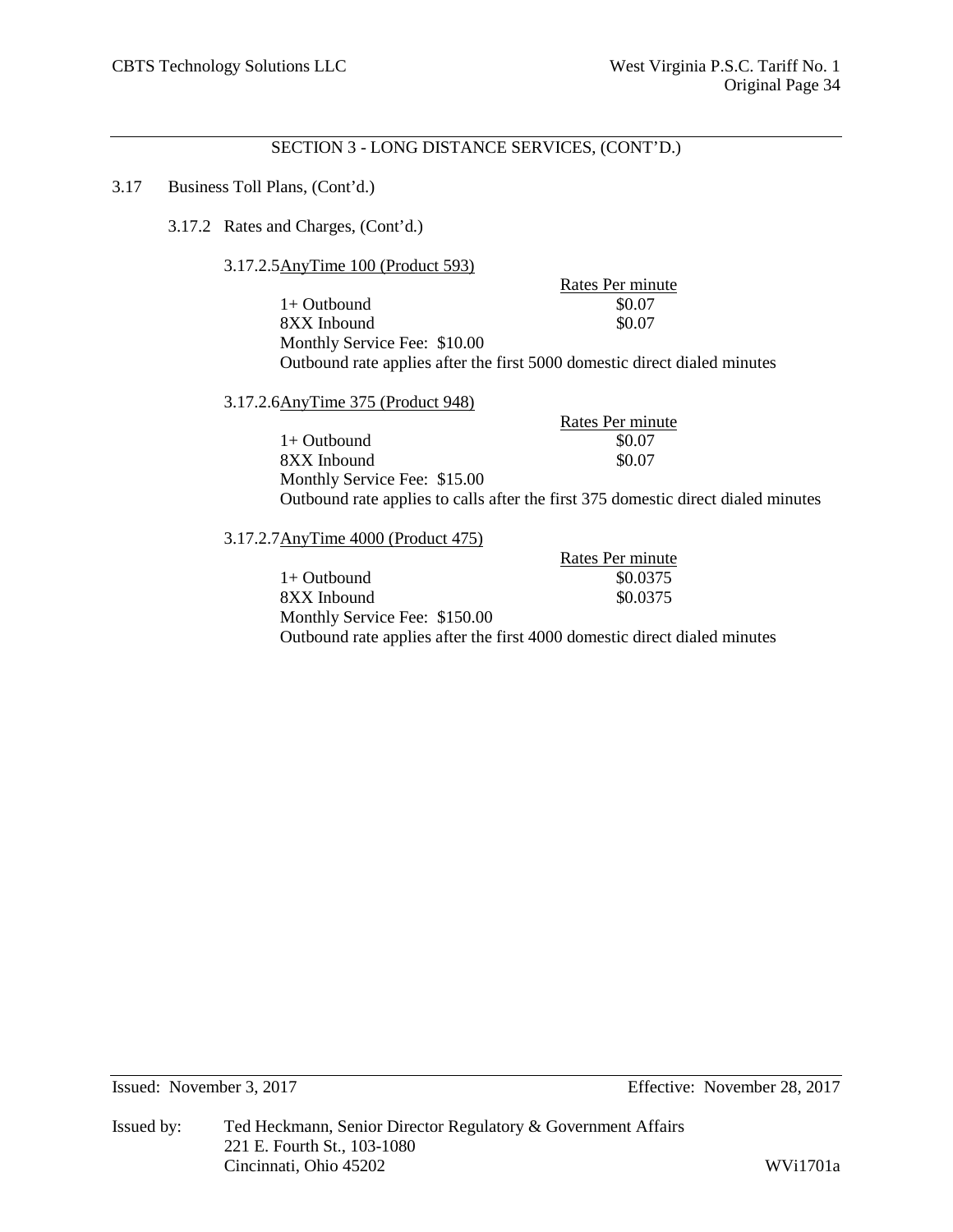# SECTION 4 - OBSOLETE SERVICE OFFERINGS

The services in this Section are available only to existing Business customers. Upon expiration of the contract term, existing customers my either elect to continue these services at these rates or may subscribe to the then current service offerings under preceding paragraphs of this tariff.

- 4.1 Obsolete Service Offerings Formerly Offered by Cincinnati Bell Long Distance, Inc.
	- 4.1.1 Business Outbound Standard Service

Switched 1+ Long Distance Service allows Business Customers to make direct dialed long distance calls. Customers access the service via local exchange company-provided Feature Group D switched access circuits. For billing purposes, call timing is rounded up to the nearest six (6) second increment after the initial minimum period of thirty (30) seconds.

|                  | PEAK     | OFF-PEAK |
|------------------|----------|----------|
| Rate per minute: | \$0.1500 | \$0.1500 |

## 4.1.2 Business In-Bound "Toll-Free" Service

Switched In-Bound 800 Service is a "toll-free calling" service offered to business customers. The CBLD Customer is billed for each 800/888 call, rather than the call originator. Calls terminate to the Customer over local exchange Company provided switched access circuits. For billing purposes, call timing is rounded up to the nearest six (6) second increment after the initial minimum period of thirty (30) seconds.

|                  | PEAK     | <b>OFF-PEAK</b> |
|------------------|----------|-----------------|
| Rate per minute: | \$0.1500 | \$0.1500        |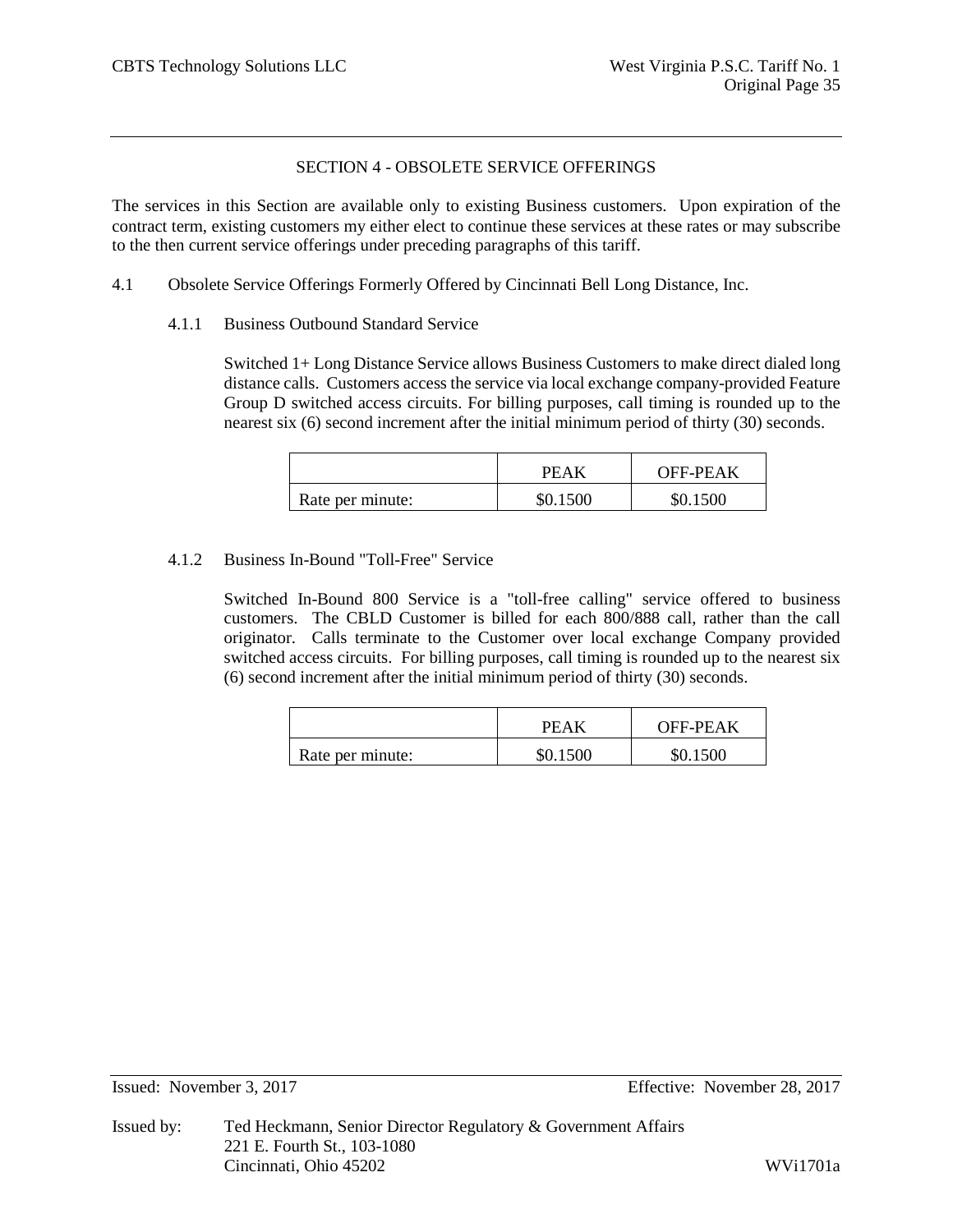- 4.1 Obsolete Service Offerings Formerly Offered by Cincinnati Bell Long Distance, Inc., (Cont'd.)
	- 4.1.3 TravelMaster Select Service

TravelMaster Select Service enables customers to use CBLD's service while away from their home or office. Customers must dial an access code in addition to an authorization number and the destination telephone number.Calls are billed in six (6) second increments with a minimum call duration of thirty (30) seconds.

| Rate per minute: | \$0.2500 |
|------------------|----------|
| Rate per call:   | \$0.0000 |

## 4.1.4 Residential Outbound Service

Residential Outbound Service allows residential Customers to make direct dialed long distance calls. Customers access the service via local exchange company-provided Feature Group D switched access circuits. For billing purposes, call timing is rounded up to the nearest six (6) second increment after the initial minimum period of sixty (60) seconds.

|                  | PFAK     | <b>OFF-PEAK</b> |
|------------------|----------|-----------------|
| Rate per minute: | \$0.2500 | \$0.1300        |

# 4.1.5 TravelMaster Select Service

TravelMaster Select Service enables customers to use CBLD's service while away from their home or office. Customers must dial an access code in addition to an authorization number and the destination telephone number. Calls are billed in six (6) second increments with a minimum call duration of thirty (30) seconds.

| Rate per minute: | \$0.2500 |
|------------------|----------|
| Rate per call:   | \$0.0000 |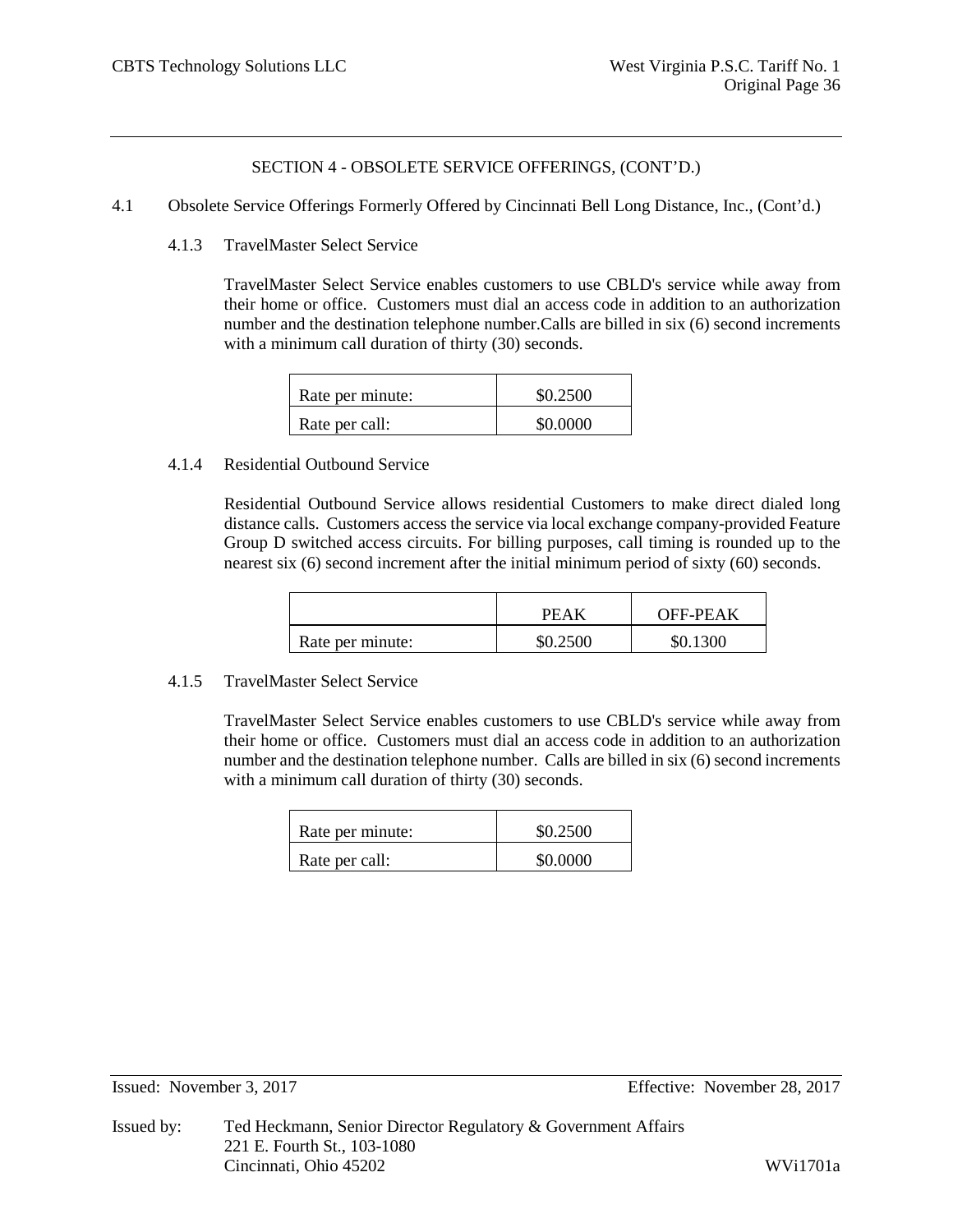- 4.1 Obsolete Service Offerings Formerly Offered by Cincinnati Bell Long Distance, Inc., (Cont'd.)
	- 4.1.6 Directory Assistance

Directory Assistance is available to Customers of CBTS. A Directory Assistance charge applies to each call to the Directory Assistance Bureau. Up to two requests may be made on each call to Directory Assistance. The Directory Assistance charge applies to each call regardless of whether the Directory Assistance Bureau is able to furnish the requested telephone number.

Per call to Directory Assistance: \$0.65

4.1.7 Debit Card/Prepaid Card Service

The CBLD Debit Card/Prepaid Card allows customers to pay a fixed dollar amount in advance for long distance calling over CBLD's network. Customers use an "800/888" number for access from touch tone phones. Customers can place direct dial calls using the service. Cards are decremented for each minute or fractional minute of use as set forth below. As calls are placed, charges for the call are deducted on a real-time basis until the full amount of the card is exhausted. Customers will be notified in advance of the exhaustion of the card. Payment must be received by the Company or its authorized agent prior to activation of the account.

The following types of calls may not be completed using the Debit Card/Prepaid Card:

- \* calls to 700, 800, and 900 numbers
- \* calls to directory assistance<br>\* concrete existed calls
- operator assisted calls
- \* conference calls
- \* calls requiring time and/or charges

Rate per minute: \$0.33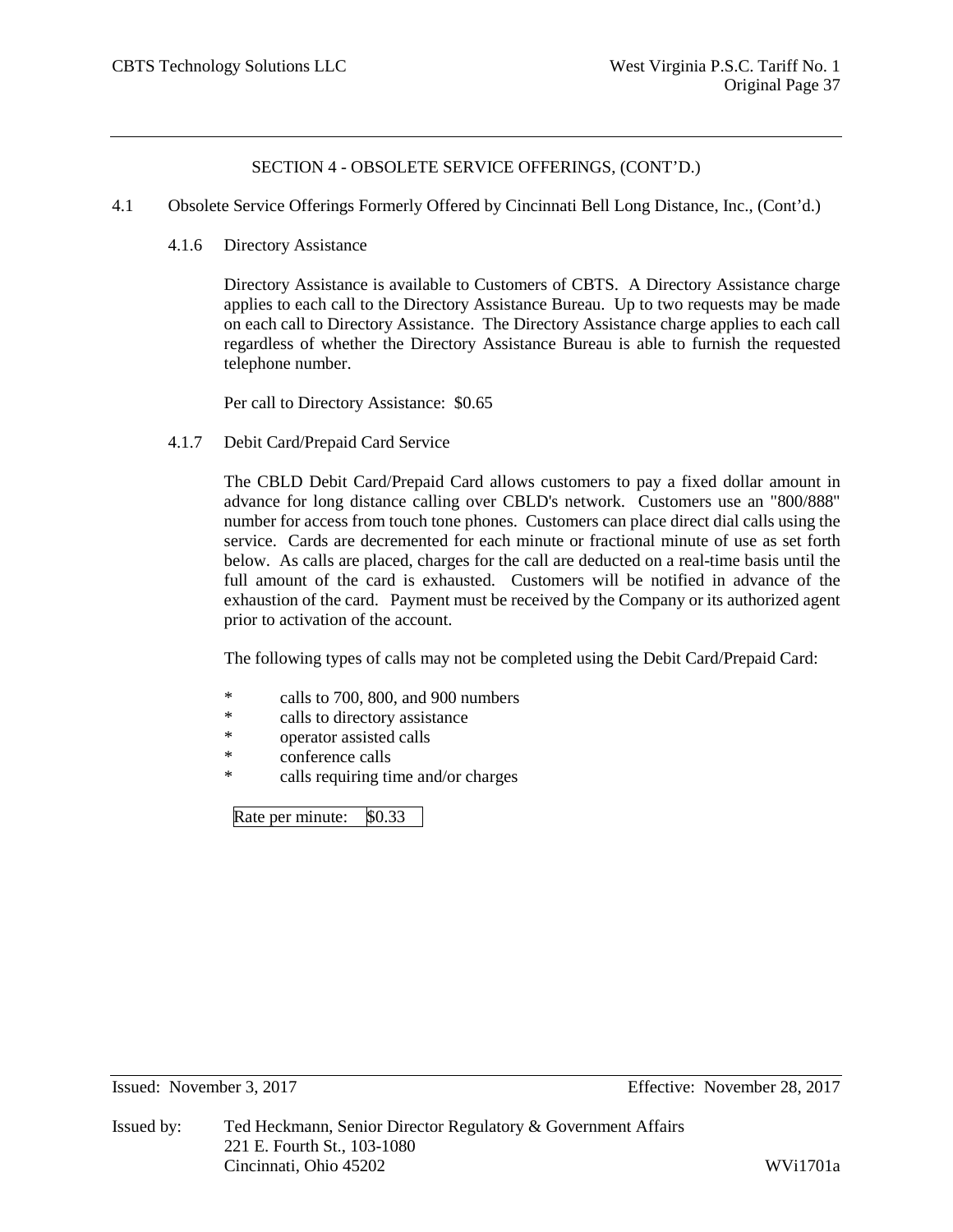- 4.1 Obsolete Service Offerings Formerly Offered by Cincinnati Bell Long Distance, Inc., (Cont'd.)
	- 4.1.8 Association Program

The following program is offered to qualified Association Groups for their association members. Association Groups include, but are not limited to, trade associations, professional or social associations, nonprofit groups, or other bona fide associations. Association Groups who will jointly market the company's service are required to qualify as an Agent of the Company. To qualify for this program, Association Groups must have sign a minimum of 10 members to CBLD's long distance service and bill a minimum of \$250 per month within six months of beginning service with CBLD. Service is provided to qualified Association Groups under contract. This program offers outbound direct dialing, inbound "toll-free" 800/888 service, and travel service. Calls are billed in six (6) second increments after a minimum call duration of thirty (30) seconds.

Per Minute Rate:

| Product Type        | <b>PEAK</b> | OFF-PEAK |
|---------------------|-------------|----------|
| Outbound            | \$0.1200    | \$0.1200 |
| Inbound $800/888$   | \$0.1300    | \$0.1300 |
| <b>TravelMaster</b> | \$0.2500    | \$0.2500 |

Directory assistance, per call: \$0.50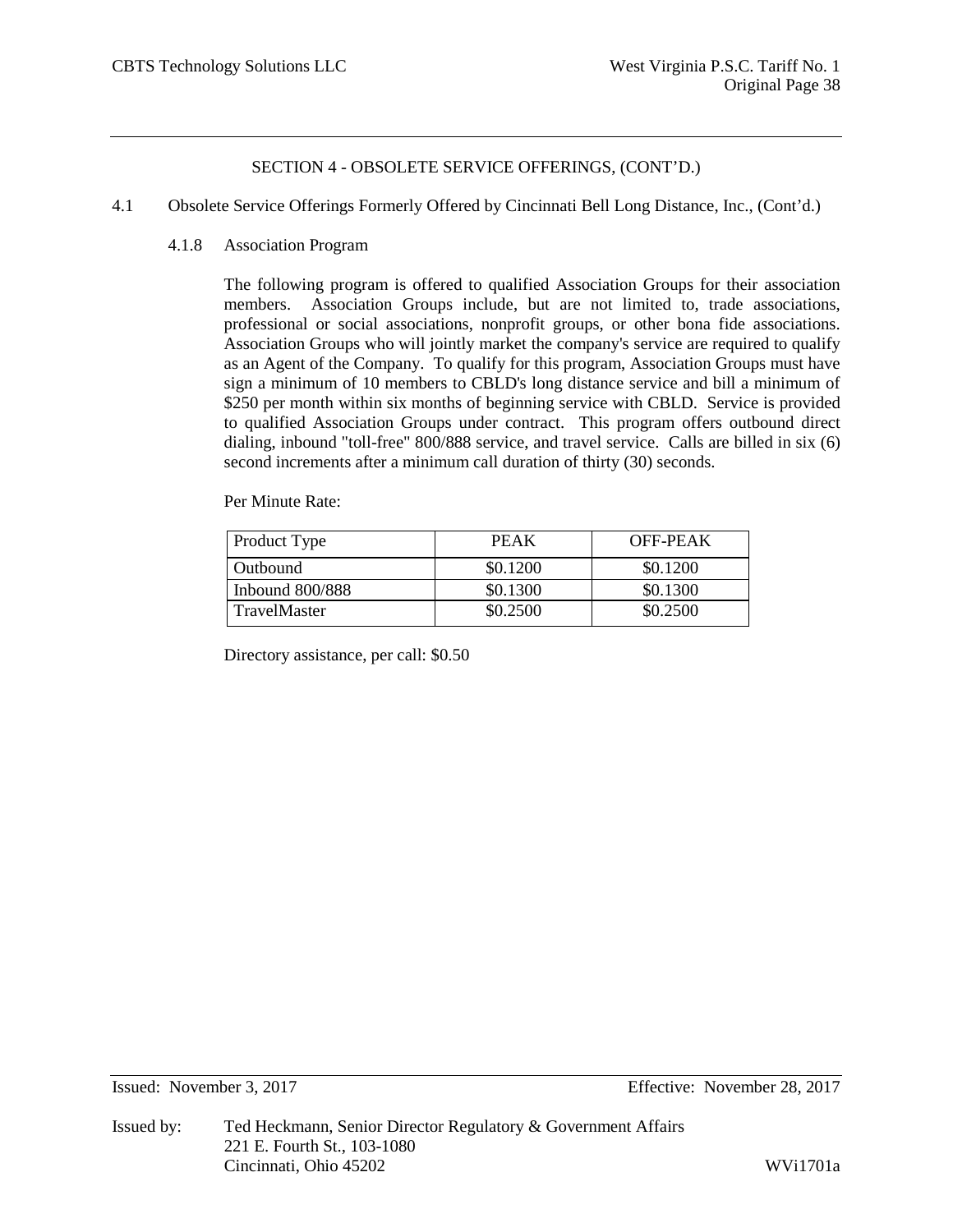- 4.1 Obsolete Service Offerings Formerly Offered by Cincinnati Bell Long Distance, Inc., (Cont'd.)
	- 4.1.9 Operator Assisted Services

The Company provides the Customer operator services where technically available on a per call service charge basis. The Company's operator services are accessible on a twentyfour (24) hour a day, seven (7) days a week basis. In addition to the usage charges, at least one per-call service charge applies.

Rates

| Mileage   |                   | Day                  |                   | Evening              |                   | Night/Weekend        |
|-----------|-------------------|----------------------|-------------------|----------------------|-------------------|----------------------|
|           | Initial<br>Minute | Each Add'l<br>Minute | Initial<br>Minute | Each Add'l<br>Minute | Initial<br>Minute | Each Add'l<br>Minute |
| $1 - 10$  | \$0.2400          | \$0.1800             | \$0.1600          | \$0.1600             | \$0.1300          | \$0.1200             |
| $1 - 22$  | 0.3000            | 0.2500               | 0.2100            | 0.1700               | 0.1400            | 0.1400               |
| $23 - 55$ | 0.3600            | 0.3200               | 0.2500            | 0.2300               | 0.1800            | 0.1600               |
| 56-124    | 0.4000            | 0.3700               | 0.2900            | 0.2600               | 0.1200            | 0.1800               |
| 125-292   | 0.4300            | 0.4100               | 0.3200            | 0.3000               | 0.2300            | 0.2300               |

Per Call Operator Service Charges

| <b>Customer Dialed Calling Card</b> | \$0.80 |
|-------------------------------------|--------|
| <b>Operator Dialed Calling Card</b> | \$2.15 |
| <b>Operator Station</b>             |        |
| Collect                             | \$2.15 |
| <b>Billed to Third Party</b>        | \$2.25 |
| Person-to-Person                    | \$4.00 |
| <b>Operator Dialed Surcharge:</b>   | \$1.00 |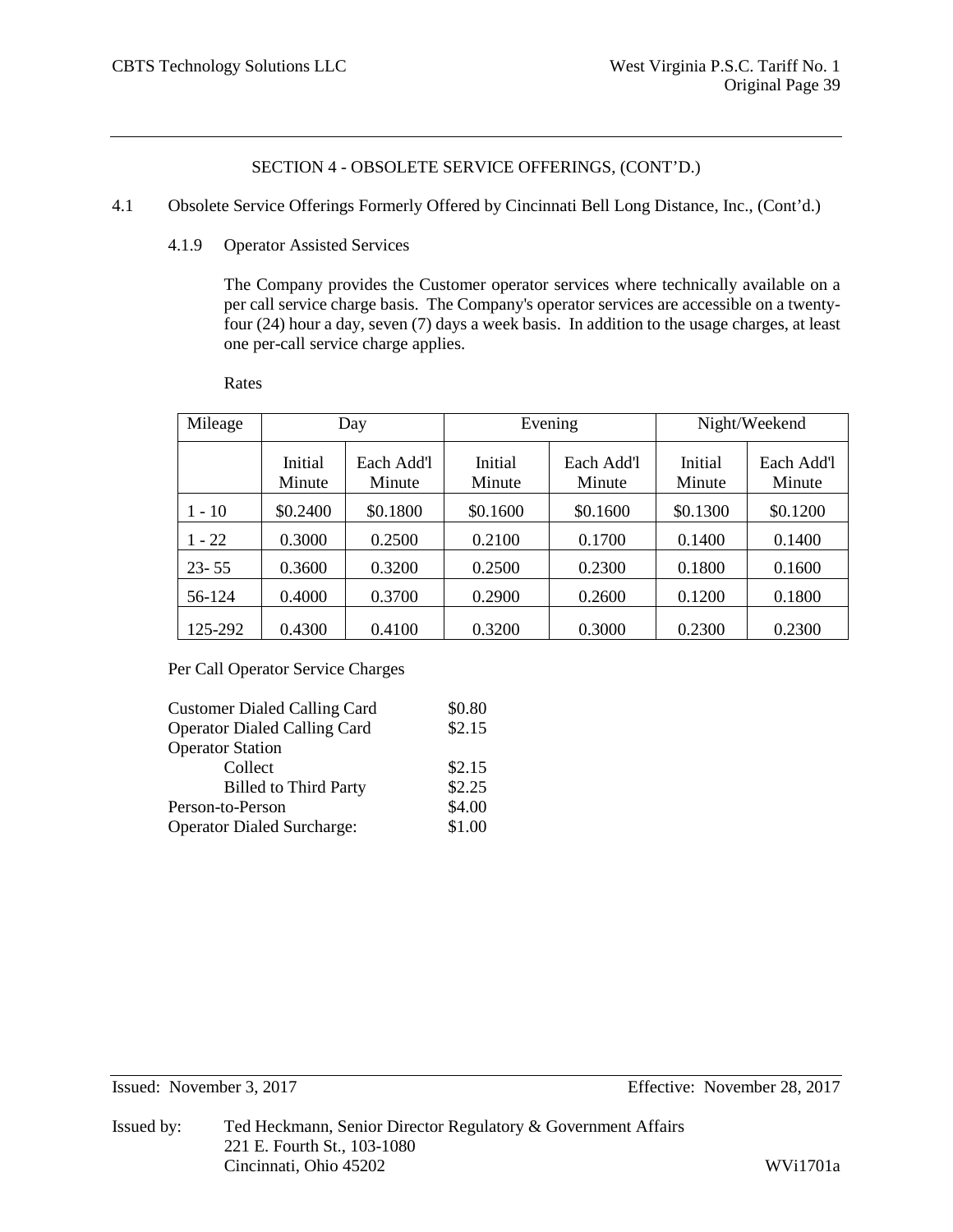4.1 Obsolete Service Offerings Formerly Offered by Cincinnati Bell Long Distance, Inc., (Cont'd.)

### 4.1.10 Network Plus

Network Plus Service is a switched service which allows Customers to make direct dialed long distance calls and receive toll free inbound service for the same per minute rate. For billing purposes, call timing is rounded up to the nearest six (6) second increment after the initial minimum period of six (6) seconds.

Calls are not time-of-day or mileage sensitive. Customers are billed based on actual monthly usage billing. All domestic interstate and intrastate usage contributes to and receives the volume discount.

In addition to the volume discount, Customers may receive an additional discount by signing a term commitment of 24 months or 36 months.

Per Minute Rates: \$0,2000

Volume Discount:

| <b>Monthly Billing</b> | Percentage Discount |
|------------------------|---------------------|
| $$0.00 -$<br>\$49.99   | $0\%$               |
| $$50.00 - $99.99$      | 5%                  |
| $$100.00 - $499.99$    | 15%                 |
| \$500.00 - \$999.99    | 20%                 |
| \$1000.00 - \$2499.99  | 25%                 |
| $$2500.00+$            | 30%                 |

Term Discount:

| 24 month term commitment | .5% |
|--------------------------|-----|
| 36 month term commitment | 7%  |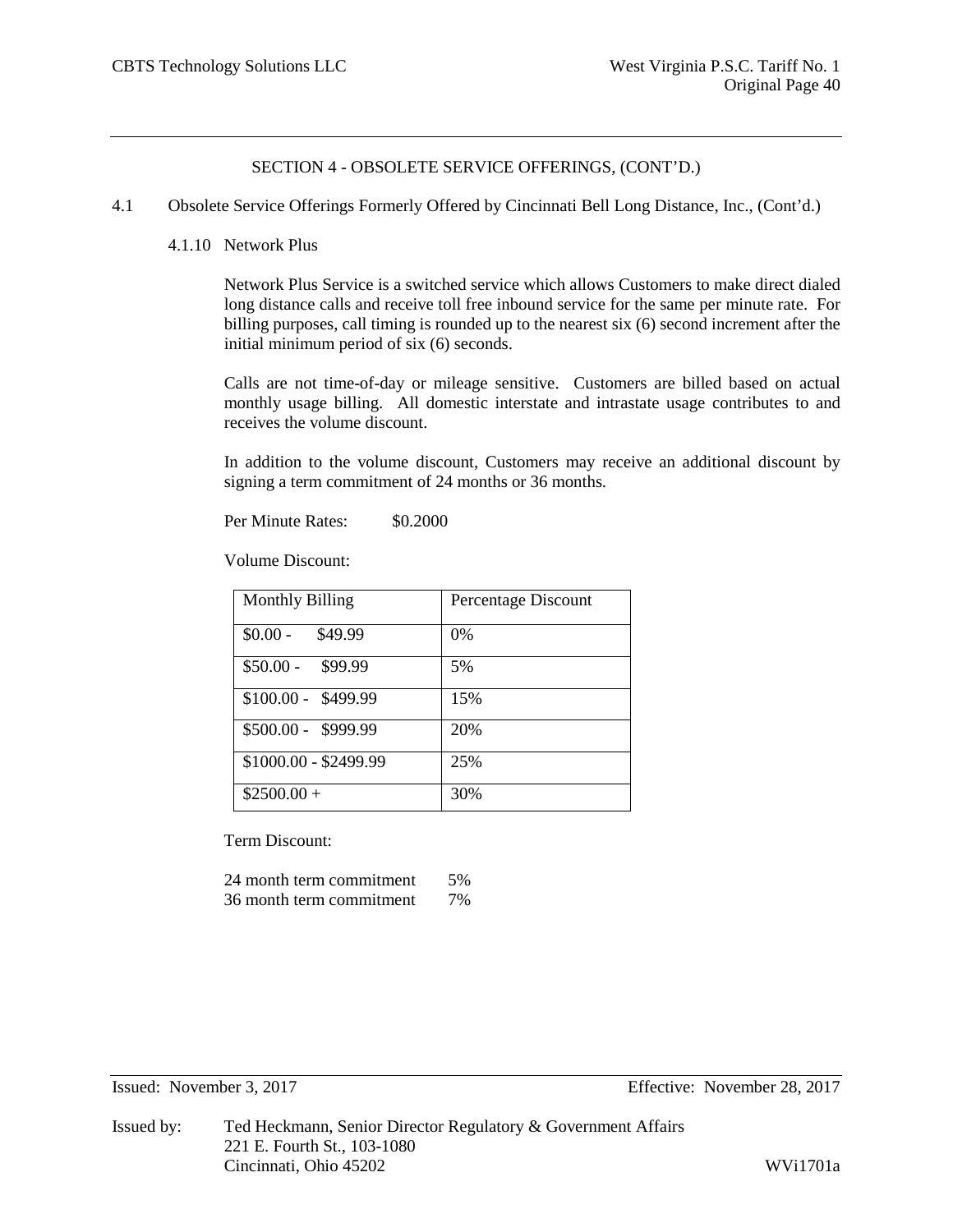- 4.1 Obsolete Service Offerings Formerly Offered by Cincinnati Bell Long Distance, Inc., (Cont'd.)
	- 4.1.11 Core Business Service

Core Business Service is a switched bundled service including inbound and outbound calling, a travel card option and access to directory assistance. This service is targeted at business Customers with at least \$25.00 in monthly billing for all Customer locations. Customers choosing this service will be billed the difference between actual usage and the \$25.00 minimum should billing in any given month fall below the stated minimum.

Calls are not time-of-day nor mileage sensitive. Calls are billed in six (6) second increments with an initial increment for billing purposes of six (6) seconds. Travel Card calls are billed in six (6) second increments with an initial period, for billing purposes, of thirty (30) seconds.

Customers receive a discount based upon actual billing per month on combined usage of all interstate, intrastate and international calling including calls to directory assistance and made through the use of a Company travel card. Customers who commit to a 12 or 24 month agreement receive an additional discount.

### Rates

| Outbound service           | \$0.09 per minute |
|----------------------------|-------------------|
| Inbound service            | \$0.09 per minute |
| <b>Travel Card service</b> | \$0.23 per minute |
| Directory Assistance       | \$0.75 per call   |

Volume and Term Discount Schedule

| Month-to-Month   | 12 month | 24 month | Billing Volume |
|------------------|----------|----------|----------------|
| \$25.00-\$249.99 | $0.0\%$  | 10.0%    | 15.0%          |
| \$250.00-749.99  | 5.0%     | 15.0%    | 20.0%          |
| $$750.00+$       | 7.5%     | 17.5%    | 22.5%          |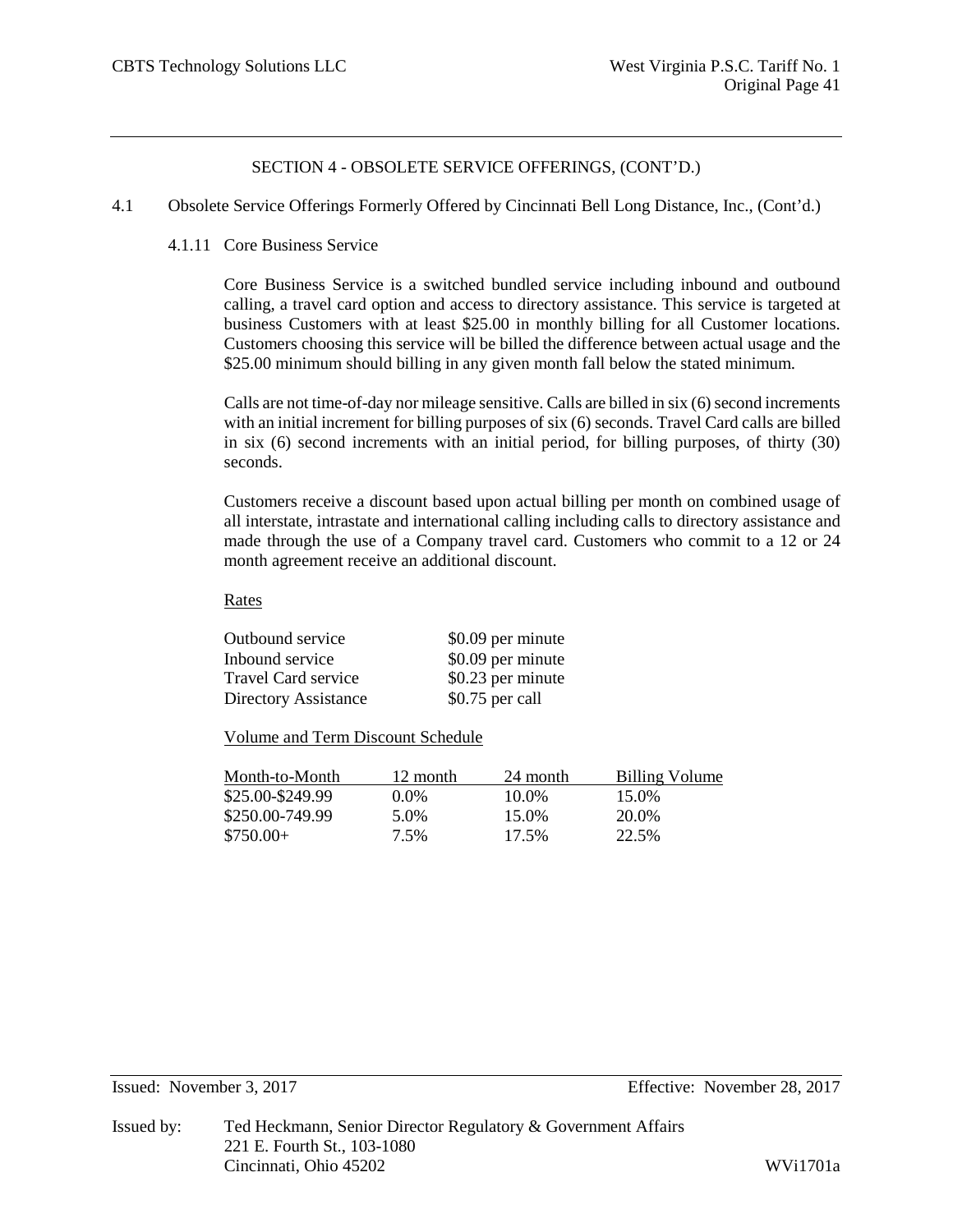- 4.1 Obsolete Service Offerings Formerly Offered by Cincinnati Bell Long Distance, Inc., (Cont'd.)
	- 4.1.12 Enterprise Service

Enterprise Service is a dedicated bundled service with switched access overflow. Service includes inbound and outbound calling, a travel card option and access to directory assistance. This service is targeted at business customers with at least \$3,000.00 in monthly billing. Customers choosing this service select a rate plan based on anticipated minimum monthly billing for all Customer locations. Customers choosing this service will be billed the difference between actual usage and the minimum should billing in any given month fall below the stated minimum.

Calls are not time-of-day nor mileage sensitive. Calls are billed in six (6) second increments with an initial increment for billing purposes of six (6) seconds. Travel Card calls are billed in six (6) second increments with an initial period, for billing purposes, of thirty (30) seconds.

Customers must commit to a twelve (12) or twenty-four (24) month term. Customers receive a discount based upon actual billing per month on combined usage of all interstate, intrastate and international calling including calls to directory assistance and made through the use of a Company travel card.

#### Rates

|                             | Dedicated         | Switched overflow |
|-----------------------------|-------------------|-------------------|
| Outbound service            | \$0.06 per minute | \$0.09 per minute |
| Inbound service             | \$0.06 per minute | \$0.09 per minute |
| Travel Card service         | \$0.23 per minute | \$0.23 per minute |
| <b>Directory Assistance</b> | \$0.75 per call   | \$0.75 per call   |

Volume and Term Discount Schedule

|            | 12 Month | 24 Month Billing Commitment |
|------------|----------|-----------------------------|
| \$3,000.00 | 5.0%     | 10.0%                       |
| \$6,000.00 | 10.0%    | 15.0%                       |
| \$9,000.00 | 12.5%    | 17.5%                       |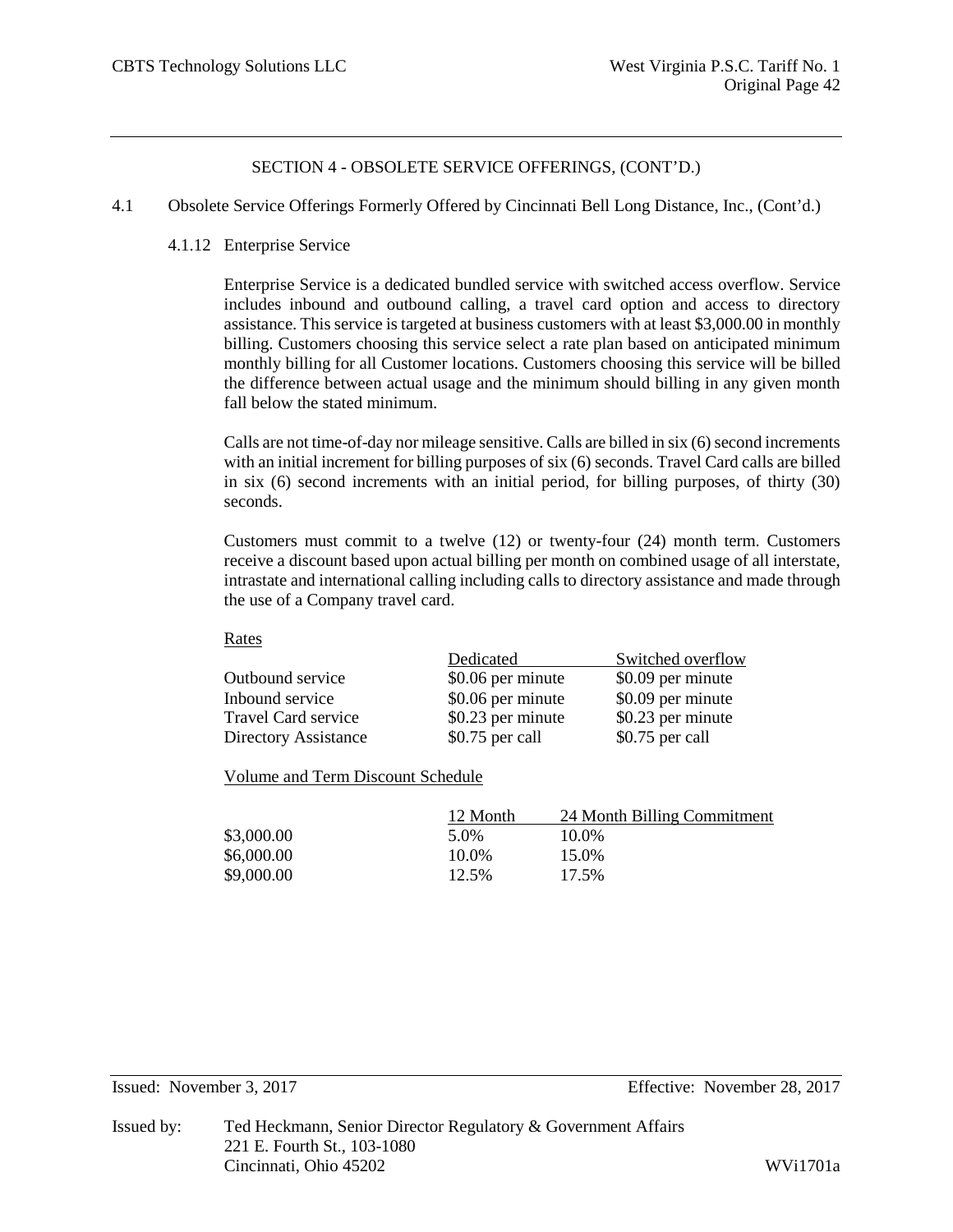- 4.1 Obsolete Service Offerings Formerly Offered by Cincinnati Bell Long Distance, Inc., (Cont'd.)
	- 4.1.13 Discount Long Distance Service

Discount Long Distance Service allows Customers to place direct dialed (1+) and casual calling (10xxx) calls to terminating locations throughout the state of West Virginia. Calls are placed by dialing "1+" or Casual Calling Access Code and the destination telephone number, including the area code if applicable. Customers may access Discount Long Distance Service through switched access facilities. Calls are billed in six (6) second increments after an initial period, for billing purposes, of thirty (30) seconds.

Per Minute Rate

| <b>Monthly Usage</b> | Per Minute Rate |
|----------------------|-----------------|
| $$0.00 - $9.99$      | \$0.1700        |
| $$10.00 - $19.99$    | \$0.1650        |
| $$20.00 - $29.99$    | \$0.1600        |
| $$30.00 - $39.99$    | \$0.1550        |
| $$40.00 - $49.99$    | \$0.1500        |
| $$50.00 - $74.99$    | \$0.1450        |
| $$75.00 - $99.99$    | \$0.1400        |
| $$100.00 - $149.99$  | \$0.1350        |
| $$150.00 - $299.99$  | \$0.1300        |
| $$300.00+$           | \$0.1150        |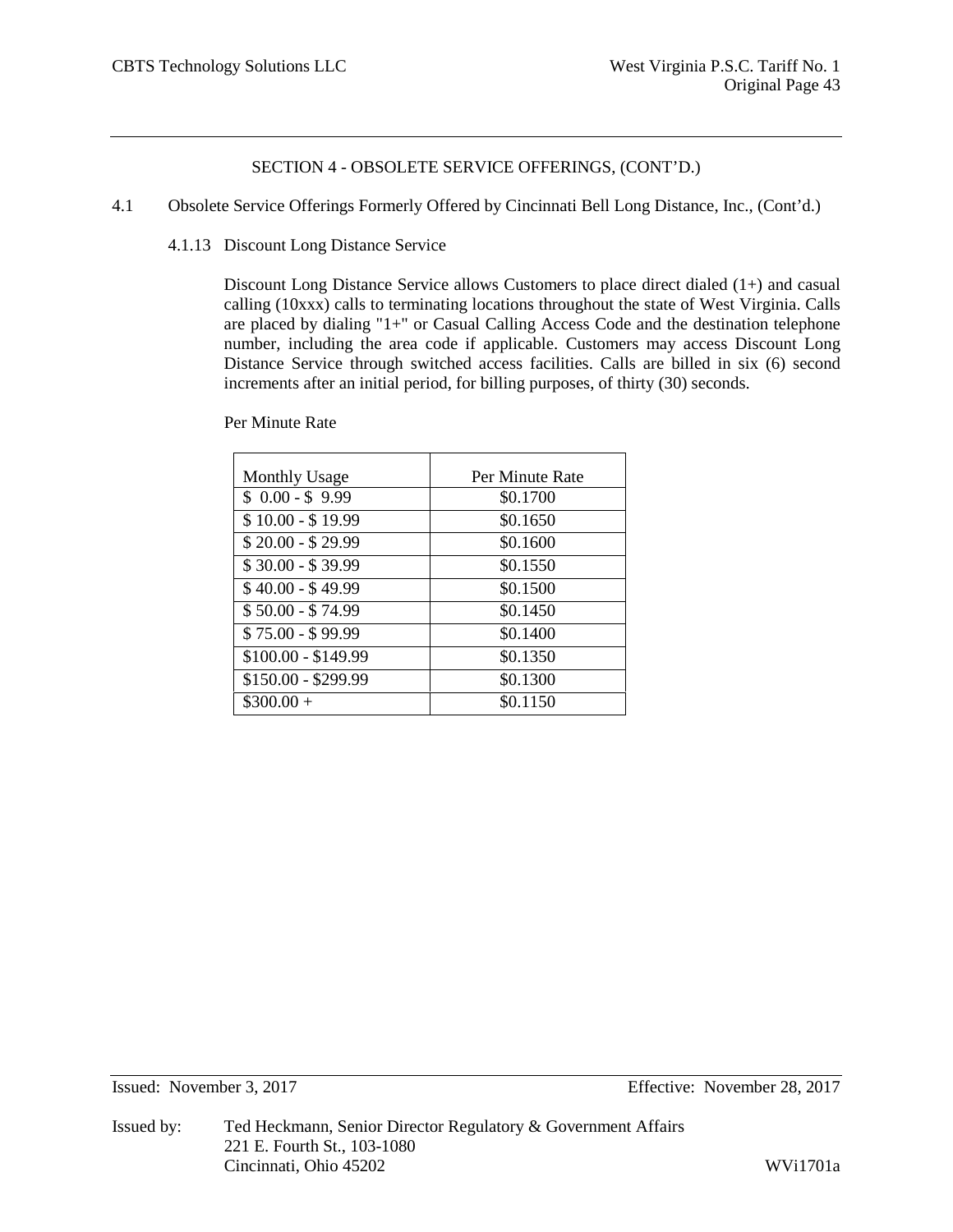- 4.1 Obsolete Service Offerings Formerly Offered by Cincinnati Bell Long Distance, Inc., (Cont'd.)
	- 4.1.14 Toll Free Inbound Service

Discount Toll Free Inbound Service is an inward calling service. It permits termination of intrastate calls from diverse geographic locations to Customer local exchange lines or to dedicated access facilities. With Discount Toll Free Service, the Customer is billed for the call rather than the call originator. Calls are billed in thirty (30) second increments with an initial period, for billing purposes, of one (1) minute.

Per Minute Rate Options

| <b>Monthly Usage</b> | Per Minute Rate |
|----------------------|-----------------|
| $$0.00 - $9.99$      | \$0.1700        |
| $$10.00 - $19.99$    | 0.1650          |
| $$20.00 - $29.99$    | 0.1600          |
| $$30.00 - $39.99$    | 0.1550          |
| $$40.00 - $49.99$    | 0.1500          |
| $$50.00 - $74.99$    | 0.1450          |
| $$75.00 - $99.99$    | 0.1400          |
| $$100.00 - $149.99$  | 0.1350          |
| $$150.00 - $299.99$  | 0.1300          |
| $$300.00+$           | 0.1150          |

# 4.1.15 Discount Security Plan

Discount Security Plan is a term commitment plan offered to Customers who are willing to sign a term contract, for either 12 or 24 months, with the Company. The Security Plan applies to both inbound and outbound services. Calls are billed in six (6) second increments, after an initial period, for billing purposes, of thirty (30) seconds.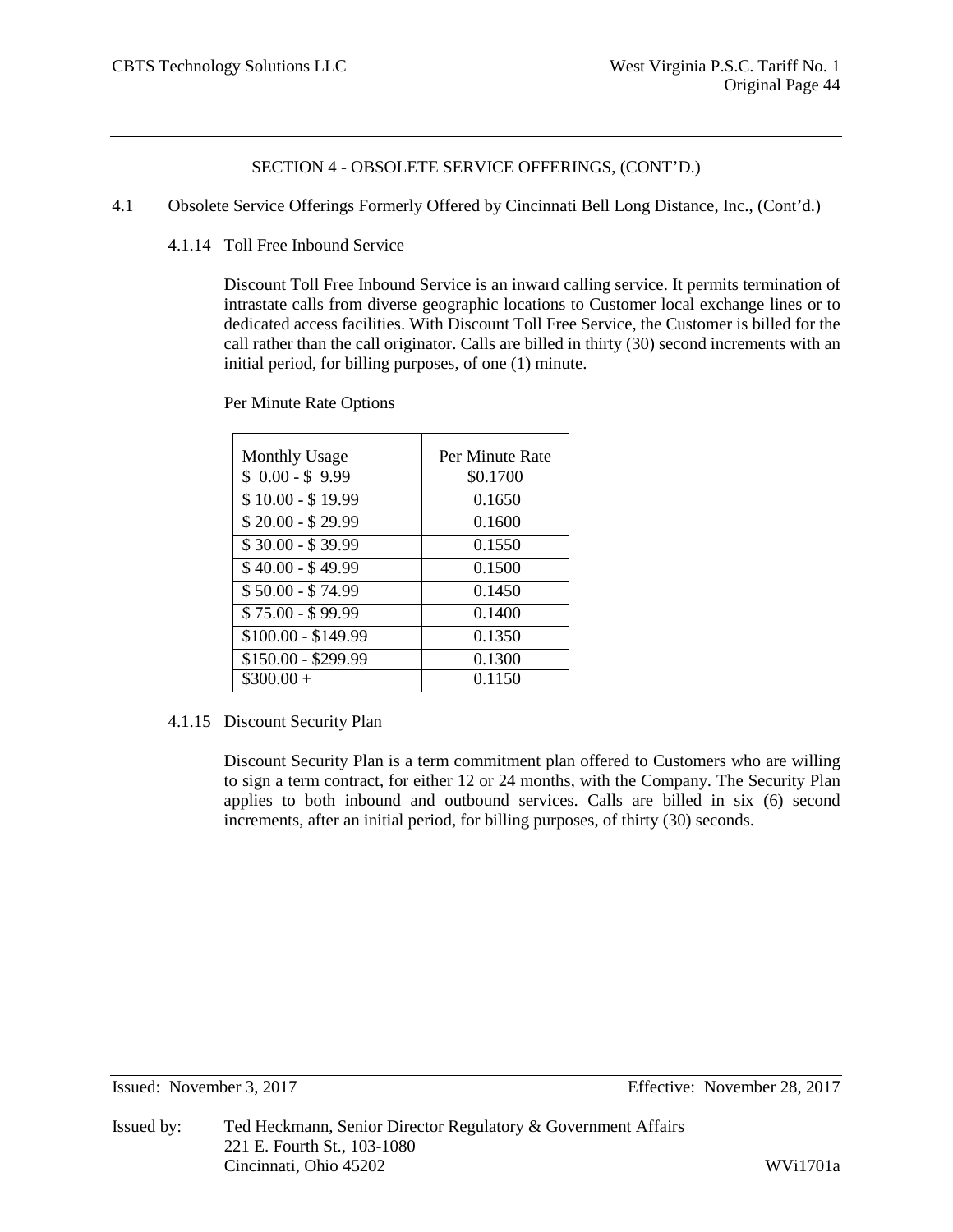4.1 Obsolete Service Offerings Formerly Offered by Cincinnati Bell Long Distance, Inc., (Cont'd.)

4.1.16 Discount Security Twelve Five

Security Twelve Five is a one year term commitment plan in which Customers commit to average monthly billing of \$600. If the average monthly billing is less than the \$600 commitment, the Company reserves the right to review the account and change the effective per minute rate.

| MileageBand | Per Minute Rates |  |
|-------------|------------------|--|
| All         | \$0.1250         |  |

## 4.1.17 Discount Security Eleven Five

Security Eleven Five is a two year term commitment plan in which Customers commit to average monthly billing of \$1,200. If the average monthly billing is less than the \$1,200 commitment, the Company reserves the right to review the account and change the effective per minute rate.

| MileageBand | Per Minute Rates |
|-------------|------------------|
| All         | \$0.1150         |

### 4.1.18 Discount Card Services

Discount Card Service allows the Customer to place calls within the State of West Virginia while away from the home or office. The Customer must dial a toll-free number and a special access code before completing the call. Calls are billed in one (1) minute increments with an initial calling period of one (1) minute. Discount Card Service calls are billed in arrears.

| Per Call Surcharge | \$0.00 |
|--------------------|--------|
| Per Minute Rate    | \$0.25 |